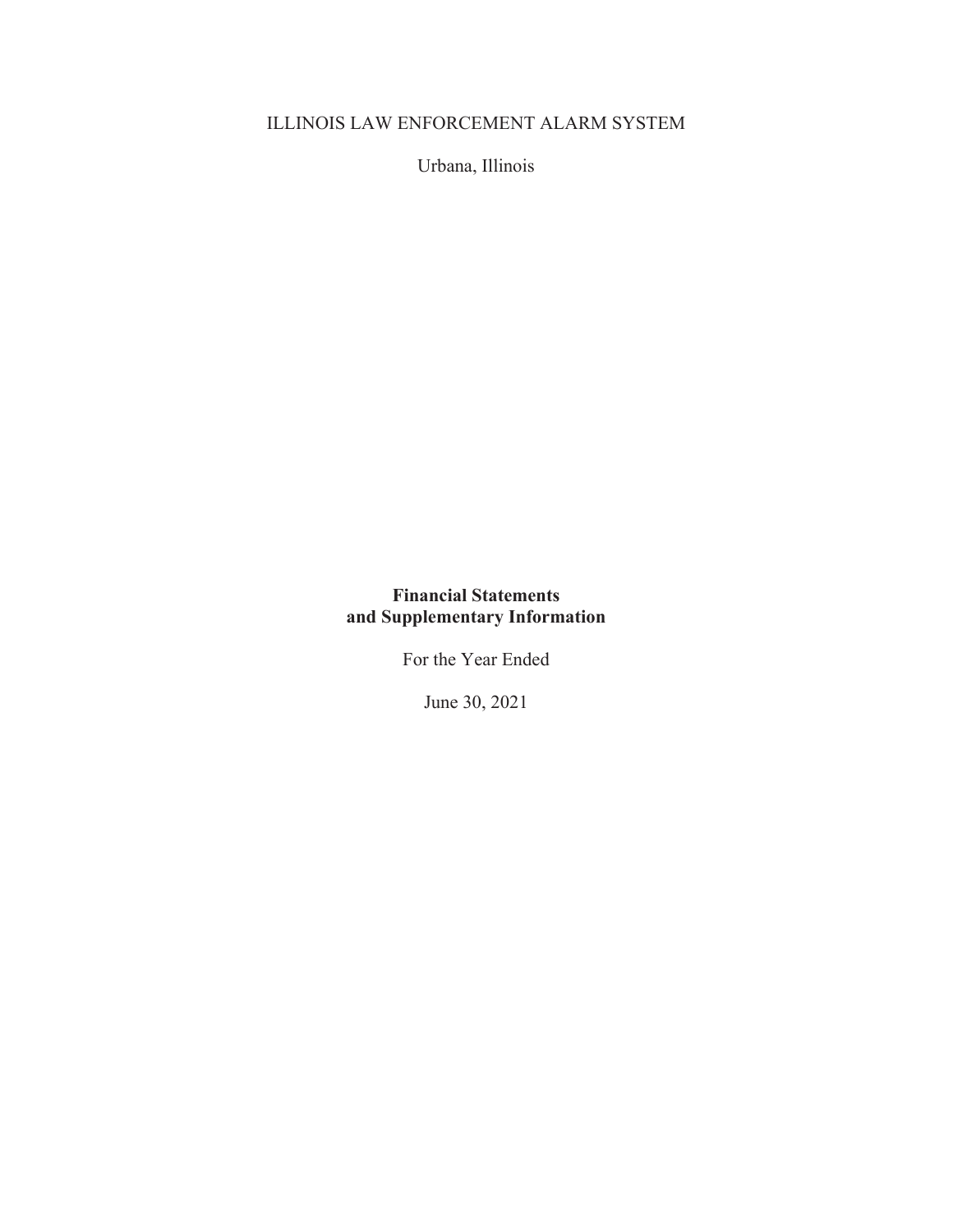# **C O N T E N T S**

| Page                                                                                                                                         |
|----------------------------------------------------------------------------------------------------------------------------------------------|
|                                                                                                                                              |
| REQUIRED SUPPLEMENTARY INFORMATION                                                                                                           |
|                                                                                                                                              |
| <b>BASIC FINANCIAL STATEMENTS</b>                                                                                                            |
| Government-Wide Financial Statements                                                                                                         |
| <b>Statement of Net Position</b>                                                                                                             |
| <b>Statement of Activities</b>                                                                                                               |
| Statement of Activities – Component Unit                                                                                                     |
| Statement of Functional Expenses - Component Unit                                                                                            |
| <b>Fund Financial Statements</b>                                                                                                             |
| Balance Sheet – Governmental Fund                                                                                                            |
| Reconciliation of the Balance Sheet – Governmental Fund to the Statement of Net Position                                                     |
| Statement of Revenues, Expenditures, and Changes in Fund Balance - Governmental Fund                                                         |
| Reconciliation of the Statement of Revenues, Expenditures, and Changes<br>in Fund Balance - Governmental Fund to the Statement of Activities |
| Statement of Net Position - Proprietary Fund                                                                                                 |
| Statement of Revenues, Expenses, and Changes in Net Position - Proprietary Fund                                                              |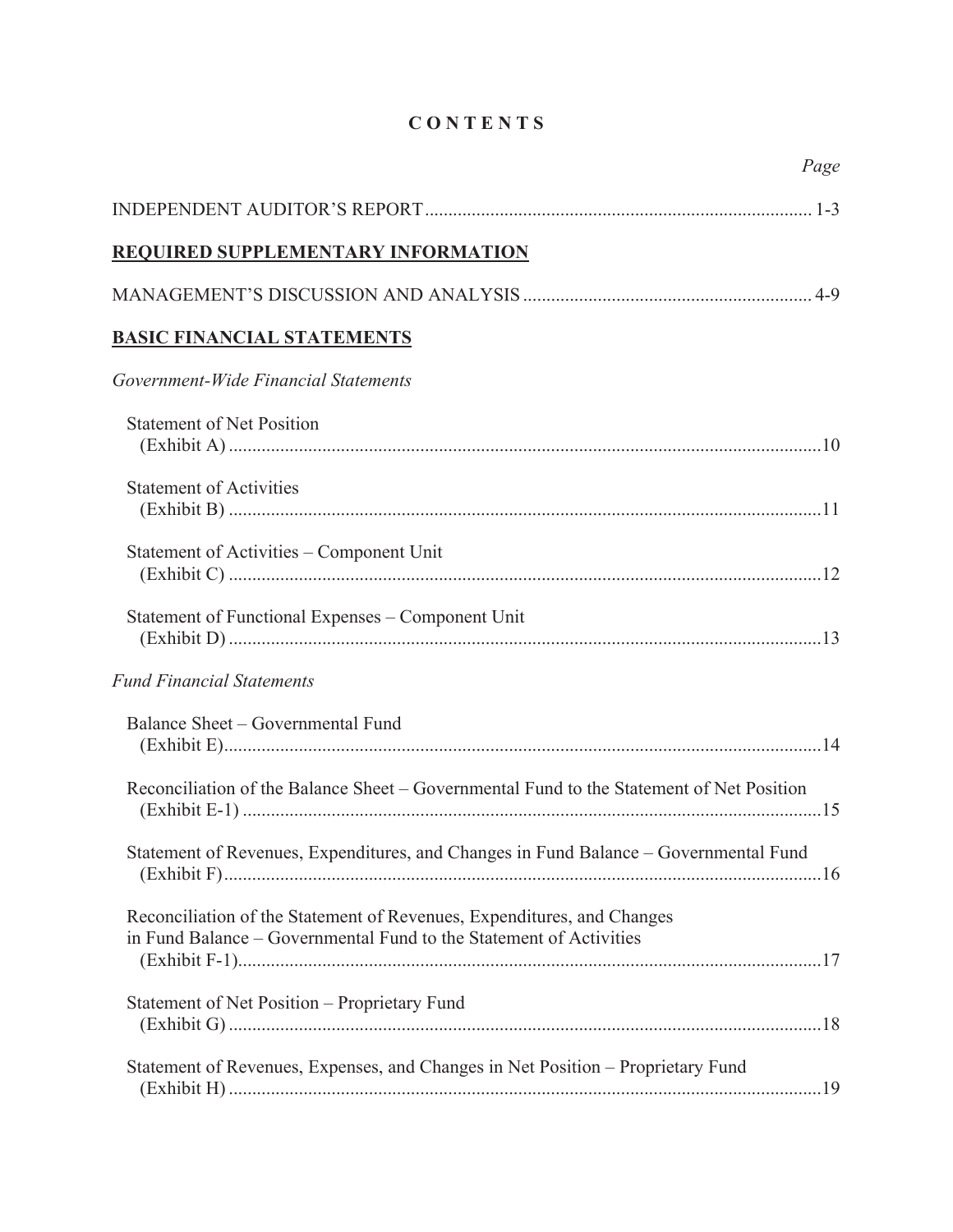| Statement of Cash Flows – Proprietary Fund |  |
|--------------------------------------------|--|
|                                            |  |
|                                            |  |
|                                            |  |

# **SUPPLEMENTARY INFORMATION**

| Illinois Grant Accountability and Transparency - Consolidated Year-End Financial Report |  |
|-----------------------------------------------------------------------------------------|--|
| Schedule of Expenditures of Federal Awards                                              |  |
|                                                                                         |  |
| Schedule of Findings and Questioned Costs                                               |  |
| Summary Schedule of Prior Audit Findings                                                |  |

# ADDITIONAL REPORTS REQUIRED UNDER *GOVERNMENT AUDITING STANDARDS*  AND THE UNIFORM GUIDANCE

| Independent Auditor's Report on Internal Control over Financial Reporting and on |  |
|----------------------------------------------------------------------------------|--|
| Compliance and Other Matters Based on an Audit of Financial Statements           |  |
|                                                                                  |  |
|                                                                                  |  |
| Independent Auditor's Report on Compliance for Each Major Program and            |  |

on Internal Control over Compliance Required by the Uniform Guidance ....................... 46-48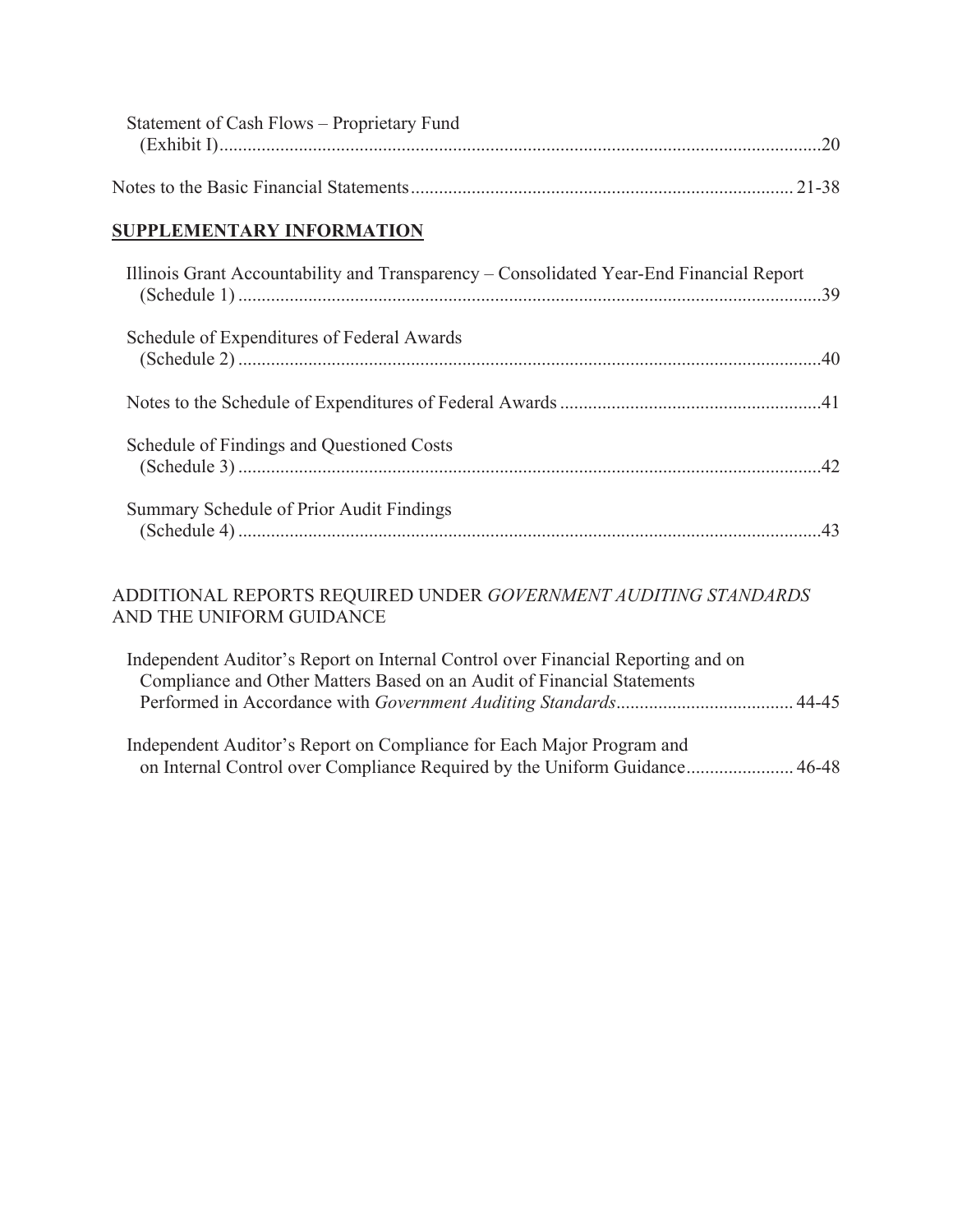# Martin | Hood

Martin Hood LLC 2507 South Neil Street Champaign, Illinois 61820 Tel: 217.351.2000 Fax: 217.351.7726 www.martinhood.com

# INDEPENDENT AUDITOR'S REPORT

To the Governing Board Illinois Law Enforcement Alarm System Urbana, Illinois

#### **Report on the Financial Statements**

We have audited the accompanying financial statements of the governmental activities, business-type activities, discretely presented component unit, and each major fund of Illinois Law Enforcement Alarm System (the Organization) as of and for the year ended June 30, 2021, and the related notes to the financial statements, which collectively comprise the Organization's basic financial statements as listed in the table of contents.

#### *Management's Responsibility for the Financial Statements*

Management is responsible for the preparation and fair presentation of these financial statements in accordance with accounting principles generally accepted in the United States of America; this includes the design, implementation, and maintenance of internal control relevant to the preparation and fair presentation of financial statements that are free from material misstatement, whether due to fraud or error.

#### *Auditor's Responsibility*

Our responsibility is to express opinions on these financial statements based on our audit. We conducted our audit in accordance with auditing standards generally accepted in the United States of America and the standards applicable to financial audits contained in *Government Auditing Standards*, issued by the Comptroller General of the United States. Those standards require that we plan and perform the audit to obtain reasonable assurance about whether the financial statements are free from material misstatement.

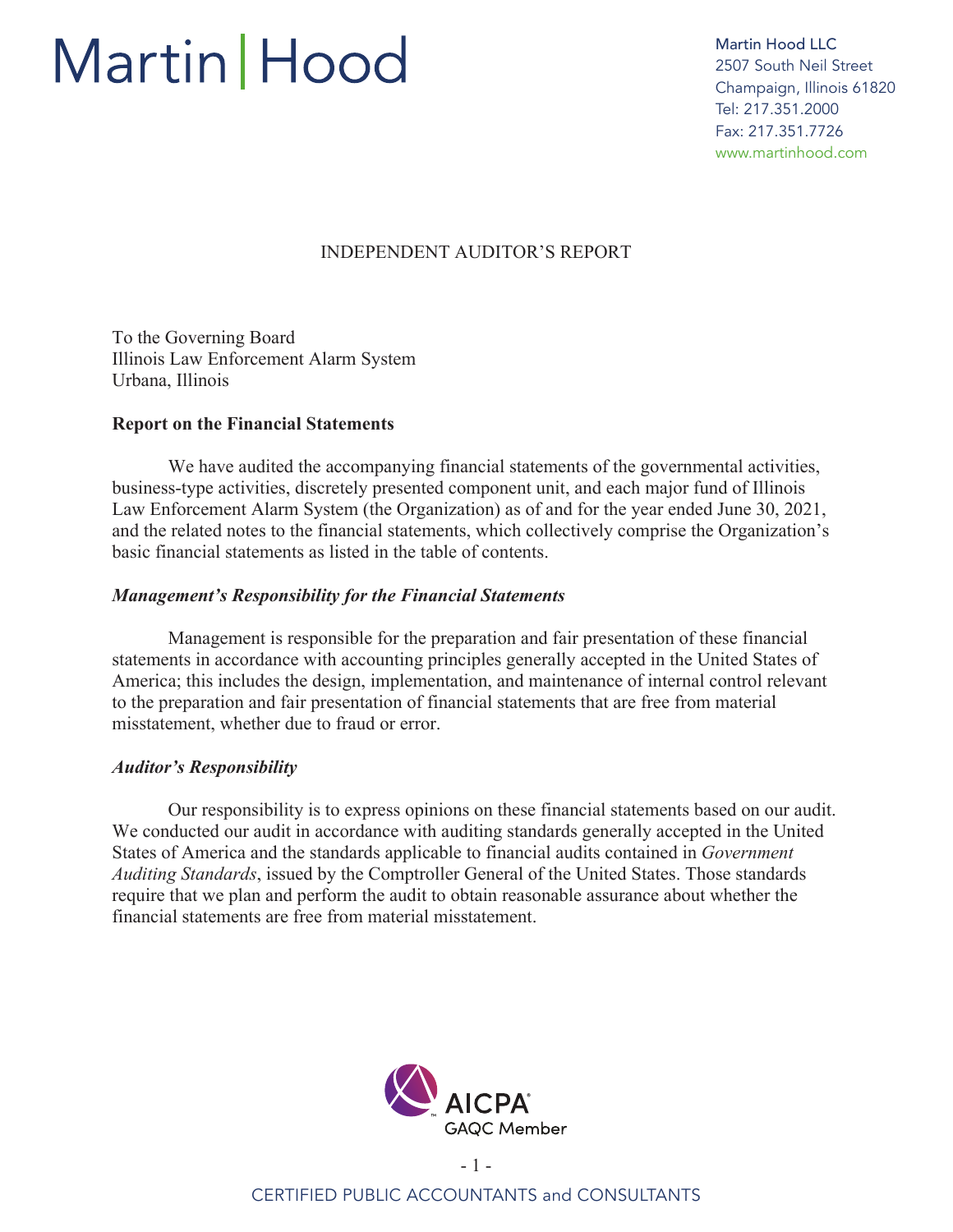An audit involves performing procedures to obtain audit evidence about the amounts and disclosures in the financial statements. The procedures selected depend on the auditor's judgment, including the assessment of the risks of material misstatement of the financial statements, whether due to fraud or error. In making those risk assessments, the auditor considers internal control relevant to the entity's preparation and fair presentation of the financial statements in order to design audit procedures that are appropriate in the circumstances, but not for the purpose of expressing an opinion on the effectiveness of the entity's internal control. Accordingly, we express no such opinion. An audit also includes evaluating the appropriateness of accounting policies used and the reasonableness of significant accounting estimates made by management, as well as evaluating the overall presentation of the financial statements.

 We believe that the audit evidence we have obtained is sufficient and appropriate to provide a basis for our audit opinions.

### *Opinions*

In our opinion, the financial statements referred to above present fairly, in all material respects, the respective financial position of the governmental activities, business-type activities, discretely presented component unit, and each major fund of the Organization as of June 30, 2021, and the respective changes in financial position and, where applicable, cash flows thereof for the year then ended in accordance with accounting principles generally accepted in the United States of America.

# *Other Matters*

#### *Required Supplementary Information*

Accounting principles generally accepted in the United States of America require that the Management's Discussion and Analysis on pages 4 through 9 be presented to supplement the basic financial statements. Such information, although not a part of the basic financial statements, is required by the Governmental Accounting Standards Board, who considers it to be an essential part of financial reporting for placing the basic financial statements in an appropriate operational, economic, or historical context. We have applied certain limited procedures to the required supplementary information in accordance with auditing standards generally accepted in the United States of America, which consisted of inquiries of management about the methods of preparing the information and comparing the information for consistency with management's responses to our inquiries, the basic financial statements, and other knowledge we obtained during our audit of the basic financial statements. We do not express an opinion or provide any assurance on the information because the limited procedures do not provide us with sufficient evidence to express an opinion or provide any assurance.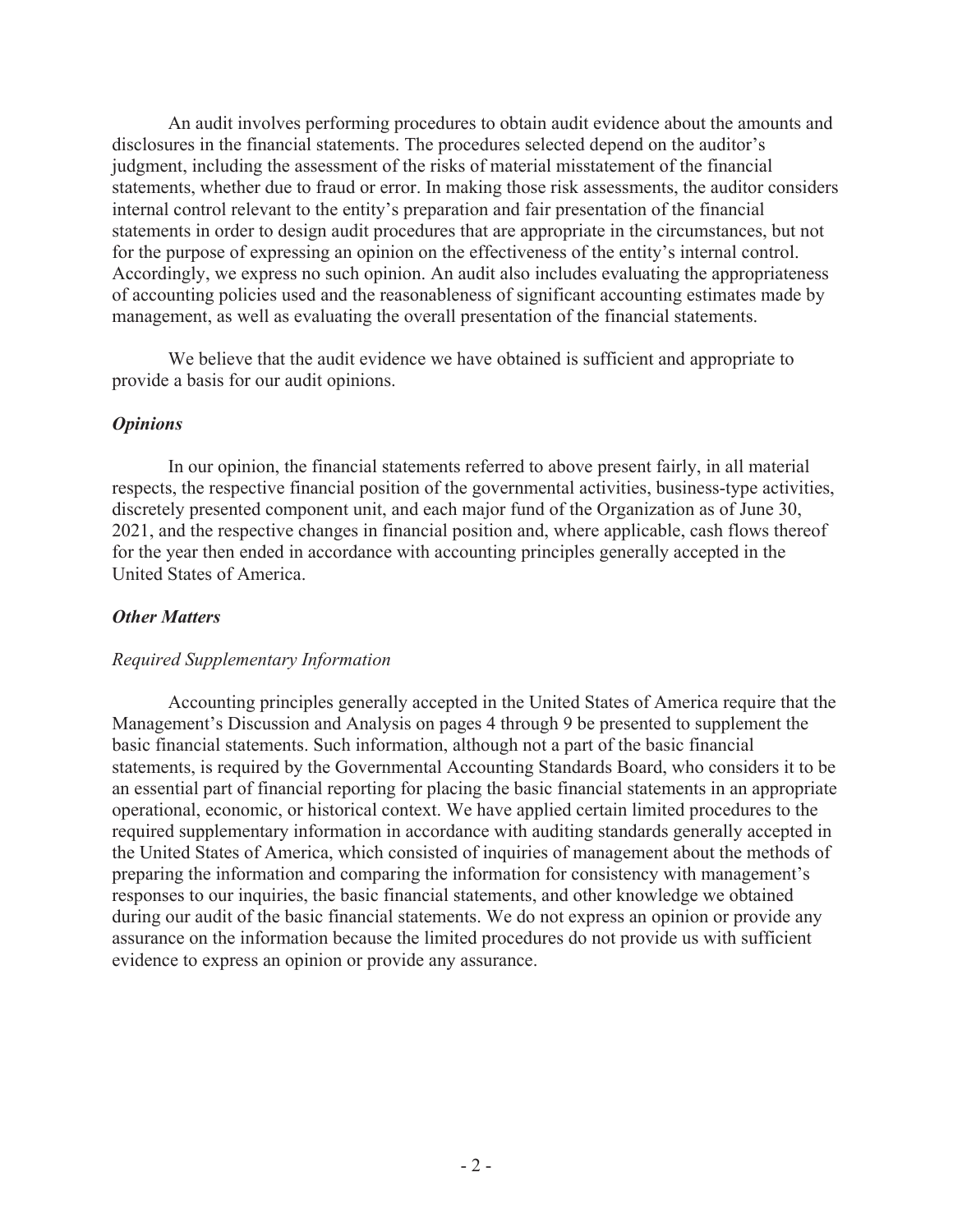#### *Other Information*

Our audit was conducted for the purpose of forming opinions on the financial statements that collectively comprise the Organization's basic financial statements. The accompanying Schedules 1 through 4, including the Schedule of Expenditures of Federal Awards, as required by Title 2 U.S. Code of Federal Regulations (CFR) Part 200, *Uniform Administrative Requirements, Cost Principles, and Audit Requirements for Federal Awards*, are presented for purposes of additional analysis and are not required parts of the basic financial statements. Such information is the responsibility of management and was derived from and relates directly to the underlying accounting and other records used to prepare the basic financial statements. The information has been subjected to the auditing procedures applied in the audit of the basic financial statements and certain additional procedures, including comparing and reconciling such information directly to the underlying accounting and other records used to prepare the basic financial statements or to the basic financial statements themselves, and other additional procedures in accordance with auditing standards generally accepted in the United States of America. In our opinion, the information is fairly stated, in all material respects, in relation to the basic financial statements as a whole.

### **Other Reporting Required by** *Government Auditing Standards*

In accordance with *Government Auditing Standards,* we have also issued our report dated December 30, 2021, on our consideration of the Organization's internal control over financial reporting and on our tests of its compliance with certain provisions of laws, regulations, contracts, and grant agreements and other matters. The purpose of that report is solely to describe the scope of our testing of internal control over financial reporting and compliance and the results of that testing and not to provide an opinion on the effectiveness of the Organization's internal control over financial reporting or on compliance. That report is an integral part of an audit performed in accordance with *Government Auditing Standards* in considering the Organization's internal control over financial reporting and compliance.

Martin Hood LLC

Champaign, Illinois December 30, 2021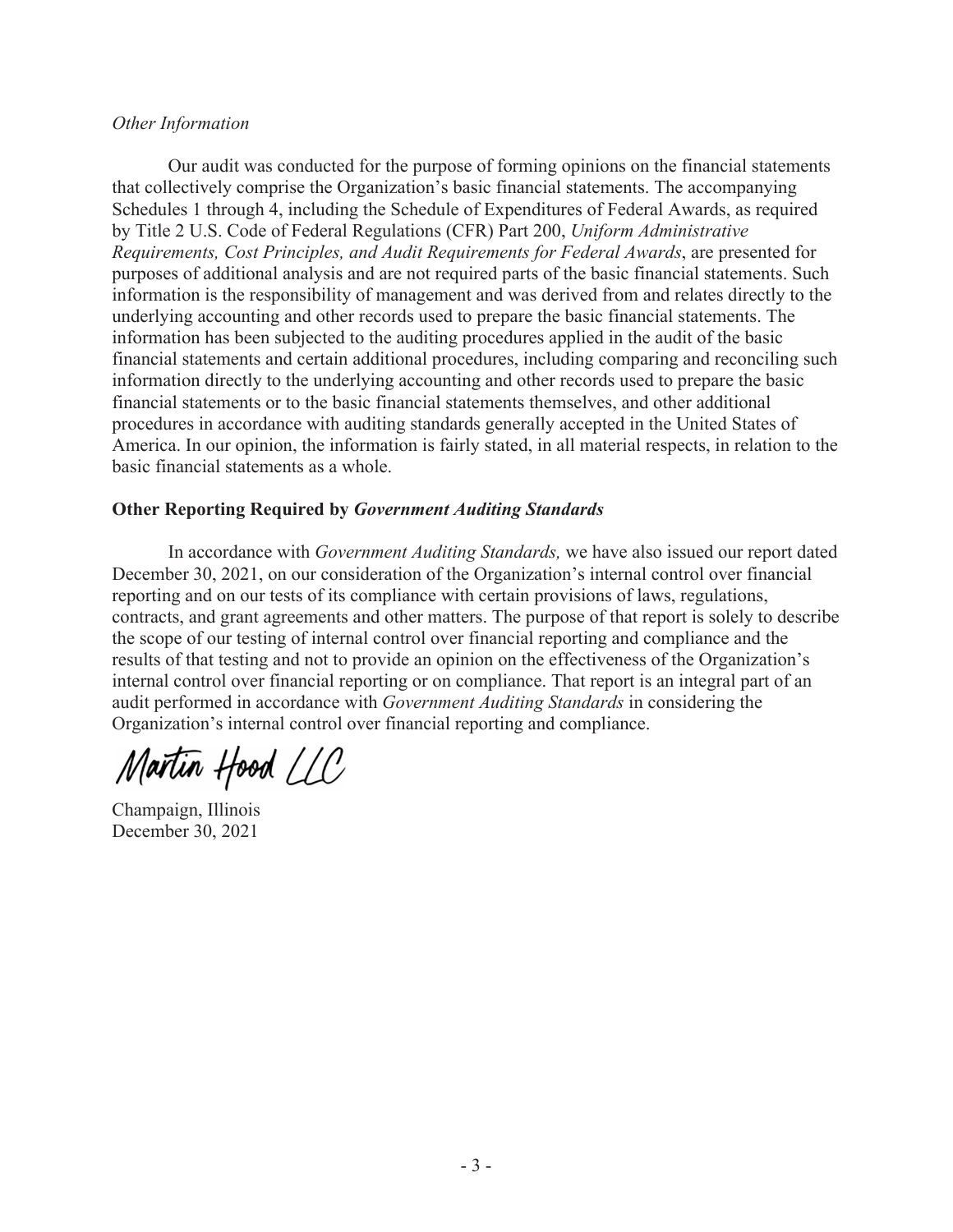Illinois Law Enforcement Alarm System Management's Discussion and Analysis As of and for the Year Ended June 30, 2021

#### **Introduction**

As management of the Illinois Law Enforcement Alarm System (ILEAS), we offer readers of these financial statements this narrative overview and analysis of the financial activities of ILEAS for the fiscal year ended June 30, 2021. We encourage readers to consider the information presented here in conjunction with additional information that we have furnished in our financial statements and notes to the basic financial statements. contained within this report.

#### **Financial Highlights**

- The total assets of ILEAS presented on a government-wide basis in the Statement of Net Position (page) 10) exceeded total liabilities at June 30, 2021 by \$858,591 (*total net position*). Of this amount, \$260,255 (*unrestricted*) may be used to meet ILEAS' ongoing obligations to creditors. The remainder is *invested in capital assets, which is* \$598,336.
- x ILEAS' *net position end of year* decreased during the current year by \$90,832 (page 11).
- ILEAS' governmental fund (page 14) reported combined ending fund balances of \$37,255, an increase of \$90 in comparison to the prior year ending fund balances of \$37,165.
- $\bullet$  In the General Fund, the ending fund balance was \$37,255, or .41%, of total General Fund expenditures, an increase of \$90, or .24%, from the prior year.

#### **Overview of the Financial Statements**

This discussion and analysis is intended to serve as an introduction to ILEAS' basic financial statements. The basic financial statements are comprised of three components: 1) government-wide financial statements, 2) fund financial statements, and 3) notes to the financial statements. This report also contains other supplementary information intended to furnish additional detail to support ILEAS' management of federally funded programs.

#### **Government-wide Financial Statements**

The government-wide financial statements are designed to provide readers with a broad overview of ILEAS' finances, in a manner similar to a private-sector business.

The first of these government-wide statements is the Statement of Net Position. This is the statement of position presenting information that includes all of ILEAS's assets and liabilities. The difference between the assets and the liabilities is ILEAS' net position. Over time, increases or decreases in net position may serve as a useful indicator of whether the financial position of ILEAS as a whole is improving or deteriorating.

The second government-wide statement is the Statement of Activities. This statement reports how ILEAS' net position changed during the current fiscal year. All current year revenues and expenses are included regardless of when cash is received or paid.

Government-wide financial statements distinguish government activities of ILEAS that are principally supported by grants from business-type activities that are intended to recover all or a significant portion of their costs through user fees and charges. The governmental activities of ILEAS relate to the Federal and State of Illinois grants received and managed by ILEAS. ILEAS has one business-type activity fund which includes agency dues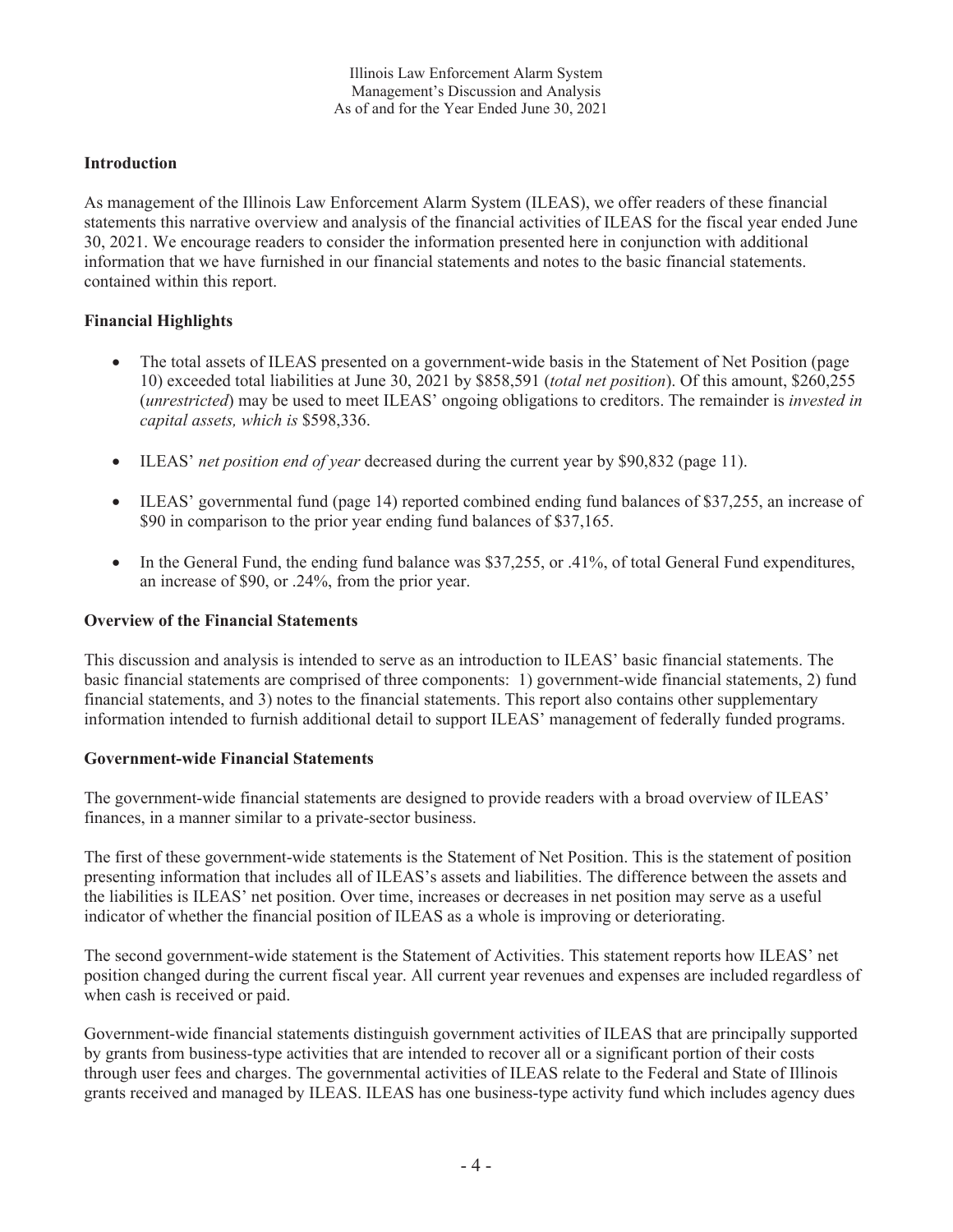Illinois Law Enforcement Alarm System Management's Discussion and Analysis As of and for the Year Ended June 30, 2021

revenues, ILEAS Conference revenues and income pertaining to certain ILEAS Training Center activity. The expenses of the Business-Type Activity fund relate to certain expenses of the ILEAS Training Center, along with ILEAS Conference expenses and other miscellaneous expenses which are not allowed under grant guidance.

The ILEAS Foundation, a legally separate entity for which ILEAS is financially accountable, is included with the financial statements of ILEAS. The financial information for the ILEAS Foundation, a discretely presented component unit, is reported separately from the financial information presented for ILEAS itself, is reflected in the *Component Unit* reference in the financial statements.

The government-wide financial statements can be found on pages 10-11 of this report.

#### **Fund Financial Statements**

A fund is an accountability unit used to maintain control over resources segregated for specific activities or objectives. ILEAS uses funds to ensure and demonstrate compliance with finance-related laws and regulations. Within the basic financial statements, fund financial statements focus on ILEAS' most significant funds rather than ILEAS as a whole. Major funds are reported separately while all others are combined into a single, aggregate presentation.

ILEAS' governmental funds are reported in the fund financial statements and encompass essentially the same functions reported as governmental activities in the government-wide statements. However, the focus is very different, with fund statements providing a distinctive view of each of ILEAS' governmental funds. These statements report short-term fiscal accountability focusing on the use of spendable resources and balances of spendable resources available at the end of the year. They are useful in evaluating annual financing requirements of governmental programs and the commitment of spendable resources for the near term.

Since the government-wide focus includes the long-term view, comparisons between these two perspectives may provide insight into the long-term impact of short-term financing decisions. Both the governmental fund balance sheet and the governmental fund statement of revenues, expenditures, and changes in fund balances provide a reconciliation to assist in understanding the differences between these two perspectives.

The basic governmental fund financial statements are presented starting on page 14 of this report.

#### **Proprietary Funds**

Proprietary funds provide the same type of information as the government-wide financial statements, only in more detail. ILEAS maintains one enterprise-type proprietary fund.

Enterprise funds are used to account for operations that are financed and operated in a manner similar to a private business enterprise and presented as business-type activities in the government-wide financial statements. ILEAS utilizes one enterprise fund. The basic proprietary fund financial statements can be found on pages 18-20 of this report.

#### **Notes to the Financial Statements**

The notes provide additional information that is essential to a full understanding of the data provided in the government-wide and fund financial statements. The notes to the financial statements can be found on pages 21-38 of this report.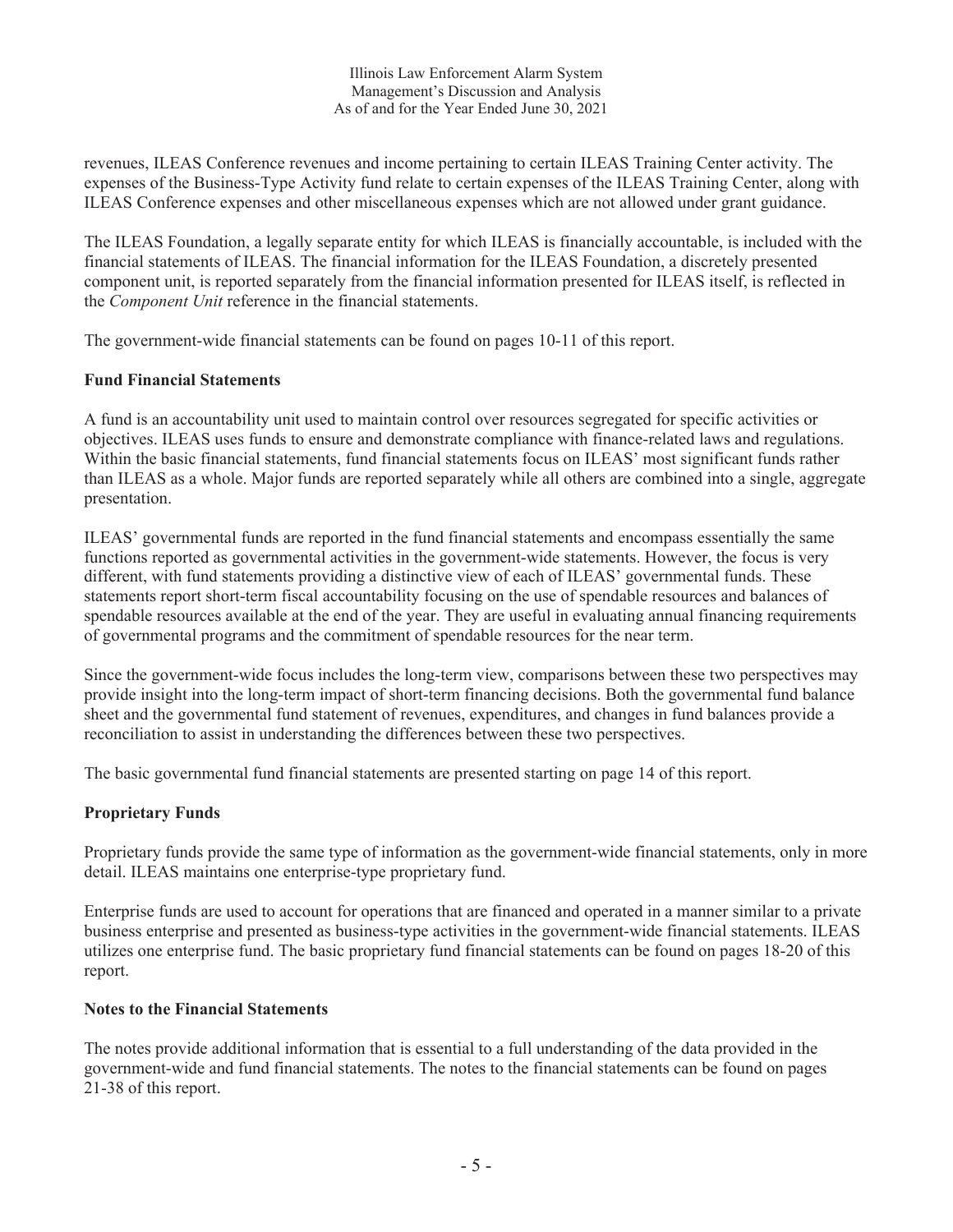#### **Other Information**

In addition to the basic financial statements and accompanying notes, this report also presents additional supplementary information to further explain and support the District's management of federally funded programs. Supplementary information is presented beginning on page 39.

#### **Government-wide Financial Analysis**

The government-wide financial statements can be found on pages 10 and 11 of this report. The total net position may serve over time as a useful indicator of a government's financial position. In this case, ILEAS' total net position was \$858,591 at the close of the most recent fiscal year representing a net decrease of \$90,832 (9%) over the prior year. Both Assets and Liabilities increased in the Governmental Activities, due to the increase in Grants Receivable and the corresponding increase in Accounts Payable. The following table reflects the condensed Statement of Net Position.

|                                                                        |     | Governmental<br>Activities        |    |                                   |    | Business-type<br>Activities |    |                           |    | Total                             |  |                                   |    |           |
|------------------------------------------------------------------------|-----|-----------------------------------|----|-----------------------------------|----|-----------------------------|----|---------------------------|----|-----------------------------------|--|-----------------------------------|----|-----------|
|                                                                        |     | 2021                              |    | 2020                              |    | 2021                        |    | 2020                      |    | 2021                              |  | 2020                              |    |           |
| Current and Other Assets                                               | \$. | 1,437,800                         | S. | 1,147,415                         | S. | 553,965                     | S. | 517,270                   |    | \$                                |  | 1,991,765                         | S. | 1,664,685 |
| Capital Assets<br><b>Total Assets</b>                                  |     | 582,229<br>2,020,029              |    | 697,665<br>1,845,080              |    | 16,107<br>570,072           |    | 23,179<br>540,449         |    | 598,336<br>2,590,101              |  | 720,844<br>2,385,529              |    |           |
| Long-Term Liabilities<br>Other Liabilities<br><b>Total Liabilities</b> |     | 227,538<br>1,400,545<br>1,628,083 |    | 251,001<br>1,110,250<br>1,361,251 |    | 9,046<br>94,381<br>103,427  |    | 2,590<br>72,265<br>74,855 |    | 236,584<br>1,494,926<br>1,731,510 |  | 253,591<br>1,182,515<br>1,436,106 |    |           |
| Net Position<br>Net Investment in<br>Capital Assets<br>Unresticted     |     | 582,229<br>(190, 283)             |    | 697,665<br>(213, 836)             |    | 16,107<br>450,538           |    | 23,179<br>442,415         |    | 598,336<br>260,255                |  | 720,844<br>228,579                |    |           |
| <b>Total Net Position</b>                                              | S   | 391,946                           |    | 483,829                           |    | 466,645                     | \$ | 465,594                   | \$ | 858,591                           |  | 949,423                           |    |           |

#### **Table 1 Statement of Net Position**

Unrestricted net position (\$260,255), the portion that can be used to finance the day-to-day operations without constraints, increased \$31,676 or 14%. A portion of this is due to the decrease in Accrued Compensated Absences in the Government Wide Activities of approximately \$23,000. Net Investment in Capital Assets (e.g., Equipment, Vehicles, Leasehold Improvements) decreased \$122,508 or 17%, due to the depreciation expense and minimal capital asset additions in fiscal year 2021.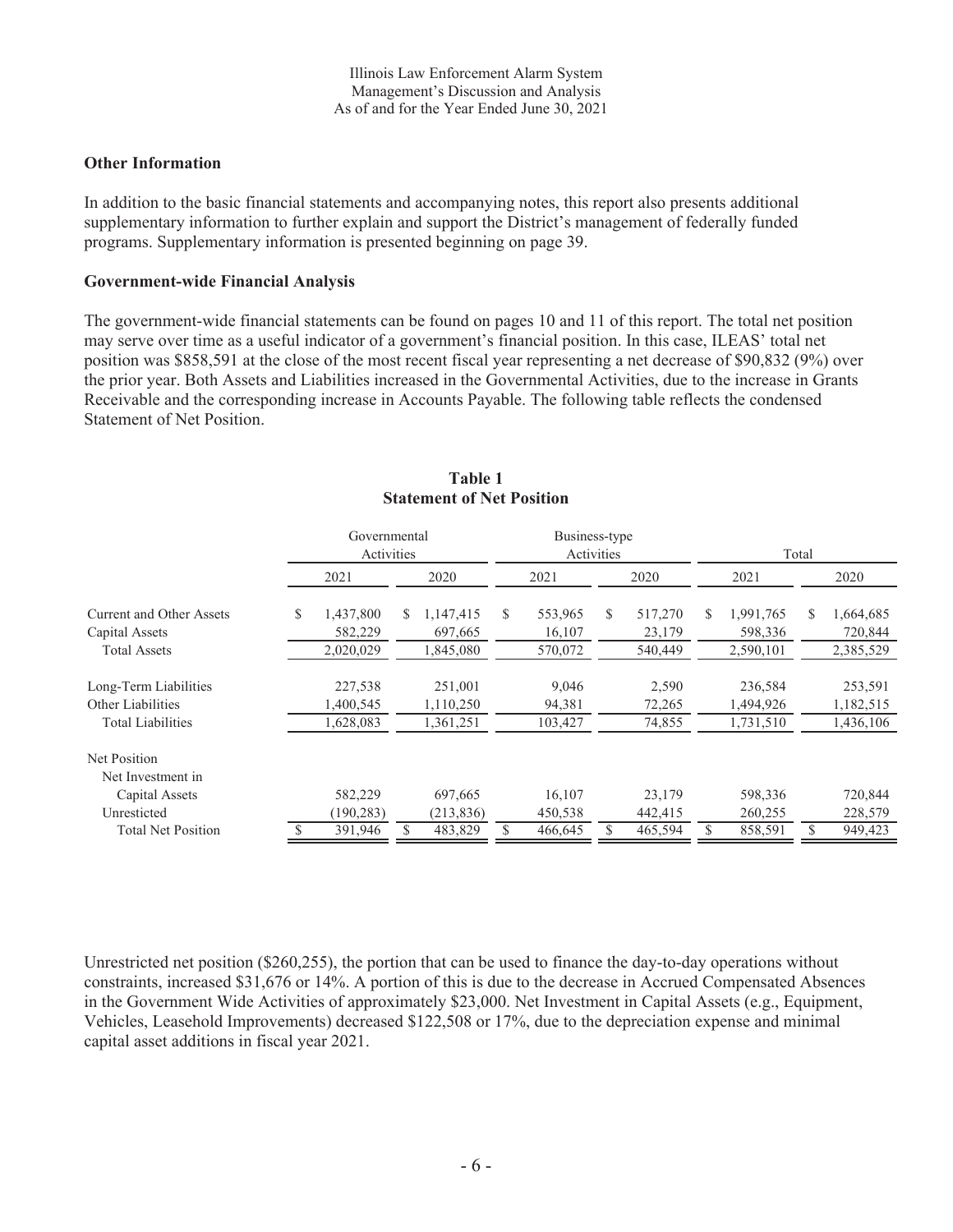The following table summarizes the revenues and expenses of the District's activities:

| Table 2                        |  |
|--------------------------------|--|
| <b>Statement of Activities</b> |  |

|                             | Governmental |            |              | Business-type |               |              |
|-----------------------------|--------------|------------|--------------|---------------|---------------|--------------|
|                             | Activities   |            |              | Activities    |               | Total        |
|                             | 2021         | 2020       | 2021         | 2020          | 2021          | 2020         |
| Revenues:                   |              |            |              |               |               |              |
| Program Revenues            |              |            |              |               |               |              |
| Charges for Services        | \$           |            | 286,714<br>S | 454,266<br>S  | S.<br>286,714 | 454,266<br>S |
| Oper. Grants and Contr.     | 9,059,789    | 7,574,416  |              |               | 9,059,789     | 7,574,416    |
| Capital Grants and Contr.   | 16,760       |            |              |               | 16,760        |              |
| <b>General Revenues</b>     |              |            |              |               |               |              |
| Interest Income             |              |            | 170          | 902           | 170           | 902          |
| Other Income                | 212          | 72         |              |               | 212           | 72           |
| <b>Total Revenues</b>       | 9,076,761    | 7,574,488  | 286,884      | 455,168       | 9,363,645     | 8,029,656    |
| Expenses:                   |              |            |              |               |               |              |
| Management & Administration | 378,695      | 379,375    |              |               | 378,695       | 379,375      |
| Training & Reimbursement    | 8,785,310    | 7,372,497  |              |               | 8,785,310     | 7,372,497    |
| <b>Operating Expenses</b>   | 4,639        |            | 285,833      | 475,329       | 290,472       | 475,329      |
| <b>Total Expenses</b>       | 9,168,644    | 7,751,872  | 285,833      | 475,329       | 9,454,477     | 8,227,201    |
| Change in Net Position      | (91, 883)    | (177, 384) | 1,051        | (20,161)      | (90, 832)     | (197, 545)   |
| Beginning Net Position      | 483,829      | 661,213    | 465,594      | 485,755       | 949,423       | 1,146,968    |
| <b>Ending Net Position</b>  | 391,946      | 483,829    | 466,645      | 465,594       | 858,591       | 949,423      |

Revenues for ILEAS are generated from multiple sources with the majority of revenue derived from Operating Grant Income in the Governmental Activities. 97% of Total Revenues in 2021 were from Operating Grant Revenue. There was an overall increase to Grant Income of \$1,485,373 or 20% from 2020, much of this due to COVID and the cancellation of training in the 4<sup>th</sup> quarter of fiscal year 2020. This reduction of training results in decreases of income and expenses which include the categories of Overtime/Backfill, paid trainer expenses, hotel stays for trainees, and other direct training expenses

Total Expenses for Governmental Activities and Business-Type Activities for FY 21 increased \$1,227,276 or 15%. Again, much of that increase in expenses is due to COVID and the cancellation of training in the 4<sup>th</sup> quarter of the fiscal year 2020. There were approved grant extensions by IEMA for several of the Homeland Security Grants that will allow ILEAS to expend the funds not used in the fourth quarter of fiscal year 2020 to be spent in fiscal year 2021. In the Business-Type Activities, the expenses decreased \$189,496 or 40%, due to the reimbursement of expenses from IEMA to agencies for response to flooding in Illinois in fiscal year 2020.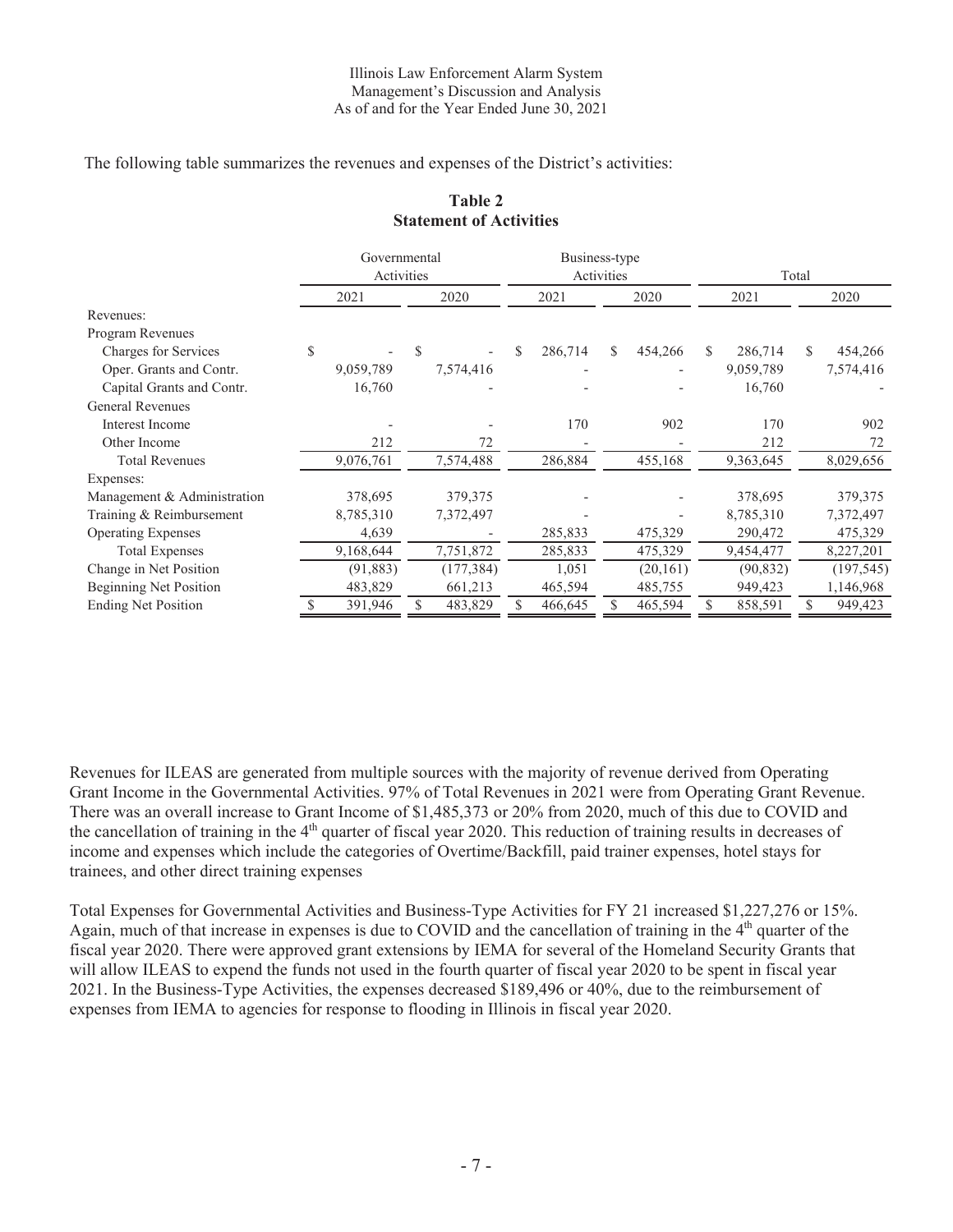Illinois Law Enforcement Alarm System Management's Discussion and Analysis As of and for the Year Ended June 30, 2021

#### **Financial Analysis of the Funds**

Fund financial statements for the District's governmental funds are presented on pages 14 through 17. Fund financial statements for the District's proprietary fund are presented on pages 18 through 20.

In the Governmental Fund, total Assets increased \$265,041 or 20% due to an increase in Grants Receivable, which caused the Accounts Payable balance at year end to increase significantly. Total Liabilities increased \$264,951 or 20%. Both Revenues and Expenses have increased approximately 20% or \$1,502,000, which reflects the increases in income and expense due to decreases in training expenses, due to COVID restrictions, in the fourth quarter of fiscal year 2020.

In the Proprietary fund, Total Assets have remained fairly consistent from prior year. Cash has increased \$71,067 and the amount Due from the Governmental Fund has decreased \$25,344. Total Liabilities have increased \$28,572, and expenses decreased from 2020 to 2021, with revenues in Management Services Income decreasing \$177,666, partly due to the reimbursement of the Flood Expenses to member agencies in fiscal year 2020. On the flip side, Training Center Income has increased due to COVID-19 restrictions lessening during fiscal year 2021. Expenses decreased \$191,157, again with the decrease of Management Services Expenses of \$178,532. There are no restrictions, commitments or other limitations which would significantly affect the ability of fund resources for future use.

#### **Capital Asset Administration:**

ILEAS' investment in capital assets includes Leasehold Improvements, Equipment and Vehicles. The investment in capital assets as of June 30, 2021, was \$598,336 (net of accumulated depreciation), a decrease of \$122,508 over last year.

The following Comparative Statement of Capital Assets, net of depreciation shows the change in assets for the governmental activities and the business-type activities.

|                        |   | Governmental | Activities |         |        | Business-type<br>Activities |        |  |  |
|------------------------|---|--------------|------------|---------|--------|-----------------------------|--------|--|--|
|                        |   | 2021         |            | 2020    | 2021   | 2020                        |        |  |  |
| Leasehold Improvements | D | 502,583      | \$         | 584,083 | ۰      |                             |        |  |  |
| Equipment & Vehicles   |   | 32,198       |            | 49,536  |        |                             |        |  |  |
| Vehicles               |   | 47,448       |            | 64,046  | 16,107 |                             | 23,179 |  |  |
|                        |   | 582,229      | S          | 697,665 | 16,107 |                             | 23,179 |  |  |

#### **Table 3 Comparative Statement of Capital Assets**

New capital assets totaling \$16,760 were added during the fiscal year for the Governmental Fund, which represent the cost of Quantifit respiratory fit tests to support special teams. No new capital assets were added during the fiscal year for the Proprietary Fund. There are no commitments for future capital expenditures that are not already reflected in the audit document.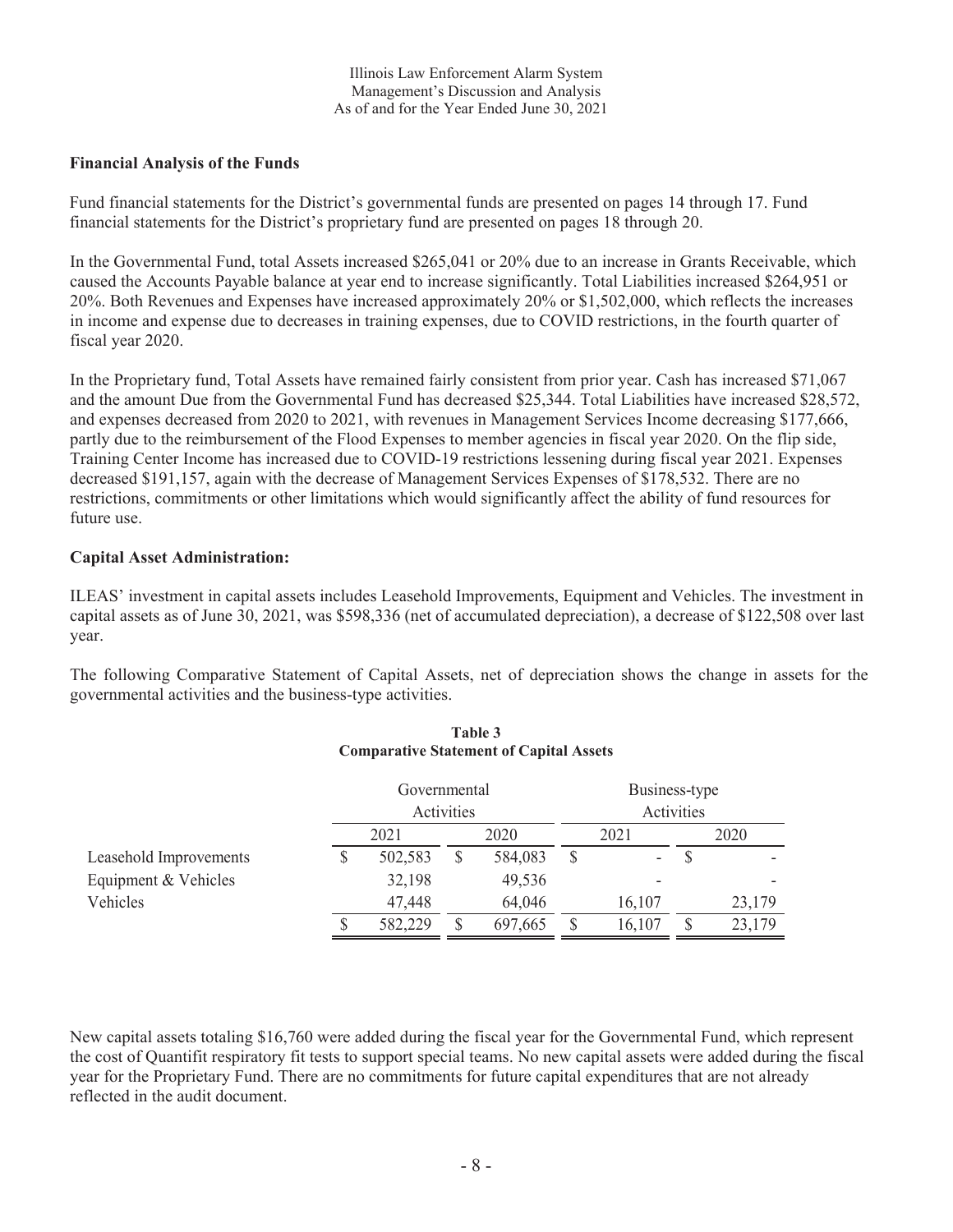Illinois Law Enforcement Alarm System Management's Discussion and Analysis As of and for the Year Ended June 30, 2021

Additional information on ILEAS' Capital Assets can be found in Note 7 of this report.

#### **Debt Administration:**

The following is a Comparative Statement of Long-term debt for the governmental activities and the business-type activities.

|                                     |            | Governmental |  |         |  | Business-type |            |       |  |
|-------------------------------------|------------|--------------|--|---------|--|---------------|------------|-------|--|
|                                     | Activities |              |  |         |  |               | Activities |       |  |
|                                     |            | 2021         |  | 2020    |  | 2021          | 2020       |       |  |
| <b>Accrued Compensated Absences</b> |            | 227,538      |  | 251,001 |  | 9.046         |            | 2,590 |  |

#### **Table 4 Comparative Statement of Long-Term Debt**

At the end of the current fiscal year, ILEAS had long-term debt outstanding of \$236,584 which represents the total of Accrued Compensated Absences. There is no other long-term debt. The balance of Accrued Compensated Absences has decreased \$17,007 from prior year, which represents a 7% decrease. ILEAS has assumed all compensated absences to be due within one year. Since grant funding is established for a period of greater than one year, the payment of these accruals should not affect future planned services.

Additional information on ILEAS' long-term debt can be found in Note 9 of this report.

#### **Economic Factors and Future Years:**

A majority of ILEAS' budget is Federally funded. ILEAS has been part of the Homeland Security Grant Program (HSGP) for a number of years and has no reason to believe that this will not remain at consistent financial levels in the future years. ILEAS has received fiscal year 2021 HSGP grants and will begin the budget process for fiscal year 2022. ILEAS has also received funding directly from the State of Illinois via the Preparedness and Response State Grants. These grants provide financial assistance for expenses that cannot be paid via the Homeland Security Grant Program. Additionally, ILEAS has received grants, starting in 2018, from the Illinois Department of Public Health, for distribution of Narcan to Law Enforcement professionals, which now has turned into four one-year grants for the same purpose. Be that as it may, management has looked for ways to diversify in order to improve operations and to possibly create other revenue streams outside of grants. One of those ways is the creation and implementation of the Learning Management System. Staff is working on developing a customer base for this product.

There are currently no known contingencies that would force a major change in ILEAS' budgeting or spending.

#### **Request for Information:**

This financial report is designed to provide a general overview of ILEAS' finances, comply with finance related laws and regulations, and demonstrate ILEAS' commitment to public accountability to all those with an interest in ILEAS' finances. Questions concerning any of the information provided in this report or requests for additional financial information should be addressed to Janet Plotner, Finance Manager, ILEAS, 1701 East Main Street, Urbana, IL 61802.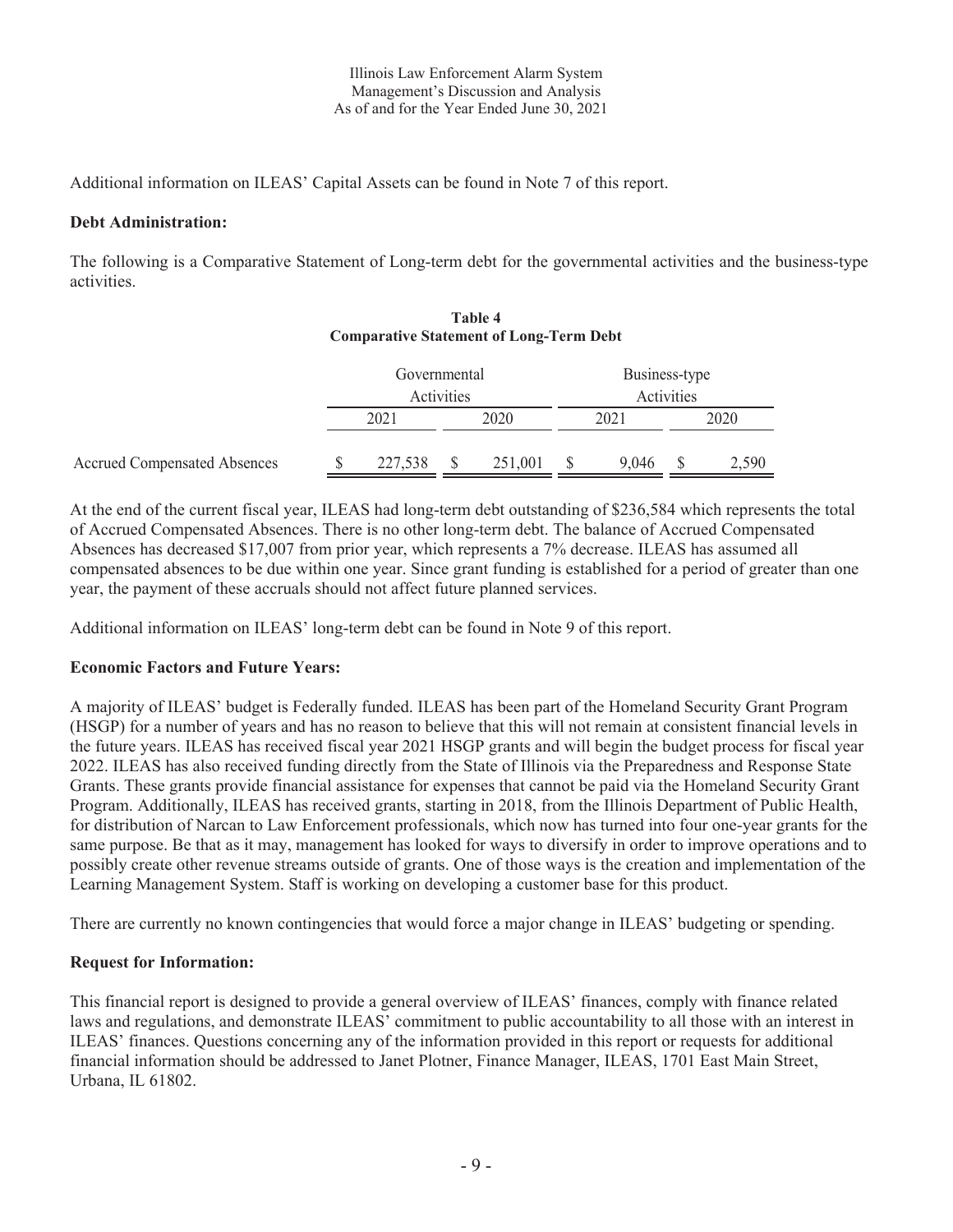### ILLINOIS LAW ENFORCEMENT ALARM SYSTEM Statement of Net Position June 30, 2021

|                                  | Governmental              |            |               | Business-Type |               |           |               | Component |  |
|----------------------------------|---------------------------|------------|---------------|---------------|---------------|-----------|---------------|-----------|--|
|                                  |                           | Activities |               | Activities    |               | Total     | Unit          |           |  |
| <b>ASSETS</b>                    |                           |            |               |               |               |           |               |           |  |
| Cash and Cash Equivalents        | $\mathcal{S}$             | 110,148    | $\mathcal{S}$ | 359,169       | $\mathcal{S}$ | 469,317   | $\mathcal{S}$ | 38,413    |  |
| <b>Grants Receivable</b>         |                           | 1,420,032  |               |               |               | 1,420,032 |               |           |  |
| <b>Accounts Receivable</b>       |                           |            |               | 6,033         |               | 6,033     |               |           |  |
| Dues Receivable                  |                           |            |               | 3,360         |               | 3,360     |               |           |  |
| Merchandise Inventory            |                           |            |               |               |               |           |               | 9,851     |  |
| Due from ILEAS Foundation        |                           |            |               | 3,000         |               | 3,000     |               |           |  |
| <b>Internal Balance</b>          |                           | (159, 869) |               | 159,869       |               |           |               |           |  |
| Prepaid Expenses                 |                           | 67,489     |               | 22,534        |               | 90,023    |               |           |  |
| Capital Assets, Net of           |                           |            |               |               |               |           |               |           |  |
| <b>Accumulated Depreciation</b>  |                           | 582,229    |               | 16,107        |               | 598,336   |               |           |  |
| <b>Total Assets</b>              | <sup>\$</sup>             | 2,020,029  | $\mathcal{S}$ | 570,072       | $\mathcal{S}$ | 2,590,101 | $\mathcal{S}$ | 48,264    |  |
| <b>LIABILITIES</b>               |                           |            |               |               |               |           |               |           |  |
| Due to ILEAS                     | $\mathcal{S}$             |            | $\mathcal{S}$ |               | $\mathcal{S}$ |           | $\mathcal{S}$ | 3,000     |  |
| <b>Accounts Payable</b>          |                           | 1,327,879  |               | 17,964        |               | 1,345,843 |               | 1,969     |  |
| <b>Accrued Payroll</b>           |                           | 72,666     |               | 3,606         |               | 76,272    |               |           |  |
| <b>Unearned Revenue</b>          |                           |            |               | 5,322         |               | 5,322     |               | 19,975    |  |
| Line of Credit                   |                           |            |               | 67,489        |               | 67,489    |               |           |  |
| Non-Current Liabilities          |                           |            |               |               |               |           |               |           |  |
| Due Within One Year              |                           | 227,538    |               | 9,046         |               | 236,584   |               |           |  |
| <b>Total Liabilities</b>         |                           | 1,628,083  | $\mathbb S$   | 103,427       | $\mathcal{S}$ | 1,731,510 | $\mathbb{S}$  | 24,944    |  |
| <b>NET POSITION</b>              |                           |            |               |               |               |           |               |           |  |
| Net Investment in Capital Assets | \$                        | 582,229    | $\mathcal{S}$ | 16,107        | \$            | 598,336   | $\mathcal{S}$ |           |  |
| Unrestricted                     |                           | (190, 283) |               | 450,538       |               | 260,255   |               | 23,320    |  |
| <b>Total Net Position</b>        | $\boldsymbol{\mathsf{S}}$ | 391,946    | \$            | 466,645       | $\mathbb{S}$  | 858,591   | \$            | 23,320    |  |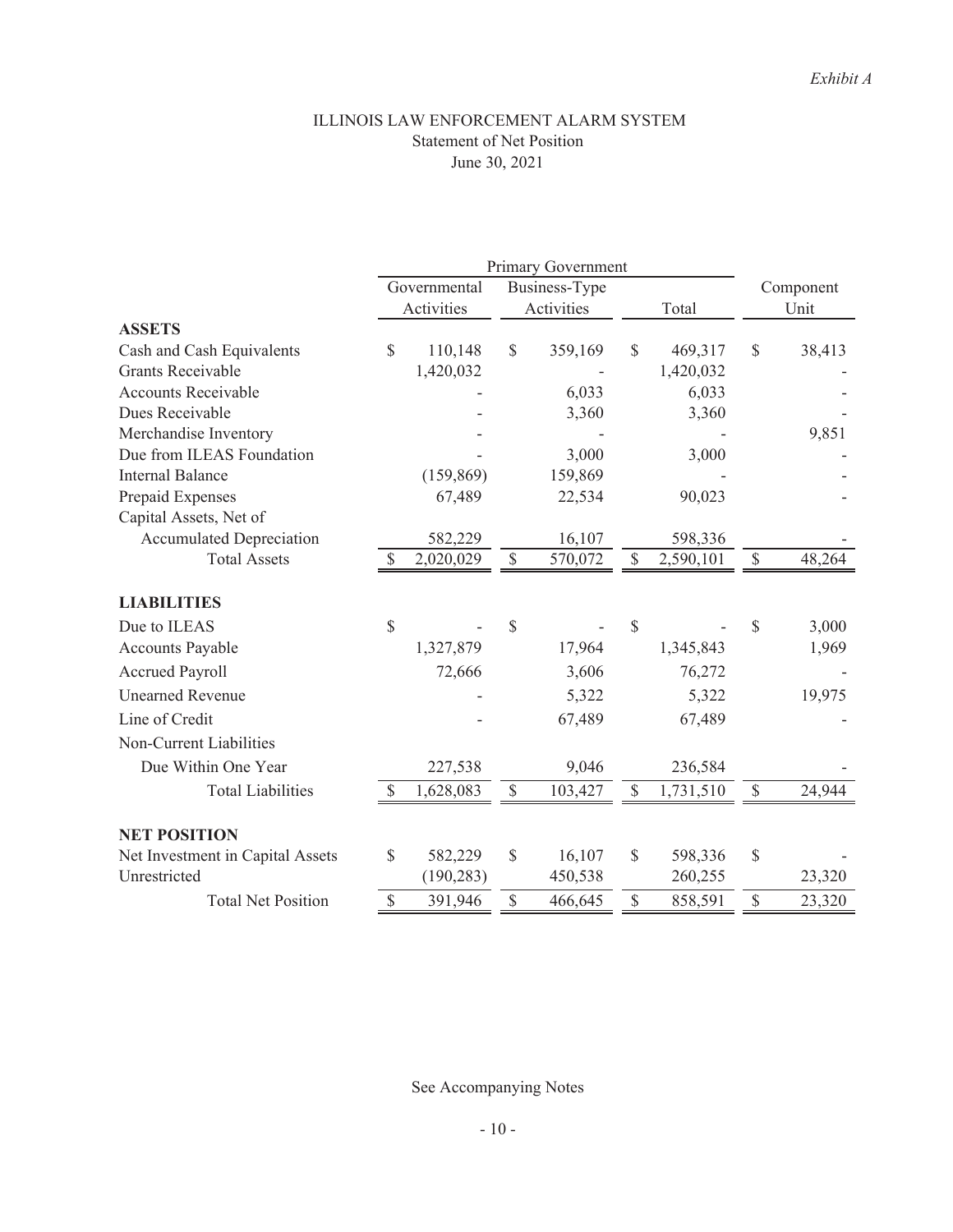#### ILLINOIS LAW ENFORCEMENT ALARM SYSTEM Statement of Activities For the Year Ended June 30, 2021

|                                      |   |           |               |                                     |   |               |               |            |    |              |              | Net (Expenses) Revenues     |       |           |
|--------------------------------------|---|-----------|---------------|-------------------------------------|---|---------------|---------------|------------|----|--------------|--------------|-----------------------------|-------|-----------|
|                                      |   |           |               | Program Revenues                    |   |               |               |            |    |              |              | and Changes in Net Position |       |           |
|                                      |   |           |               |                                     |   | Operating     |               | Capital    |    |              |              |                             |       |           |
|                                      |   |           |               | Charges                             |   | Grants and    |               | Grants and |    | Governmental |              | Business-Type               |       |           |
|                                      |   | Expenses  |               | for Services                        |   | Contributions | Contributions |            |    | Activities   | Activities   |                             | Total |           |
| Governmental Activities:             |   |           |               |                                     |   |               |               |            |    |              |              |                             |       |           |
| Management and Administration        | S | 378,695   | $\mathcal{S}$ |                                     | S | 378,695       | \$            |            | \$ |              | <sup>S</sup> |                             | \$    |           |
| Training and Reimbursements          |   | 8,785,310 |               |                                     |   | 8,681,094     |               | 16,760     |    | (87, 456)    |              |                             |       | (87, 456) |
| <b>Total Governmental Activities</b> |   | 9,164,005 |               |                                     |   | 9,059,789     |               | 16,760     |    | (87, 456)    |              |                             |       | (87, 456) |
| <b>Business-Type Activities:</b>     |   |           |               |                                     |   |               |               |            |    |              |              |                             |       |           |
| <b>Operating Expenses</b>            |   | 285,833   |               | 286,714                             |   |               |               |            |    |              |              | 881                         |       | 881       |
| <b>Total Primary Government</b>      |   | 9,449,838 | \$            | 286,714                             | S | 9,059,789     | \$            | 16,760     |    | (87, 456)    |              | 881                         |       | (86, 575) |
|                                      |   |           |               | <b>General Revenues:</b>            |   |               |               |            |    |              |              |                             |       |           |
|                                      |   |           |               | Interest Income                     |   |               |               |            |    |              |              | 170                         |       | 170       |
|                                      |   |           |               | Other Income                        |   |               |               |            |    | 212          |              |                             |       | 212       |
|                                      |   |           |               | <b>Total General Revenues</b>       |   |               |               |            |    | 212          |              | 170                         |       | 382       |
|                                      |   |           |               |                                     |   |               |               |            |    |              |              |                             |       |           |
|                                      |   |           |               | Loss on Disposals of Capital Assets |   |               |               |            |    | (4, 639)     |              |                             |       | (4,639)   |
|                                      |   |           |               | Change in Net Position              |   |               |               |            |    | (91, 883)    |              | 1,051                       |       | (90, 832) |
|                                      |   |           |               | Net Position, Beginning of Year     |   |               |               |            |    | 483,829      |              | 465,594                     |       | 949,423   |
|                                      |   |           |               | Net Position, End of Year           |   |               |               |            | S  | 391,946      | <sup>8</sup> | 466,645                     | S     | 858,591   |

- 11 -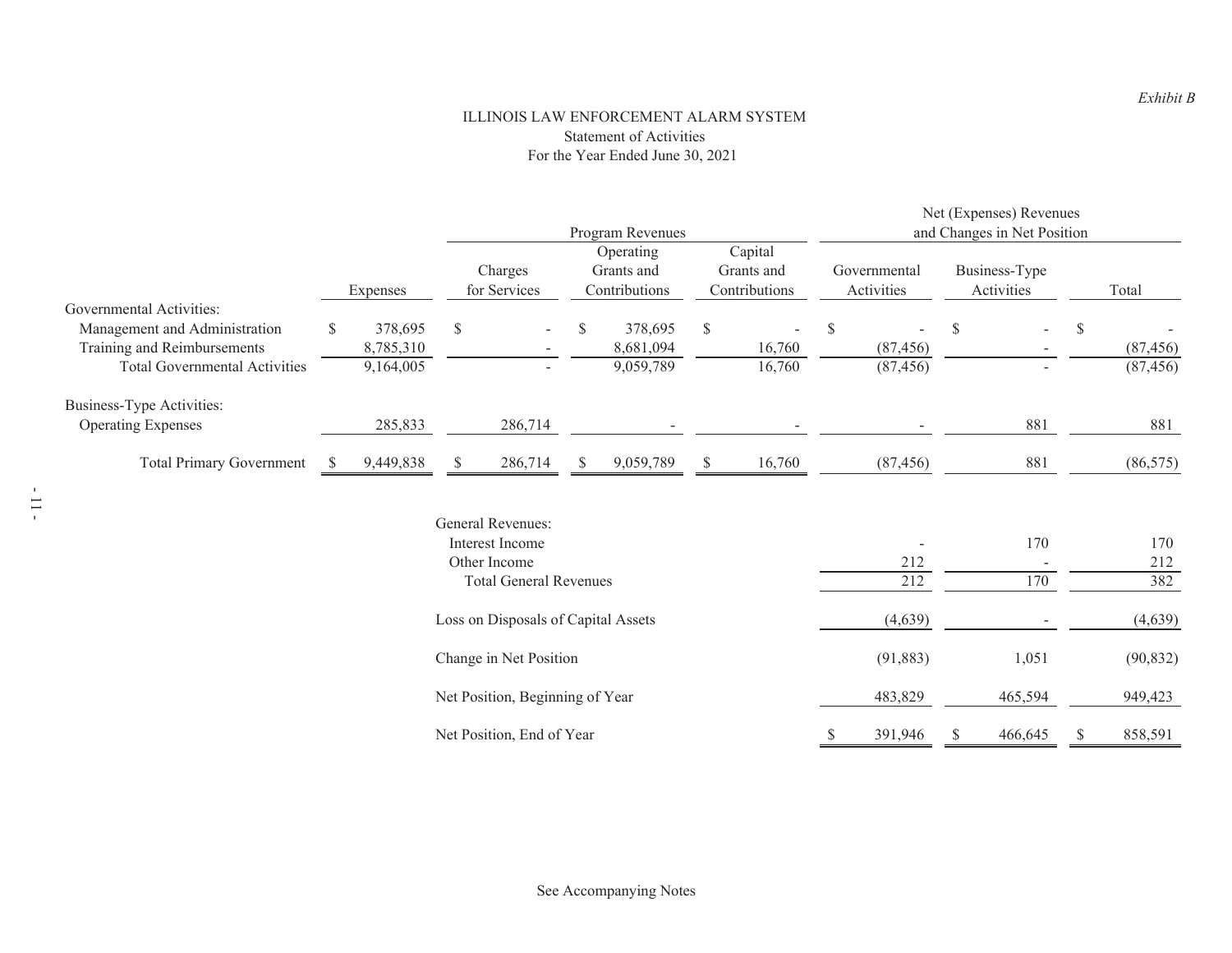# *Exhibit C*

# ILLINOIS LAW ENFORCEMENT ALARM SYSTEM Statement of Activities - Component Unit For the Year Ended June 30, 2021

| <b>Support and Revenue</b>                    |              |
|-----------------------------------------------|--------------|
| Contributions                                 | \$<br>1,583  |
| Sales of Inventory, Net of Costs of \$4,569   | 1,524        |
| Miscellaneous Income                          | 24           |
| <b>Total Support and Revenue</b>              | 3,131        |
| <b>Expenses</b>                               |              |
| Program Expenses                              | 5,121        |
| <b>Support Services</b>                       | 6,604        |
| <b>Total Expenses</b>                         | 11,725       |
| <b>Changes in Net Assets</b>                  | (8,594)      |
| <b>Net Assets Without Donor Restrictions,</b> |              |
| <b>Beginning of Year</b>                      | 31,914       |
| <b>Net Assets Without Donor Restrictions,</b> |              |
| <b>End of Year</b>                            | \$<br>23,320 |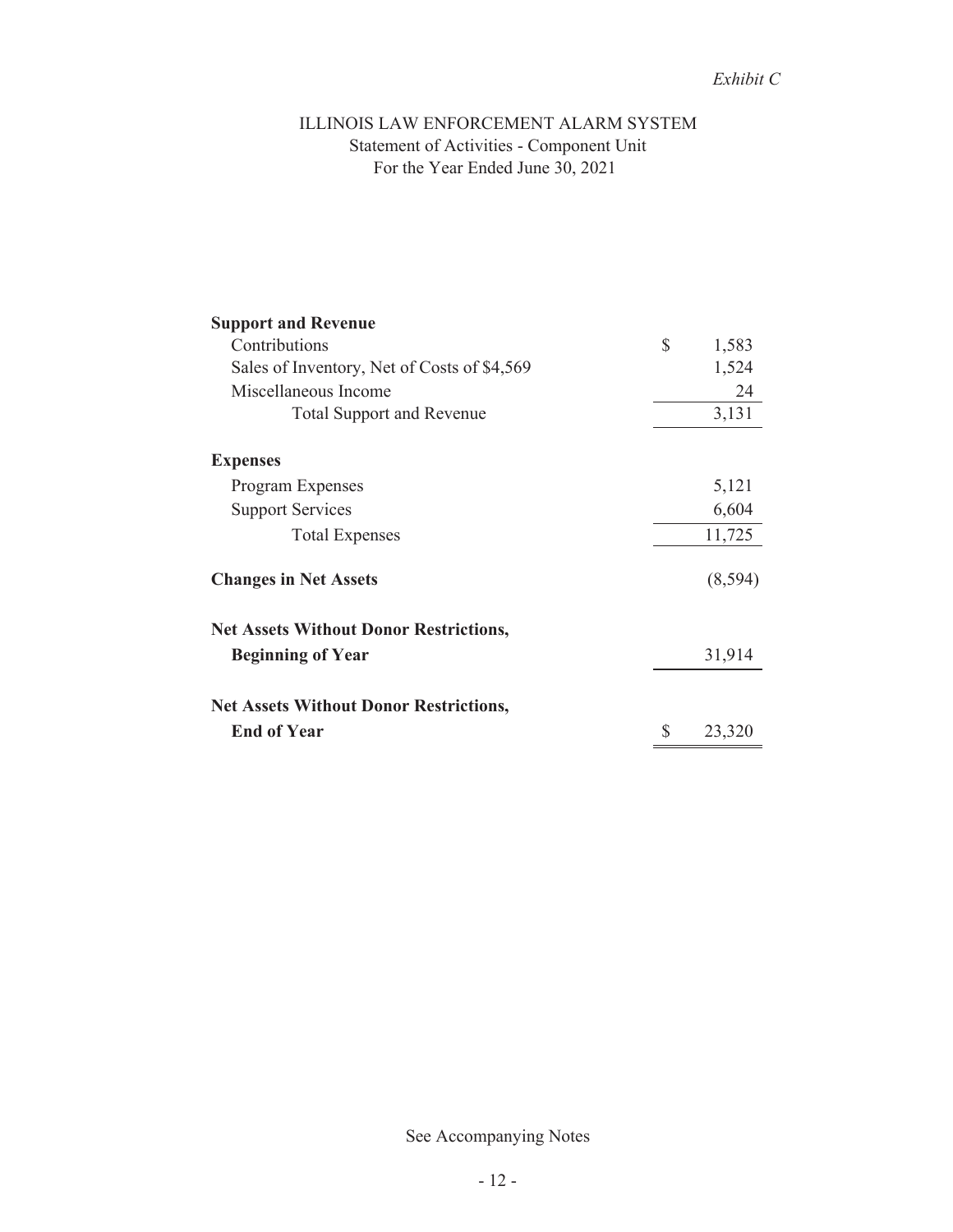#### ILLINOIS LAW ENFORCEMENT ALARM SYSTEM Statement of Functional Expenses - Component Unit For the Year Ended June 30, 2021

|                                |                  | <b>Supporting Services</b>    |   |        |
|--------------------------------|------------------|-------------------------------|---|--------|
|                                | Program Services | General and<br>Administrative |   | Total  |
|                                |                  |                               |   |        |
| Contractual Services (Payroll) | \$<br>2,521      | \$<br>2,521                   | S | 5,042  |
| Occupancy                      | 2,400            |                               |   | 2,400  |
| Insurance                      |                  | 2,008                         |   | 2,008  |
| Professional Fees              |                  | 1,861                         |   | 1,861  |
| <b>Grant Expenses</b>          | 200              |                               |   | 200    |
| Miscellaneous                  |                  | 214                           |   | 214    |
| <b>Total Expenses</b>          | 5,121            | 6,604                         |   | 11,725 |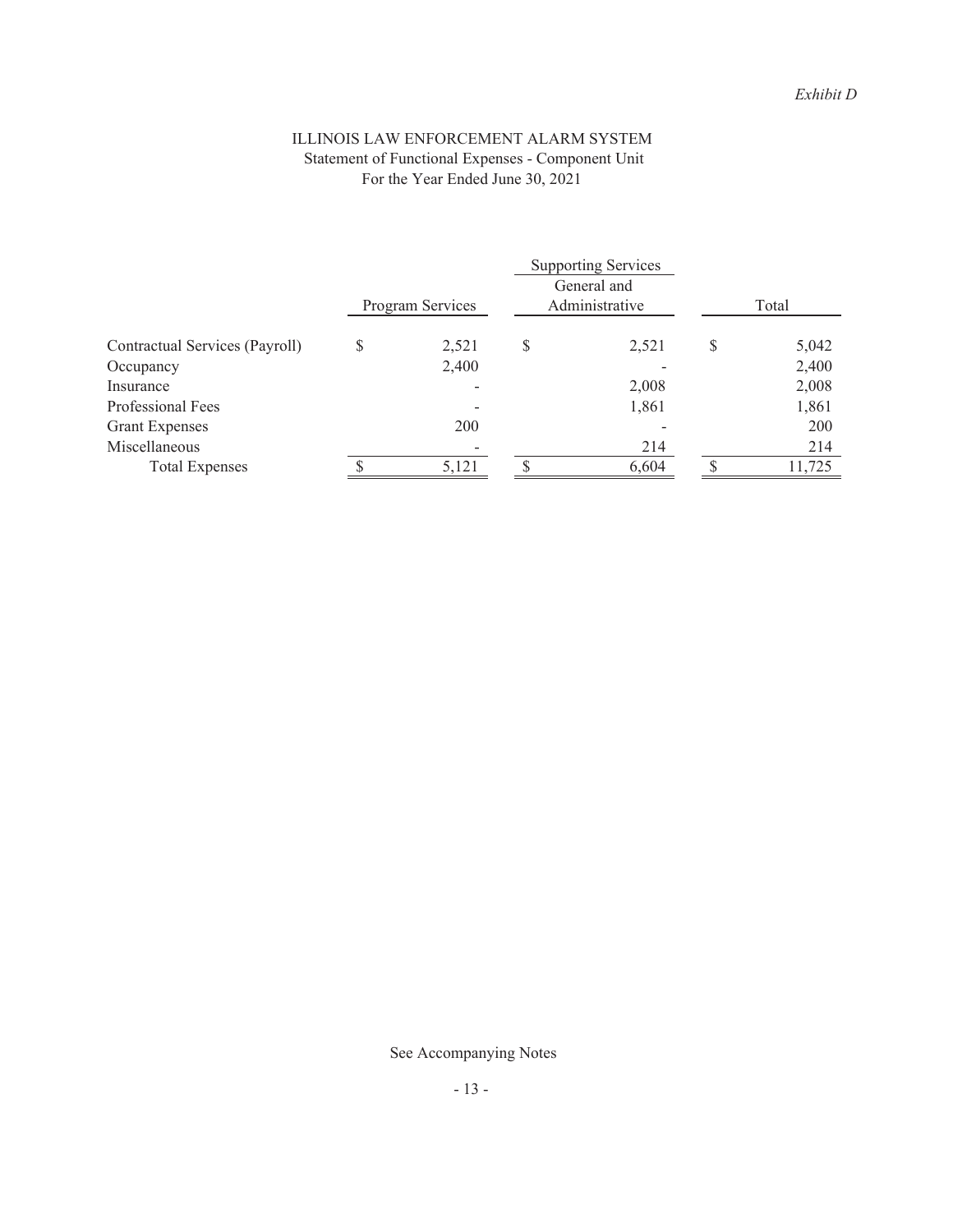# ILLINOIS LAW ENFORCEMENT ALARM SYSTEM Balance Sheet - Governmental Fund June 30, 2021

|                                           |              | General Fund |
|-------------------------------------------|--------------|--------------|
| <b>ASSETS</b>                             |              |              |
| Cash and Cash Equivalents                 | $\mathbb{S}$ | 110,148      |
| <b>Grants Receivable</b>                  |              | 1,420,032    |
| Prepaid Expenditures                      |              | 67,489       |
| <b>Total Assets</b>                       |              | 1,597,669    |
| <b>LIABILITIES AND FUND BALANCE</b>       |              |              |
| Liabilities                               |              |              |
| Due to Proprietary Fund                   | $\mathbb{S}$ | 159,869      |
| <b>Accounts Payable</b>                   |              | 1,327,879    |
| <b>Accrued Payroll</b>                    |              | 72,666       |
| <b>Total Liabilities</b>                  |              | 1,560,414    |
| <b>Fund Balance</b>                       |              |              |
| Non-Spendable:                            |              |              |
| Prepaid Items                             |              | 67,489       |
| Unassigned                                |              | (30, 234)    |
| <b>Total Fund Balance</b>                 |              | 37,255       |
| <b>Total Liabilities and Fund Balance</b> |              | 1,597,669    |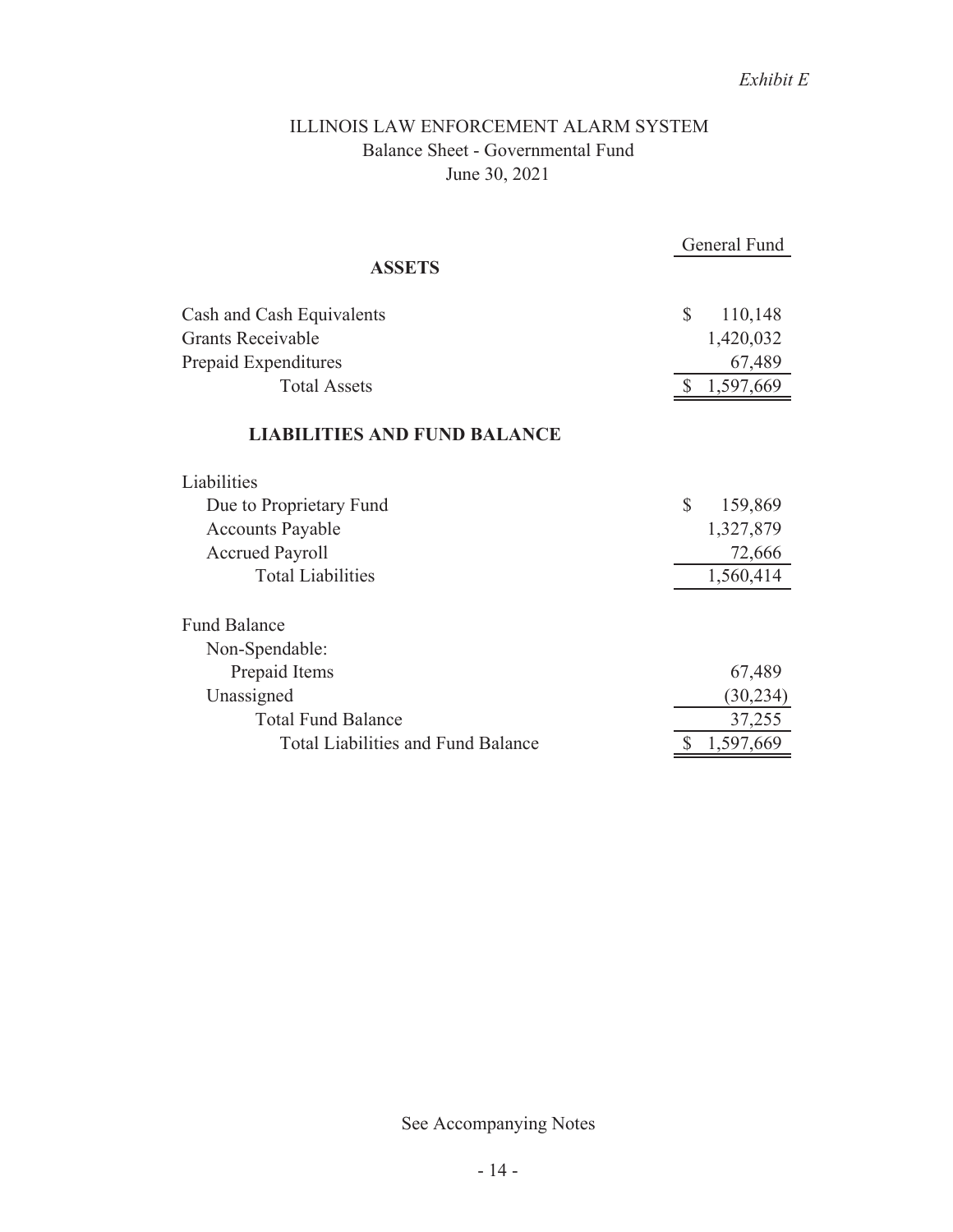# ILLINOIS LAW ENFORCEMENT ALARM SYSTEM Reconciliation of the Balance Sheet - Governmental Fund to the Statement of Net Position June 30, 2021

| Total Fund Balance, Governmental Fund                                     |  | 37,255     |
|---------------------------------------------------------------------------|--|------------|
| Capital Assets, Net of Depreciation Used in<br>Governmental Activities    |  | 582,229    |
| <b>Accrued Compensated Absences</b><br>Related to Governmental Activities |  | (227, 538) |
| Net Position of Governmental Activities                                   |  | 391,946    |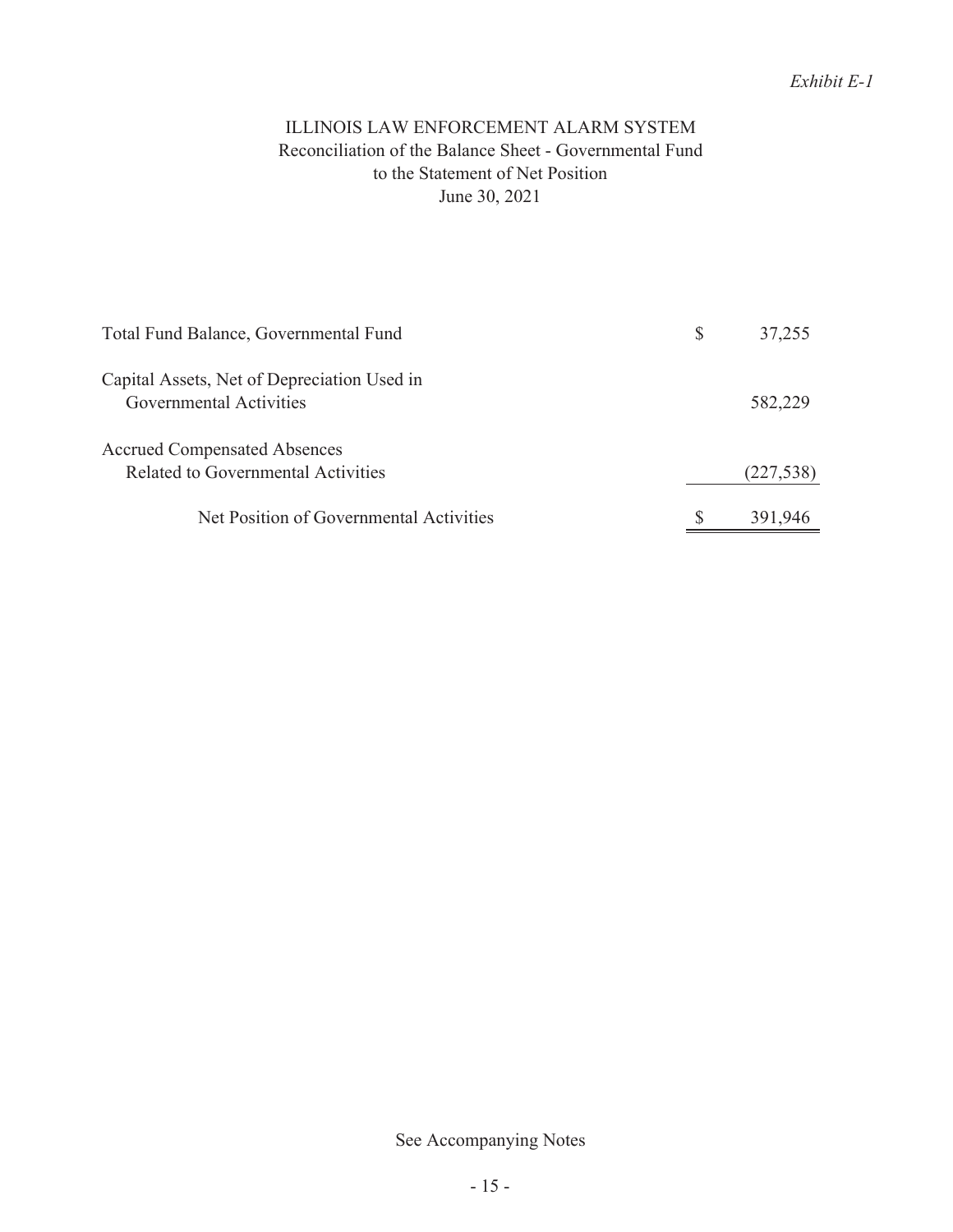# ILLINOIS LAW ENFORCEMENT ALARM SYSTEM Statement of Revenues, Expenditures, and Changes in Fund Balance Governmental Fund For the Year Ended June 30, 2021

|                                        | General Fund  |           |
|----------------------------------------|---------------|-----------|
| <b>Revenues</b>                        |               |           |
| <b>Federal Grants</b>                  | $\mathcal{S}$ | 7,653,430 |
| <b>State Grants</b>                    |               | 1,423,119 |
| Other Income                           |               | 212       |
| <b>Total Revenues</b>                  |               | 9,076,761 |
| <b>Expenditures</b>                    |               |           |
| Current:                               |               |           |
| Management and Administration          |               | 378,695   |
| Training and Reimbursements            |               | 8,697,976 |
| <b>Total Expenditures</b>              |               | 9,076,671 |
| <b>Net Change in Fund Balance</b>      |               | 90        |
| <b>Fund Balance, Beginning of Year</b> |               | 37,165    |
| <b>Fund Balance, End of Year</b>       | \$            | 37,255    |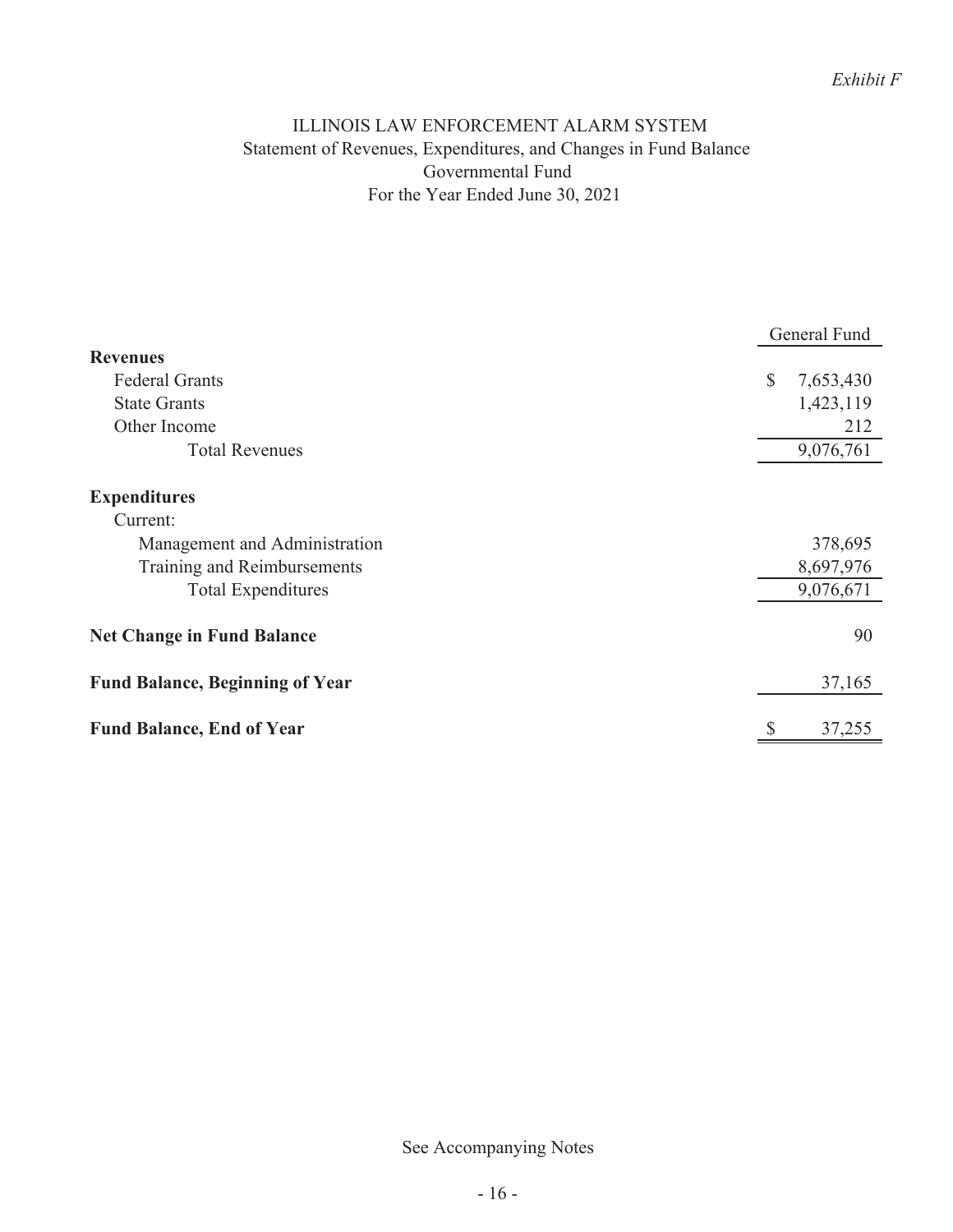# *Exhibit F-1*

# Governmental Fund to the Statement of Activities For the Year Ended June 30, 2021 ILLINOIS LAW ENFORCEMENT ALARM SYSTEM Reconciliation of the Statement of Revenues, Expenditures, and Changes in Fund Balance -

| Net Change in Fund Balance, Total Governmental Fund                       | \$<br>90   |
|---------------------------------------------------------------------------|------------|
| Change in Accrued Compensated Absences Related to Governmental Activities | 23,463     |
| Depreciation and Amortization on Capital Assets                           | (127, 557) |
| Purchases of Capital Assets                                               | 16,760     |
| Disposals of Capital Assets                                               | (4,639)    |
| Change in Net Position of Governmental Activities                         | (91, 883)  |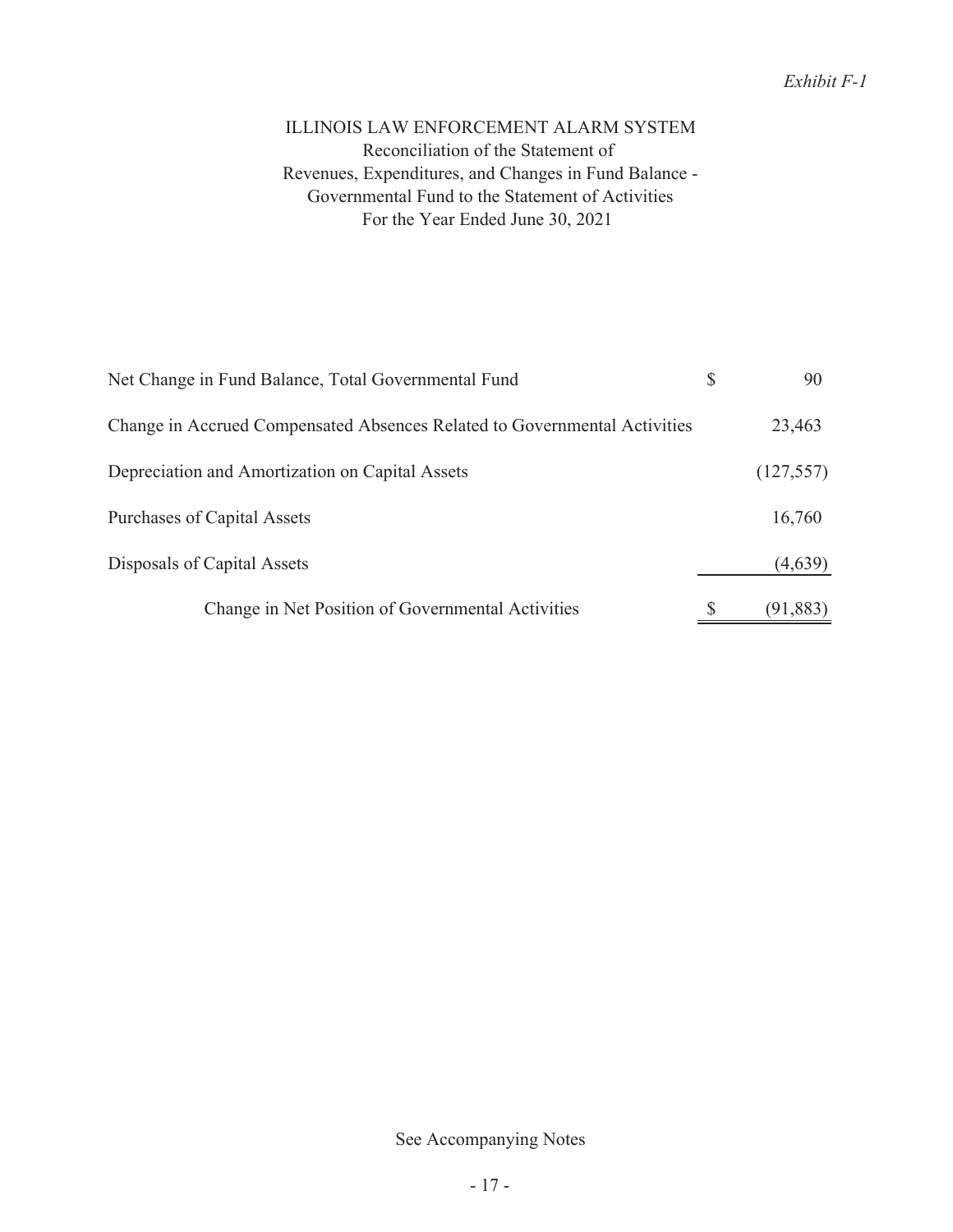# ILLINOIS LAW ENFORCEMENT ALARM SYSTEM Statement of Net Position *Proprietary Fund* June 30, 2021

|                                                 |                 | Enterprise |
|-------------------------------------------------|-----------------|------------|
|                                                 | Fund            |            |
|                                                 | <b>Business</b> |            |
|                                                 |                 | Fund       |
| <b>ASSETS</b>                                   |                 |            |
| <b>Current Assets</b>                           |                 |            |
| Cash and Cash Equivalents                       | $\mathbb{S}$    | 359,169    |
| <b>Accounts Receivable</b>                      |                 | 6,033      |
| Dues Receivable                                 |                 | 3,360      |
| Due from Governmental Fund                      |                 | 159,869    |
| Due from ILEAS Foundation                       |                 | 3,000      |
| Prepaid Expenses                                |                 | 22,534     |
| <b>Total Current Assets</b>                     |                 | 553,965    |
|                                                 |                 |            |
| Capital Assets, Net of Accumulated Depreciation |                 | 16,107     |
| <b>Total Assets</b>                             |                 | 570,072    |
|                                                 |                 |            |
| <b>LIABILITIES</b>                              |                 |            |
| <b>Current Liabilities</b>                      |                 |            |
| <b>Accounts Payable</b>                         |                 | 17,964     |
| <b>Accrued Payroll</b>                          |                 | 3,606      |
| <b>Accrued Compensated Absences</b>             |                 | 9,046      |
| <b>Unearned Revenue</b>                         |                 | 5,322      |
| Line of Credit                                  |                 | 67,489     |
| <b>Total Liabilities</b>                        |                 | 103,427    |
|                                                 |                 |            |
| <b>NET POSITION</b>                             |                 |            |
| Net Investment in Capital Assets                |                 | 16,107     |
| Unrestricted                                    |                 | 450,538    |
| <b>Total Net Position</b>                       | $\mathcal{S}$   | 466,645    |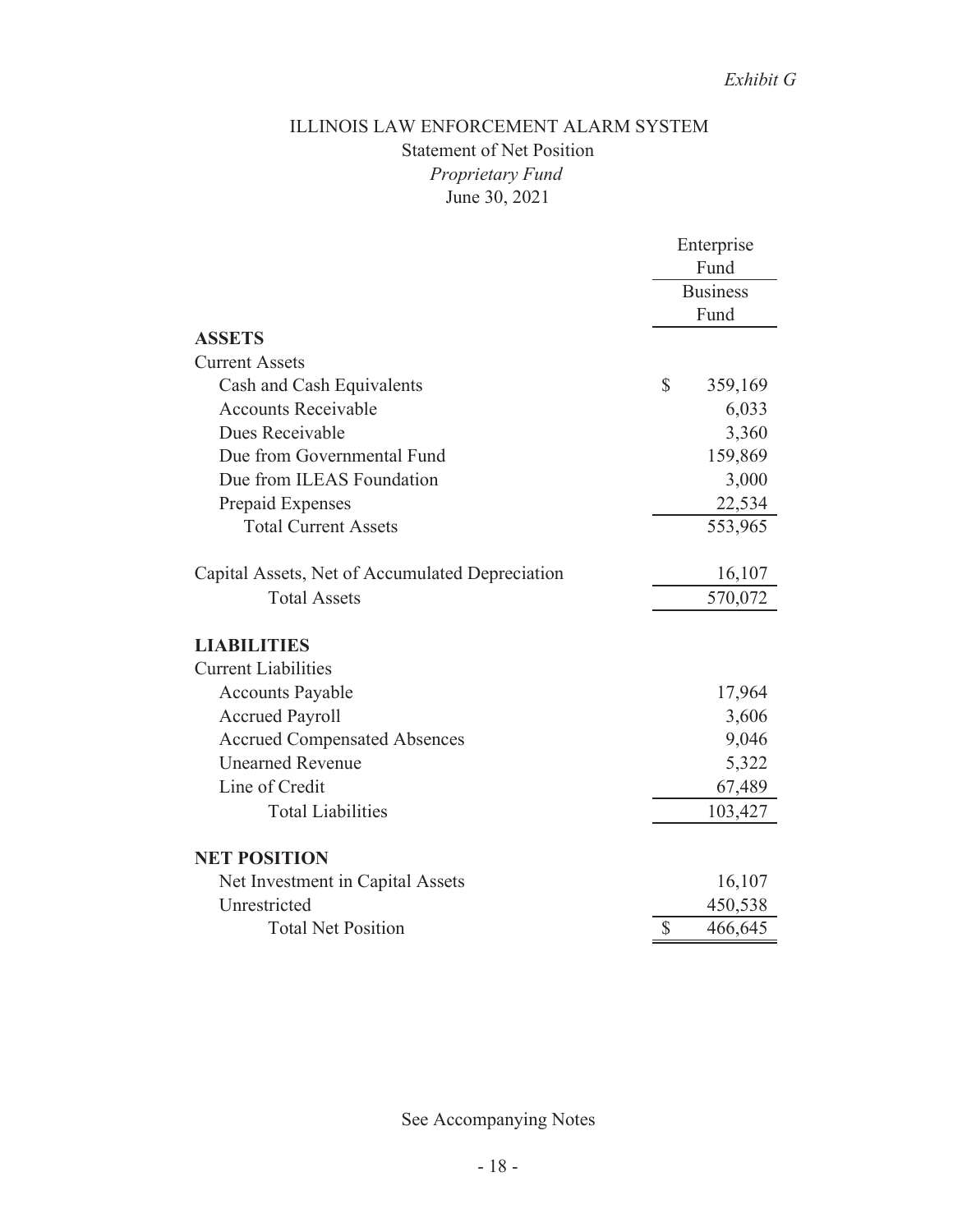# ILLINOIS LAW ENFORCEMENT ALARM SYSTEM Statement of Revenues, Expenses, and Changes in Net Position *Proprietary Fund* For the Year Ended June 30, 2021

|                                          | Enterprise<br>Fund      |
|------------------------------------------|-------------------------|
|                                          | <b>Business</b><br>Fund |
| <b>Operating Revenues</b>                |                         |
| <b>Membership Dues</b>                   | $\mathbb{S}$<br>101,640 |
| Management Services Income               | 105,163                 |
| Training Center Lease Income             | 46,978                  |
| Training Center Income                   | 32,610                  |
| Other Income                             | 323                     |
| <b>Total Operating Revenues</b>          | 286,714                 |
| <b>Operating Expenses</b>                |                         |
| <b>Agency Program Expenses</b>           | 66,951                  |
| General Administrative Expense           | 118,837                 |
| <b>Management Services Expenses</b>      | 39,170                  |
| Insurance                                | 52,143                  |
| Depreciation                             | 7,071                   |
| <b>Total Operating Expenses</b>          | 284,172                 |
| <b>Operating Income</b>                  | 2,542                   |
| <b>Non-Operating Revenues (Expenses)</b> |                         |
| Interest Income                          | 170                     |
| <b>Interest Expense</b>                  | (1,661)                 |
| <b>Total Non-Operating Expenses</b>      | (1,491)                 |
| <b>Change in Net Position</b>            | 1,051                   |
| <b>Net Position, Beginning of Year</b>   | 465,594                 |
| <b>Net Position, End of Year</b>         | \$<br>466,645           |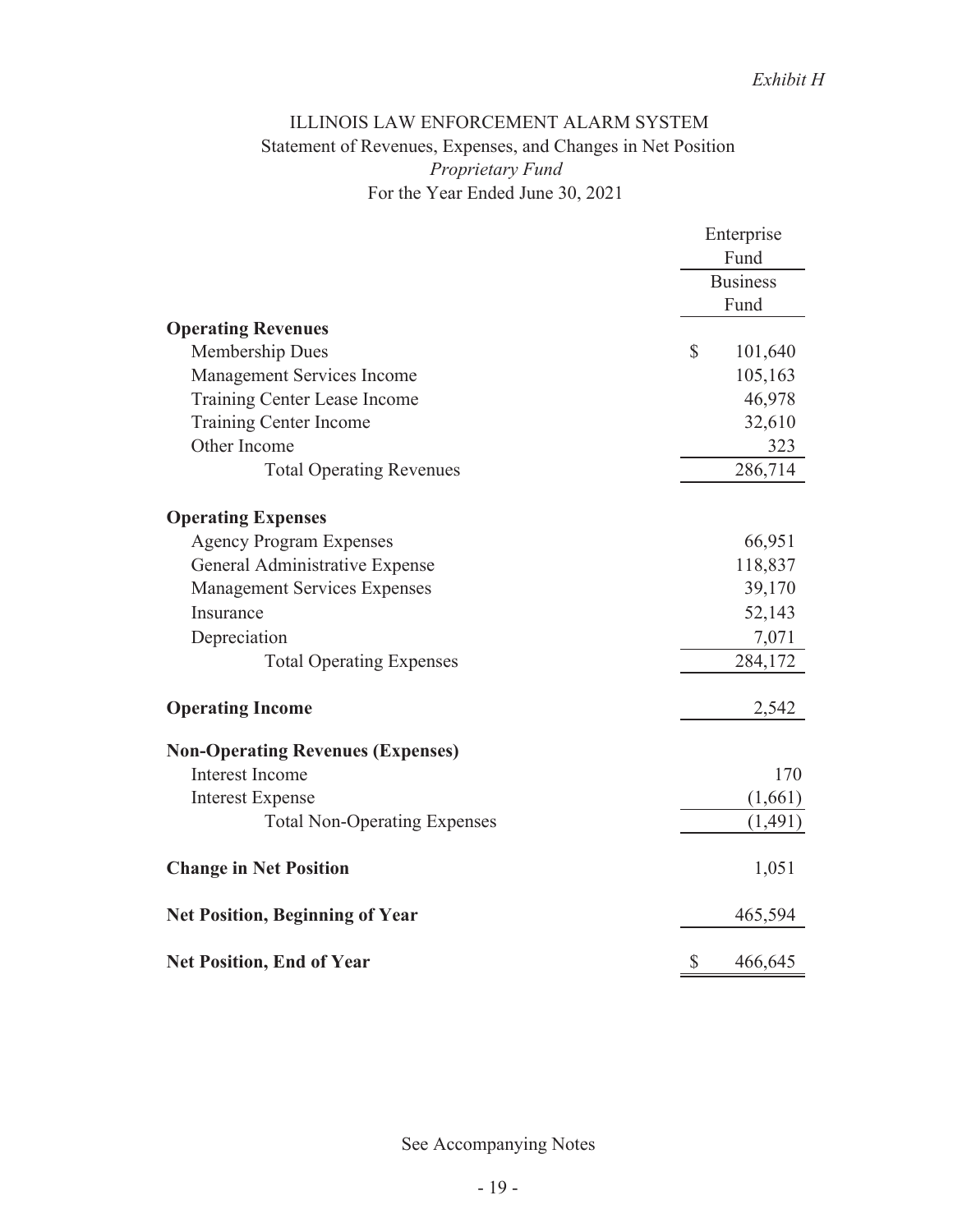#### ILLINOIS LAW ENFORCEMENT ALARM SYSTEM

### Statement of Cash Flows *Proprietary Fund* For the Year Ended June 30, 2021

|                                                        | <b>Enterprise Fund</b>               |  |
|--------------------------------------------------------|--------------------------------------|--|
|                                                        | <b>Business Fund</b>                 |  |
| <b>Cash Flows from Operating Activities</b>            |                                      |  |
| Receipts from Users and Members                        | \$<br>298,534                        |  |
| Payments to Employees                                  | (51, 952)                            |  |
| Payments to Suppliers                                  | (199, 368)                           |  |
| Net Cash Provided by Operating Activities              | 47,214                               |  |
| <b>Cash Flows from Noncapital Financing Activities</b> |                                      |  |
| Proceeds from Line of Credit                           | 203,326                              |  |
| Repayments on Line of Credit                           | (203, 326)                           |  |
| Interest Paid on Line of Credit                        | (1,661)                              |  |
| Net Cash Used in Noncapital Financing Activities       | (1,661)                              |  |
| <b>Cash Flows from Investing Activities</b>            |                                      |  |
| Decrease in Due from Governmental Fund                 | 25,344                               |  |
| Interest                                               | 170                                  |  |
| Net Cash Provided by Investing Activities              | 25,514                               |  |
|                                                        |                                      |  |
| <b>Net Increase in Cash and Cash Equivalents</b>       | 71,067                               |  |
| <b>Cash and Cash Equivalents, Beginning of Year</b>    | 288,102                              |  |
| Cash and Cash Equivalents, End of Year                 | $\boldsymbol{\mathsf{S}}$<br>359,169 |  |
| <b>Cash Flows from Operating Activities</b>            |                                      |  |
| Operating Income                                       | $\boldsymbol{\mathsf{S}}$<br>2,542   |  |
| Adjustment to Reconcile Operating Income to            |                                      |  |
| Net Cash Provided by Operating Activities:             |                                      |  |
| Depreciation Expense                                   | 7,071                                |  |
| Change in Assets and Liabilities:                      |                                      |  |
| Decrease in Receivables                                | 7,264                                |  |
| Decrease in Prepaid Expenses                           | 1,765                                |  |
| Increase in Accounts Payable                           | 13,954                               |  |
| Increase in Accrued Payroll                            | 3,606                                |  |
| Increase in Accrued Compensated Absences               | 6,456                                |  |
| Increase in Unearned Revenue                           | 4,556                                |  |
| <b>Total Adjustments</b>                               | 44,672                               |  |
| Net Cash Provided by Operating Activities              | $\mathcal{S}$<br>47,214              |  |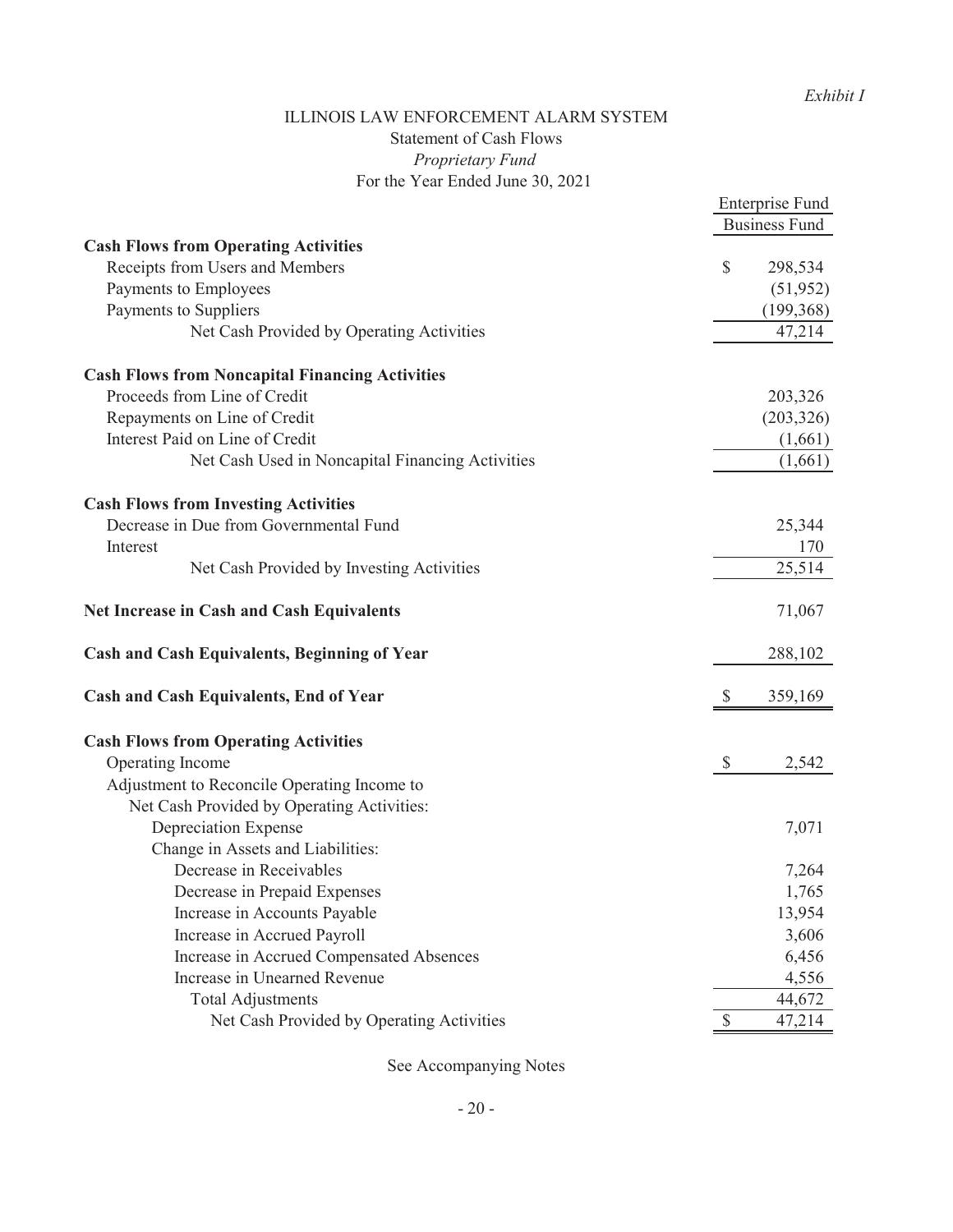# **1. Nature of Organization**

Illinois Law Enforcement Alarm System (the Organization or ILEAS) was formed in 2002 as an alliance of all law enforcement agencies in the State of Illinois for the purpose of mutual aid, homeland security and the combining of resources for public safety. The Organization represents all the sheriff's offices and several hundred police departments in Illinois.

The mission of the Organization is to meet the needs of law enforcement throughout the State of Illinois in matters of mutual aid, emergency response and the combining of resources for public safety.

The Organization has established and manages a state-wide mutual aid plan whereby, member departments can "pre-plan" disaster and crisis mutual aid. If a department needs assistance during an incident, the Organization can share that burden by notifying and coordinating the pre-plan mutual aid agencies' responses.

The Organization is divided into 8 geographic regions which are based on Illinois Emergency Management Agency regions. Each region elects a chief-of-police and a sheriff to act as regional co-chairs. The Organization's Governing Board is made up of:

- $\bullet$  16 Regional Co-Chairs
- 2 Representatives from the Chicago Police Department
- 1 Representative from the Illinois State Police
- 1 Representative from the Illinois Sheriff's Association
- 1 Representative from the Illinois Association of Chiefs of Police

Any of the Governing Board members can appoint a permanent delegate to the Board. Additionally, the Organization has added advisory, non-voting ex-officio members to the Governing Board. The President of the Organization has appointed an Executive Committee consisting of elected Governing Board Officers to manage the day-to-day activities. The Organization has hired staff to administer the Federal Homeland Security grants which make up a majority of the Organization's funds.

The Organization is a coalition/consortium of local agencies as established by law in Illinois, however, the Organization is not considered a component unit of any other government entity.

The Illinois Law Enforcement Alarm System Foundation (the Foundation) is a nonprofit corporation organized under the laws of the State of Illinois to develop support for the Organization.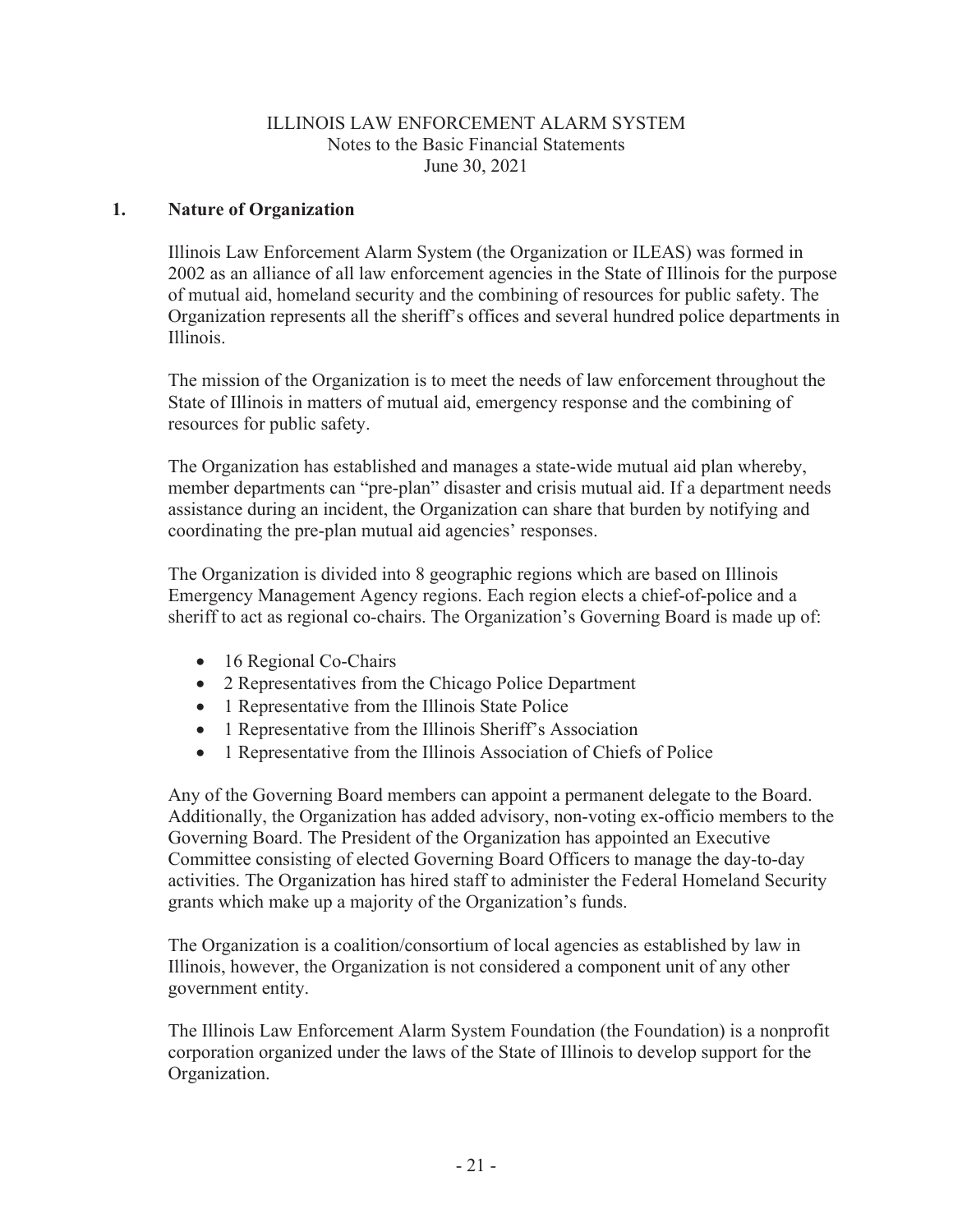The Foundation is considered a component unit of the Organization under the accounting standards followed by the Organization; however, the Foundation is a separate legal entity. The Foundation's only program relates to the support of the operational and capital needs of the Organization that lack adequate funding through the Organization's available resources. The Foundation's revenue sources are donations, grants, sales of ILEAS merchandise, and fees for conferences.

# **2. Summary of Significant Accounting Policies**

The financial statements of the Organization are prepared in accordance with accounting principles generally accepted in the United States of America (U.S. GAAP). The Government Accounting Standards Board (GASB) is responsible for establishing U.S. GAAP for state and local governments. U.S. GAAP includes all relevant GASB pronouncements plus other sources of accounting and financial reporting guidance noted in GASB Statement 76, *The Hierarchy of Generally Accepted Accounting Principles for State and Local Governments.* 

### a. Financial Reporting Entity

The definition of what constitutes the entity of the Organization is based on the guidelines set forth in GASB Statement Number 14, as amended by GASB Statement 61. The primary government of the Organization consists of the funds presented herein as a governmental fund and a proprietary fund.

According to GASB Statement Number 14, as amended by Statement Number 61, a legally separate organization should be included as a component unit of the primary government if the primary government is financially accountable for the legally separate organization. Financial accountability is determined as follows:

- 1. The organization is fiscally dependent on the primary government and there is a potential for the organization to provide specific financial benefits to, or impose specific financial burdens on, the primary government, or
- 2. The primary government appoints a voting majority of the organization's governing body, and:
	- $\bullet$  It is able to impose its will on the organization
	- There is a potential for the organization to provide specific financial benefits to, or impose specific financial burdens on, the primary government.

As required by U.S. GAAP, these financial statements present the financial reporting entity of the Organization, including the Foundation, which is a discretely presented component unit. The Foundation is a discretely presented component unit because the resources received and held by the Foundation are entirely for the direct benefit of the Organization, the Organization has the ability to access those resources, and those resources are significant to the Organization.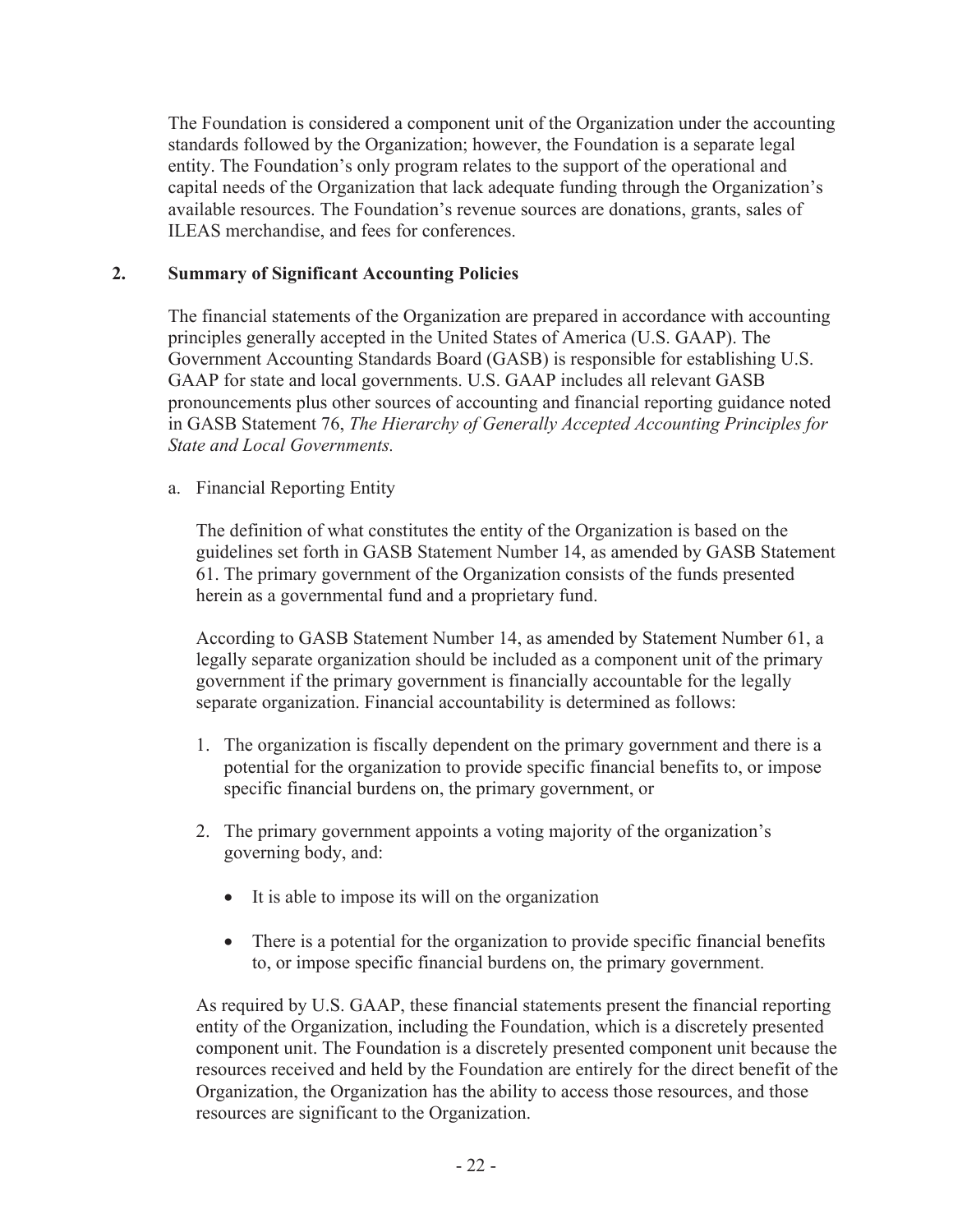The assets, liabilities, net assets, revenue, and expenses of the Foundation are included in the basic financial statements presented in Exhibits A, C, and D. There are no other entities for which the nature and significance of their relationship with the Organization are such that exclusion would cause the Organization's financial statements to be materially misstated or incomplete.

b. Basic Financial Statements

#### *Government-Wide Financial Statements*

The Statement of Net Position and Statement of Activities display information about the Organization as a whole. They include all funds of the Organization and the discretely presented component unit, with the exception that the discretely presented component unit is presented in a separate Statement of Activities that follows the Organization's. The Statement of Functional Expenses relates only to the component unit. The Statement of Net Position and the Statements of Activities include the governmental activities, business-type activities, and the discretely presented component unit. The Organization's governmental activities generally are financed through intergovernmental revenue and other non-exchange revenues. Business-type activities are financed in whole or in part by fees charged to external parties for goods or services. Internal balances and activities within the Organization's funds are eliminated in the government-wide financial statements. Activities between the Organization's primary government and the discretely presented component unit are not eliminated.

The government-wide financial statements are reported using the economic resources measurement focus and accrual basis of accounting (as described in Note 2.c).

#### *Fund Financial Statements*

Fund financial statements of the Organization are organized into funds, each of which is considered to be a separate accounting entity. Each fund is accounted for by providing a separate set of self-balancing accounts that constitutes its assets, liabilities, fund equity, revenues, and expenditures/expenses. The Organization's funds are organized into two major categories: governmental and proprietary funds. An emphasis is placed on major funds within these categories. A fund is considered major if it is the primary operating fund of the Organization or meets the following criteria:

- 1. Total assets plus deferred outflows of resources, liabilities plus deferred inflows of resources, revenues, or expenditures/expenses of that individual fund are at least 10 percent of the corresponding total for all funds of that category or type.
- 2. Total assets plus deferred outflows of resources, liabilities plus deferred inflows of resources, revenues, or expenditures/expenses of that individual fund are at least 5 percent of the corresponding total for all funds combined.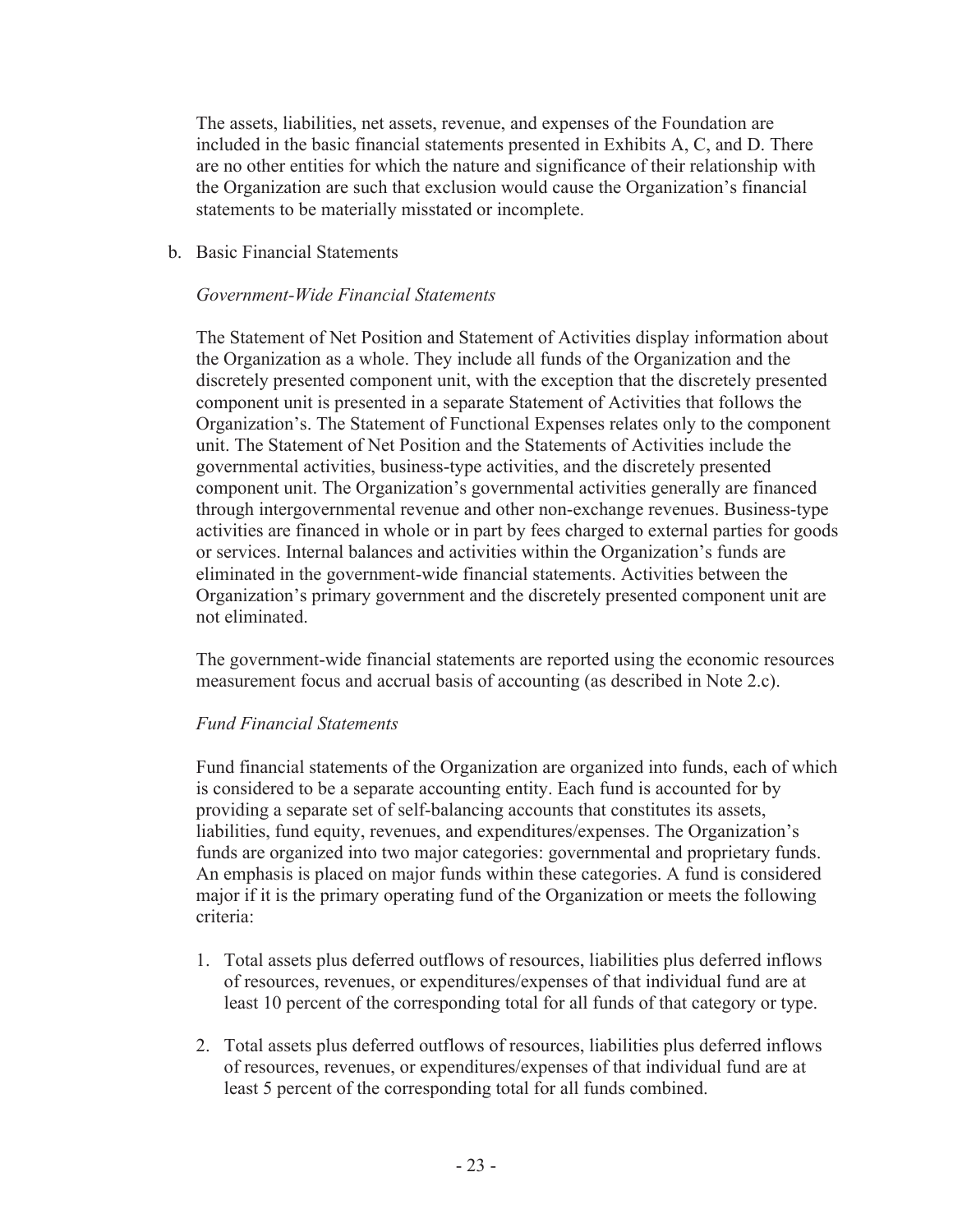The Organization also may report certain funds as major, based on their importance to financial statement users.

The governmental fund financial statements are reported using the current financial resources measurement focus and the modified accrual basis of accounting (as described in Note 2.c.).

The proprietary fund financial statements are reported on the accrual basis of accounting (as described in Note 2.c.).

The fund types of the Organization are described below:

# *Governmental Fund*

The focus of the governmental fund's measurement (in the fund financial statements) is upon determination of financial position and changes in financial position (sources, uses, and balances of financial resources) rather than upon net income. The following is a description of the governmental fund of the Organization:

General Fund – The General Fund is the primary operating fund of the Organization and is always classified as a major fund. It is used to account for all activities except those legally or administratively required to be accounted for in other funds.

#### *Proprietary Fund*

Enterprise Fund – An Enterprise Fund is used to account for business-like activities provided to the general public. The measurement of financial activity focuses on net income measurement similar to the private sector. The reporting entity includes the following enterprise fund that is reported as a major fund:

Business Fund – The Business Fund is used to account for business-like activities provided to support activities of the General Fund.

c. Basis of Accounting

#### *Accrual*

Governmental activities and business-type activities in the government-wide financial statements and the enterprise fund financial statements are presented on the accrual basis of accounting. Revenue is recognized when earned and expenses are recognized when incurred. Grants and similar items are recognized as revenue as soon as all eligibility requirements imposed by the provider have been met.

#### *Modified Accrual*

The governmental fund financial statements are presented on the modified accrual basis of accounting. Under the modified accrual basis of accounting, revenue is recognized when it becomes both measurable and available.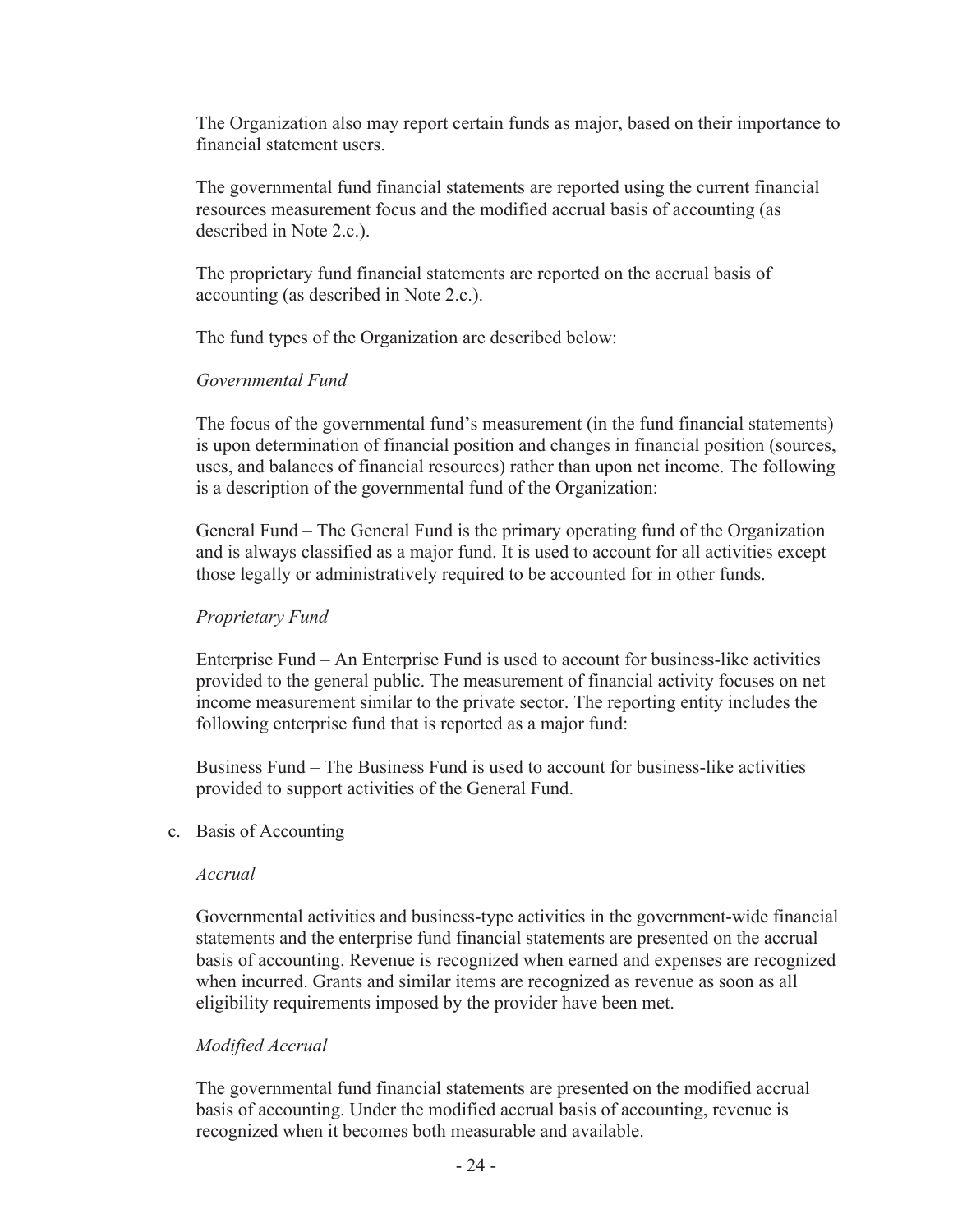Revenue is considered to be available when they are collectible within the current period or soon enough thereafter to pay liabilities of the current period. The Organization considers receipts within 90 days of year-end to be available. Expenditures generally are recognized under the modified accrual basis of accounting when the related liability is incurred. The exception to this general rule is that principal and interest on general obligation long-term debt, if any, is recognized when payment is due.

 Grants are considered to be susceptible to accrual and so have been recognized as revenue of the current fiscal period. All other revenue items are considered to be measured and available only when cash is received by the Organization.

d. Cash and Cash Equivalents

 Cash and cash equivalents include deposits at financial institutions, short-term investments with original maturities at issuance of three months or less, and funds held in money market mutual funds at depository banks.

e. Receivables

 Receivables are reported at the estimated net realizable amounts from third-party payers and others for services rendered. Receivables are stated at the amount management expects to collect on outstanding balances. The allowance for doubtful receivables at June 30, 2021 was \$0.

f. Interfund Balances

Receivables and payables between funds are reported as due from and due to other funds, respectively. Amounts not expected to be repaid within a reasonable time are considered interfund transfers. In governmental funds, amounts due from other funds expected to be repaid within a reasonable time, but beyond one year from June 30, 2021, as well as other long-term receivables are offset by non-spendable fund balance because they do not represent expendable, available financial resources. The amounts due among the funds at June 30, 2021, relate to working capital loans with no specific repayment schedule; however, repayment is expected within the next fiscal year.

g. Prepaid Expenditures/Expenses

Prepaid expenditures/expenses such as for insurance or service contracts are recorded as assets and expended/expensed over the term when the services are received.

h. Capital Assets

The Organization capitalized assets with initial individual unit values over \$5,000 and useful lives in excess of two years. Capital assets purchased for use in governmental activities are recorded as expenditures in governmental fund financial statements at the time of purchase. Capital assets are reported in the government-wide financial statements offset by accumulated depreciation.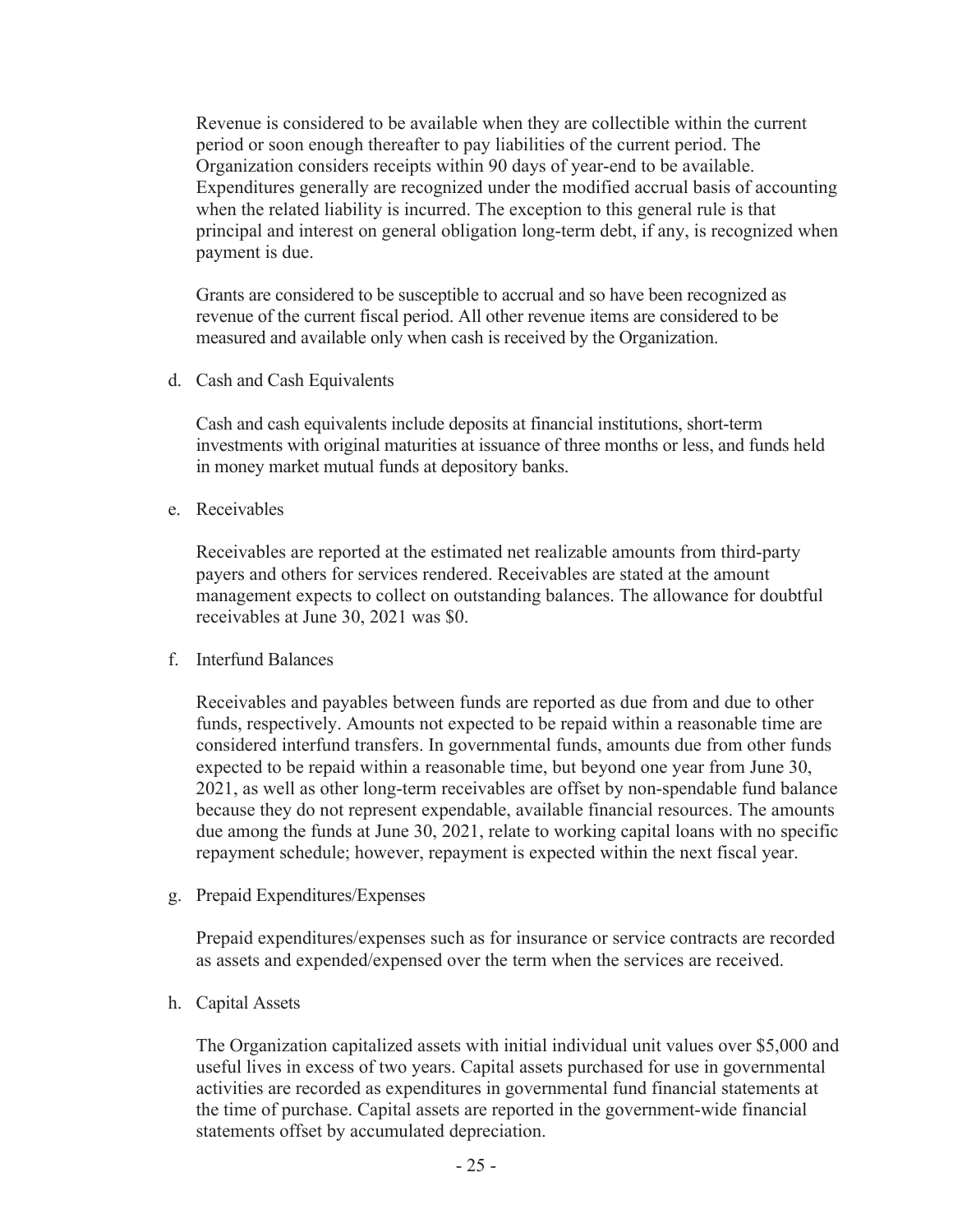Capital assets are valued at actual or estimated historical cost while donated capital assets are valued at their estimated acquisition value on the date donated. Depreciation is calculated on capital assets, other than land and assets that appreciate in value, using the straight-line method, mid-year convention with the following estimated useful lives:

| <b>Assets</b>                        | Years         |
|--------------------------------------|---------------|
| Buildings and Leasehold Improvements | $20-50$ years |
| Apparatus and Vehicles               | $5-25$ years  |
| Equipment                            | $5-20$ years  |

The Organization has no intangible assets subject to capitalization.

i. Unearned Revenue

*Governmental Activities and General Fund* – Grant funds received under agreements that require the provision of services by the Organization are recognized as revenue to the extent that expenses have been incurred for the purpose specified by the grantor. The excess of grant funds received over grant expenditures incurred is accounted for as unearned revenue. The excess of grant expenditures over grant funds received is accounted for as grants receivable to the extent that additional grant revenue has been awarded and will be paid.

*Business-Type Activities and Business Fund* – Unearned revenue consists of prepayments received on rental agreements and other contractual agreements.

j. Deferred Outflows/Inflows of Resources

The financial statement element, deferred outflows of resources, represents a consumption of equity that applies to a future period(s) and so will not be recognized as an outflow of resources (expense/expenditure) until then. The Organization has no item that qualifies for reporting in this category as of June 30, 2021.

The financial statement element, deferred inflows of resources, represents an acquisition of equity that applies to a future period(s) and so will not be recognized as an inflow of resources (revenue) until that time. The Organization has no item that qualifies for reporting in this category at June 30, 2021.

k. Restricted Net Position

Assets that are not available to finance general operations of the Organization are reported as restricted on the statement of net position. The Organization's policy is to apply restricted resources first when an expense is incurred for a purpose for which restricted and unrestricted net position is available.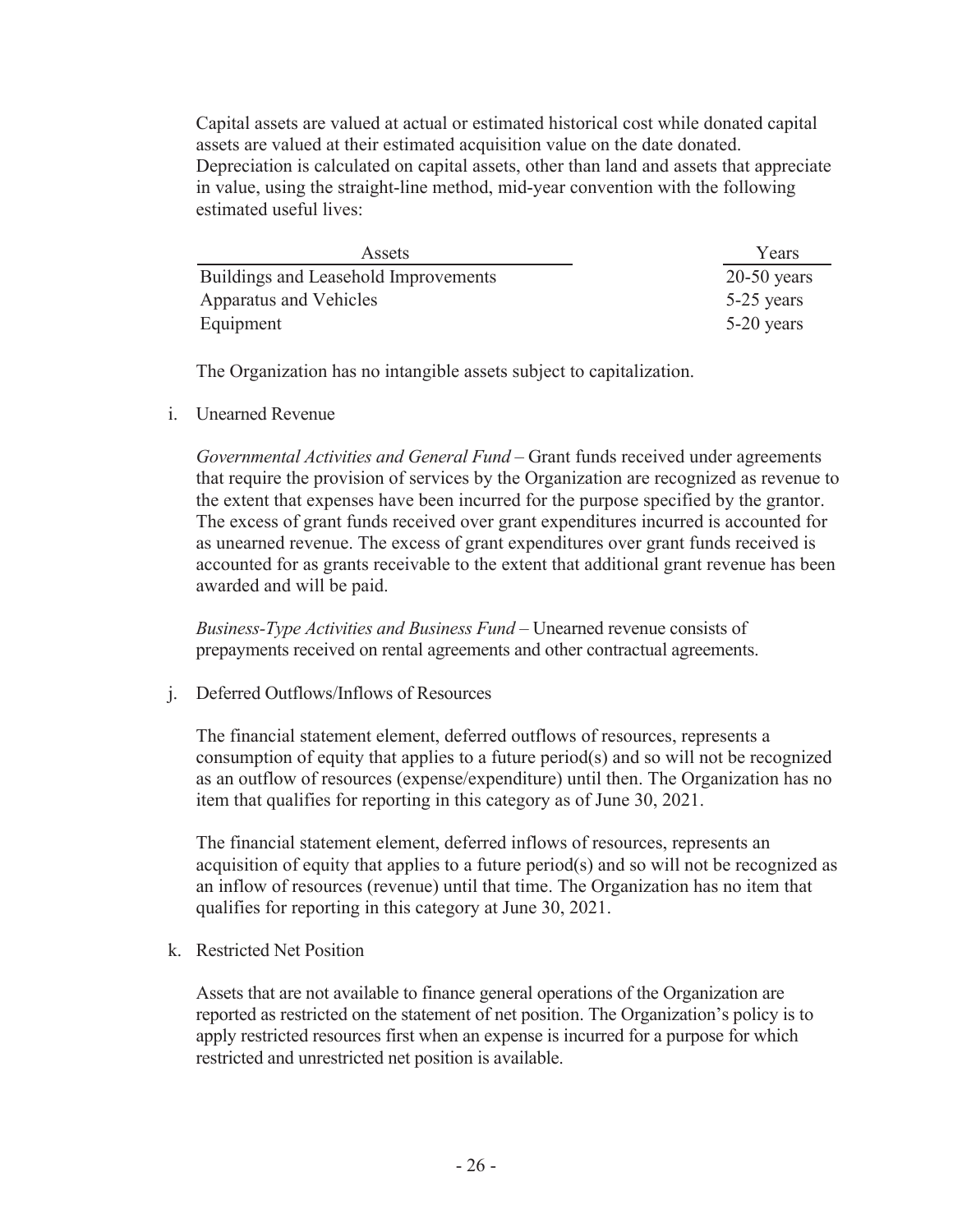#### l. Fund Balance

Fund balances are classified as follows:

**Non-Spendable** – Amounts that cannot be spent either because they are not in a spendable form or because they are legally or contractually required to be maintained intact.

**Restricted** – Amounts that can be spent only for specific purposes because of the Organization by-laws, state or federal laws, or externally imposed conditions by grantors or creditors.

**Committed** – Amounts that can be used only for specific purposes determined by a resolution by the Governing Board.

**Assigned** – Amounts that are constrained by the Governing Board's intent to be used for specific purposes but are neither restricted nor committed. Intent is expressed by (a) the Governing Board itself or (b) a body or official to which the Governing Board has delegated the authority to assign amounts to be used for specific purposes. The Organization's highest level of decision-making authority is the Governing Board, who is authorized to assign amounts to a specific purpose through its appropriations power.

**Unassigned** – All amounts not included in other spendable classifications (the General Fund is the only fund that reports a positive unassigned fund balance amount).

When an expenditure is incurred for purposes for which both restricted and unrestricted (committed, assigned, or unassigned) fund balance is available, the Organization considers restricted funds to have been spent first. When an expenditure is incurred for which committed, assigned, or unassigned fund balances are available, the Organization considers amounts to have been spent first out of committed funds, then assigned funds, and finally unassigned funds, as needed, unless the Governing Board has provided otherwise in its commitment or assignment actions.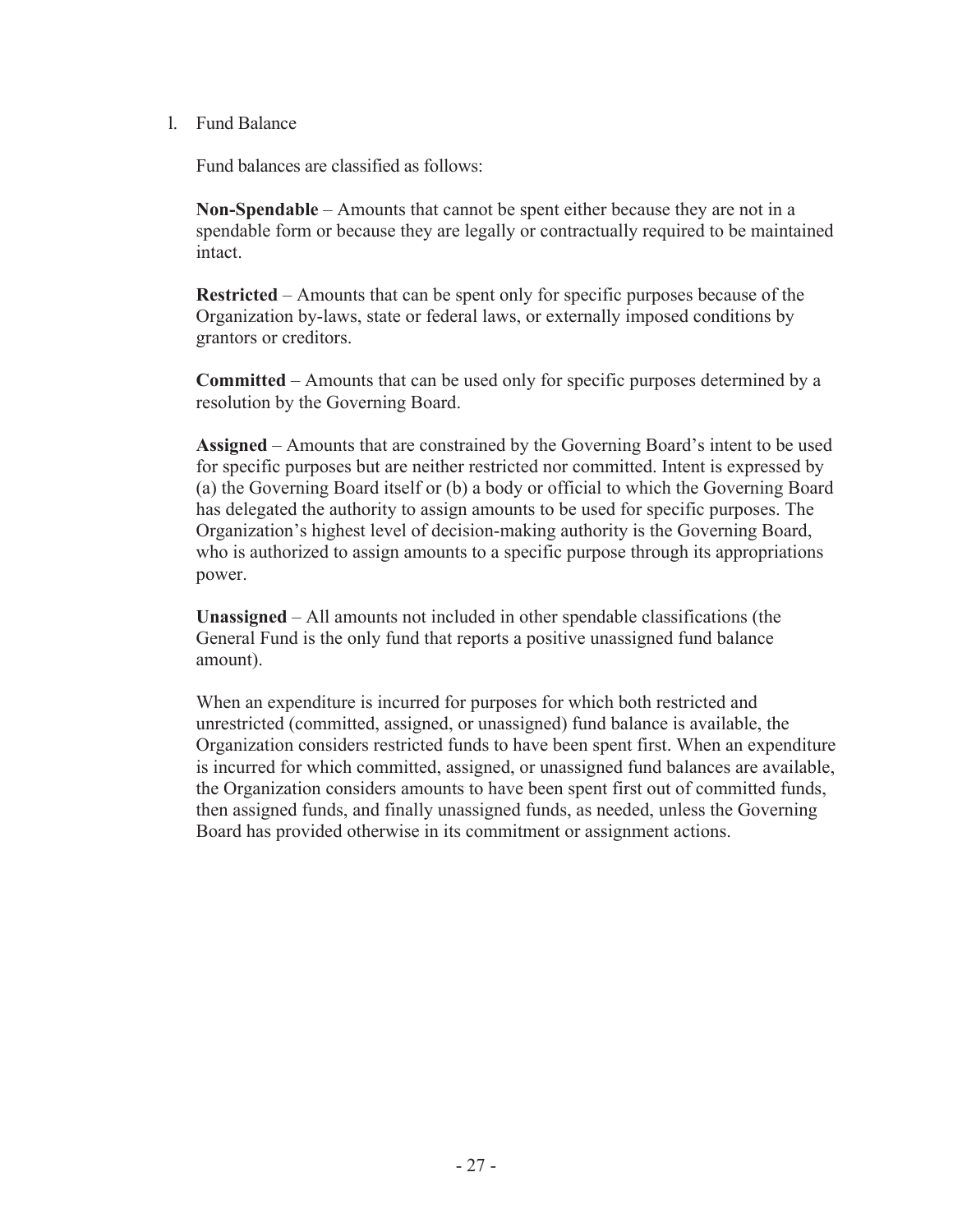#### m. Program Revenues

Program Revenues on the statement of activities include the following:

*Governmental Activities*

| <b>Operating Grants and</b><br>Contributions | Grants and contributions used to support training and<br>education programs, management and administration, and<br>to provide support and equipment for agencies. |
|----------------------------------------------|-------------------------------------------------------------------------------------------------------------------------------------------------------------------|
| Capital Grants and                           | Grants and contributions used to purchase equipment to                                                                                                            |
| Contributions                                | support training and education programs.                                                                                                                          |

*Business-type Activities* 

| Charges for | Fees charged for membership, programs, conferences, |
|-------------|-----------------------------------------------------|
| Services    | and other services provided for member agencies and |
|             | other parties.                                      |

n. Operating and Non-Operating Revenues and Expenses of Proprietary Fund

Operating revenues and expenses for the proprietary fund are those that result from providing services. It also includes all revenue and expenses not related to capital and related financing, non-capital financing, or investing activities.

#### o. Compensated Absences

It is the Organization's policy to permit employees to accumulate earned but unused paid leave to a limit of 252 hours, 84 of which may be carried to the next calendar year. All paid leave is accrued when incurred in the government-wide financial statements. A liability for these amounts is reported in the governmental funds only if they have matured, for example, as a result of employee resignations or retirements.

p. Estimates

The preparation of financial statements in conformity with U.S. GAAP requires management to make estimates and assumptions that affect certain reported amounts and disclosures. Accordingly, actual results could differ from those estimates. The significant estimates of the primary government of the Organization at June 30, 2021 include the allowance for doubtful receivables, the useful lives of capital assets, and allowable costs on grants from governmental agencies.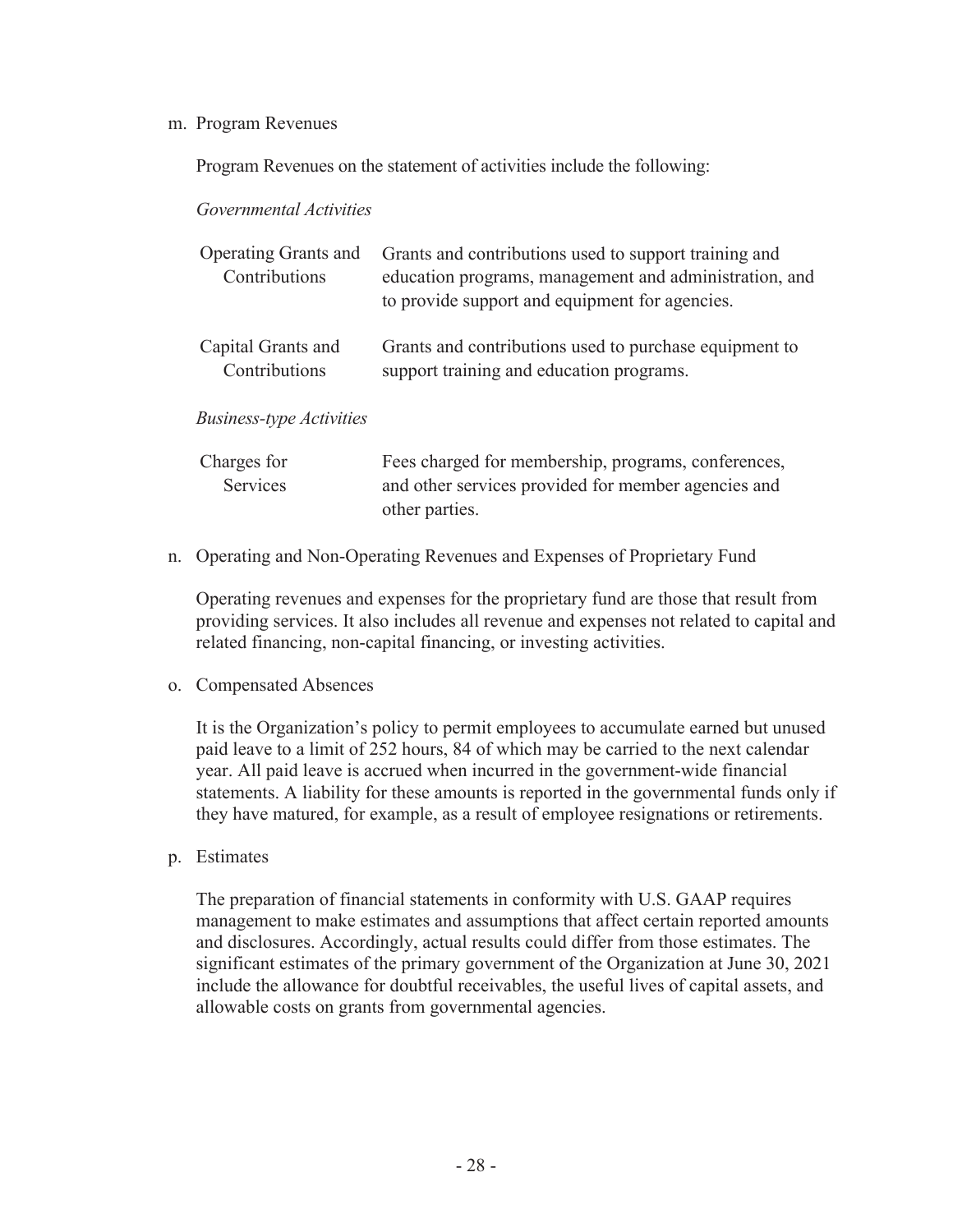# **3. Reconciliation of Fund Statements to Government-Wide Statements**

A reconciliation is provided with the balance sheet – governmental funds (Exhibit E-1) to explain the differences between total fund balances in the balance sheet – governmental funds and net position for governmental activities on the government-wide statement of net position. The major differences are due to:

- a. Capital Assets, net of depreciation, that are used across all funds and will be recorded on government wide financial statements, but not on the fund financial statements.
- b. The value of long-term liabilities, including compensated absences, which are not reported in governmental funds.

A reconciliation is provided with the statement of revenues, expenditures, and changes in fund balance – governmental fund (Exhibit F-1) to explain the difference between the change in fund balance in the governmental fund and the change in net position for governmental activities on the government-wide statement of activities. The major differences are due to:

- a. Capital outlay expenditures are not reported in the statement of activities, while depreciation expense and gains/losses on disposal of capital assets are not reported in governmental funds.
- b. The change in accrued compensated absences is not a governmental fund expenditure, while it is an expense on the statement of activities.

#### **4. Budgets**

The Organization's General Fund is not required by Illinois Statute to pass an annual legal budget and appropriations document.

#### **5. Cash and Cash Equivalents**

#### *Cash – Custodial Credit Risk – Bank Deposits*

Custodial credit risk is the risk that in the event of a bank failure, the Organization's bank deposits may not be returned to it. The Organization does not have an investment policy that addresses this risk. At June 30, 2021, the book balance of \$469,317 reconciled to a bank balance of \$629,510. Of the Organization's bank balance, \$207,424 was not insured by federal deposit insurance but was collateralized by pledged securities. The pledged securities had a fair value of \$1,065,680 at June 30, 2021.

#### *Cash Equivalents*

At June 30, 2021, the Organization held the following cash equivalents:

Money Market Accounts 209,012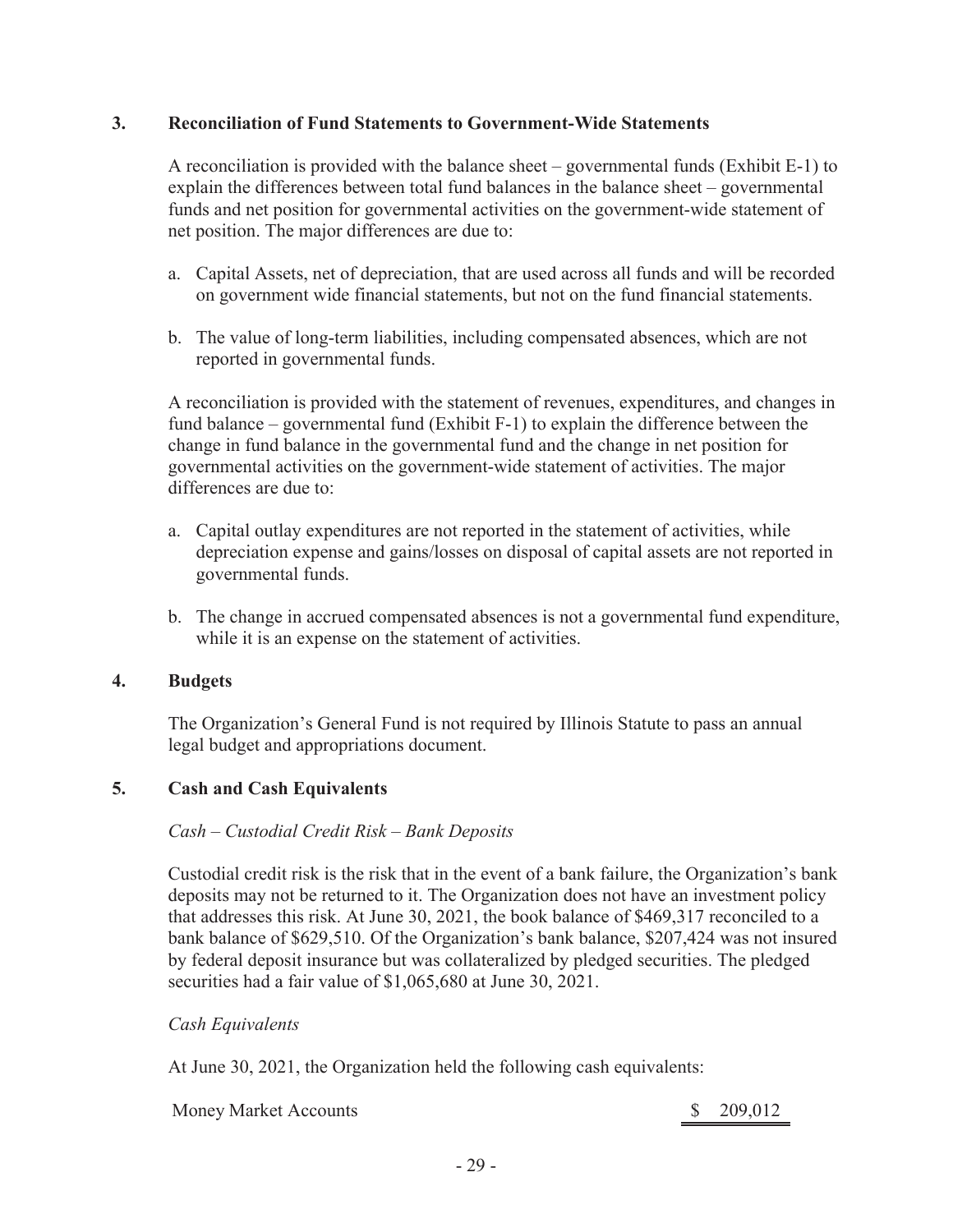# **6. Grants Receivable**

As of June 30, 2021, the Organization had state and federal grants receivables from the Illinois Emergency Management Agency (IEMA) and from the Illinois Department of Public Health, in the amounts of \$1,239,875 and \$180,157, respectively. In total, \$1,420,032 is receivable from these two agencies, which is approximately 66 percent of the governmental activities' assets and 89 percent of the General Fund's assets at June 30, 2021.

### **7. Capital Assets**

The following is a summary of the changes in capital assets of the governmental activities for the year ended June 30, 2021:

|                                                     | June 30,    |                 |                           | June 30,        |
|-----------------------------------------------------|-------------|-----------------|---------------------------|-----------------|
|                                                     | 2020        | Additions       | Deductions                | 2021            |
| Cost                                                |             |                 |                           |                 |
| Leasehold Improvements                              | \$1,630,000 | \$              | $\boldsymbol{\mathsf{S}}$ | \$<br>1,630,000 |
| Equipment                                           | 739,356     | 16,760          | 39,567                    | 716,549         |
| Vehicles                                            | 162,781     |                 | 6,834                     | 155,947         |
| Total                                               | 2,532,137   | 16,760          | 46,401                    | 2,502,496       |
| <b>Accumulated Depreciation</b><br>and Amortization |             |                 |                           |                 |
| Leasehold Improvements                              | 1,045,917   | 81,500          |                           | 1,127,417       |
| Equipment                                           | 689,820     | 30,142          | 35,611                    | 684,351         |
| Vehicles                                            | 98,735      | 15,915          | 6,151                     | 108,499         |
| Total                                               | 1,834,472   | 127,557         | 41,762                    | 1,920,267       |
| Capital Assets, Net                                 | 697,665     | (110,797)<br>\$ | $\mathbb{S}$<br>4,639     | \$<br>582,229   |

Depreciation and amortization expense was \$127,557 for the year ended June 30, 2021 and charged fully to the training function.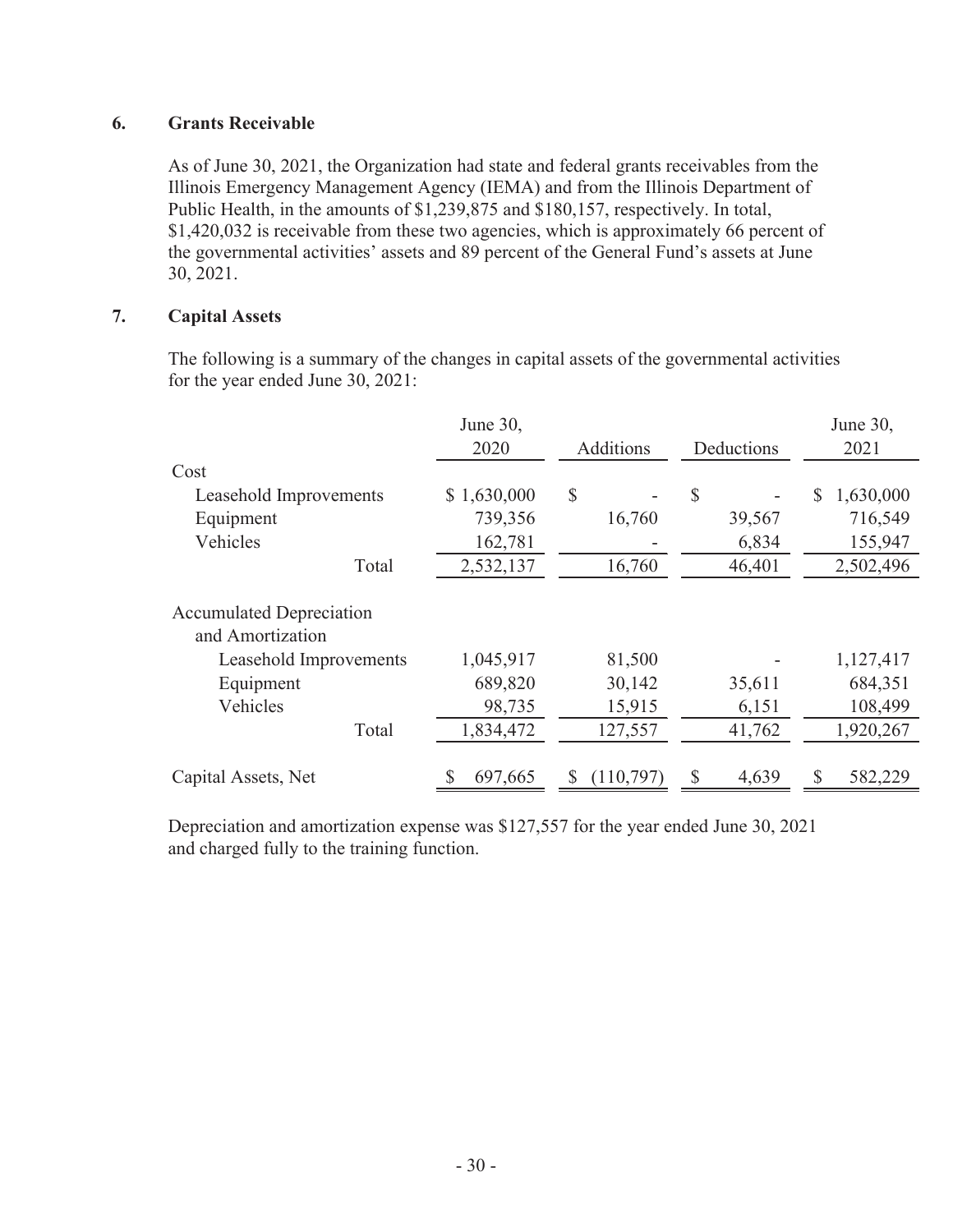|                                             |    | June $30$ ,<br>2020 |               | Additions | Deductions    |   | June 30,<br>2021 |        |
|---------------------------------------------|----|---------------------|---------------|-----------|---------------|---|------------------|--------|
| Cost<br>Vehicles                            | \$ | 55,000              | \$            | -         | $\mathcal{S}$ | ۰ |                  | 55,000 |
| <b>Accumulated Depreciation</b><br>Vehicles |    | 31,821              |               | 7,071     |               |   |                  | 38,893 |
| Capital Assets, Net                         |    | 23,179              | $\mathcal{S}$ | (7,071)   | \$            | - | <b>S</b>         | 16,107 |

The following is a summary of changes in the capital assets of the business-type activities for the year ended June 30, 2021:

Depreciation expense was \$7,071 for the year ended June 30, 2021.

#### **8. Unearned Revenue**

As of June 30, 2021, the Organization's business-type activities had unearned revenues related to unearned lease revenue in the amount of \$5,322.

#### **9. Long-Term Liabilities**

The following is a summary of changes in the Organization's long-term liabilities of the governmental activities for the year ended June 30, 2021:

|                            | June $30$ , |              |              | June $30$ , | Due Within |
|----------------------------|-------------|--------------|--------------|-------------|------------|
|                            | 2020        | <i>ssued</i> | Retired      | 2021        | One Year   |
| <b>Accrued Compensated</b> |             |              |              |             |            |
| Absences                   | \$251,001   | \$206,120    | \$ (229,583) | 227,538     | \$227,538  |

The following is a summary of changes in the Organization's long-term liabilities of the business-type activities for the year ended June 30, 2021:

|       |                     |       |              |         |                  |       |             | Due Within |
|-------|---------------------|-------|--------------|---------|------------------|-------|-------------|------------|
|       |                     |       |              |         | 202 <sub>1</sub> |       | One Year    |            |
|       |                     |       |              |         |                  |       |             |            |
| 2,590 |                     | 9,115 |              | (2,659) |                  | 9,046 |             | 9,046      |
|       | June $30$ ,<br>2020 |       | <i>ssued</i> |         | Retired          |       | June $30$ , |            |

The Organization has assumed all compensated absences to be due within one year.

#### **10. Short-Term Debt**

The Organization maintains a revolving line of credit agreement with a bank on which it may borrow up to \$250,000. The line of credit is used for operating purposes. The agreement runs through August 27, 2022 (following its renewal as of August 27, 2021).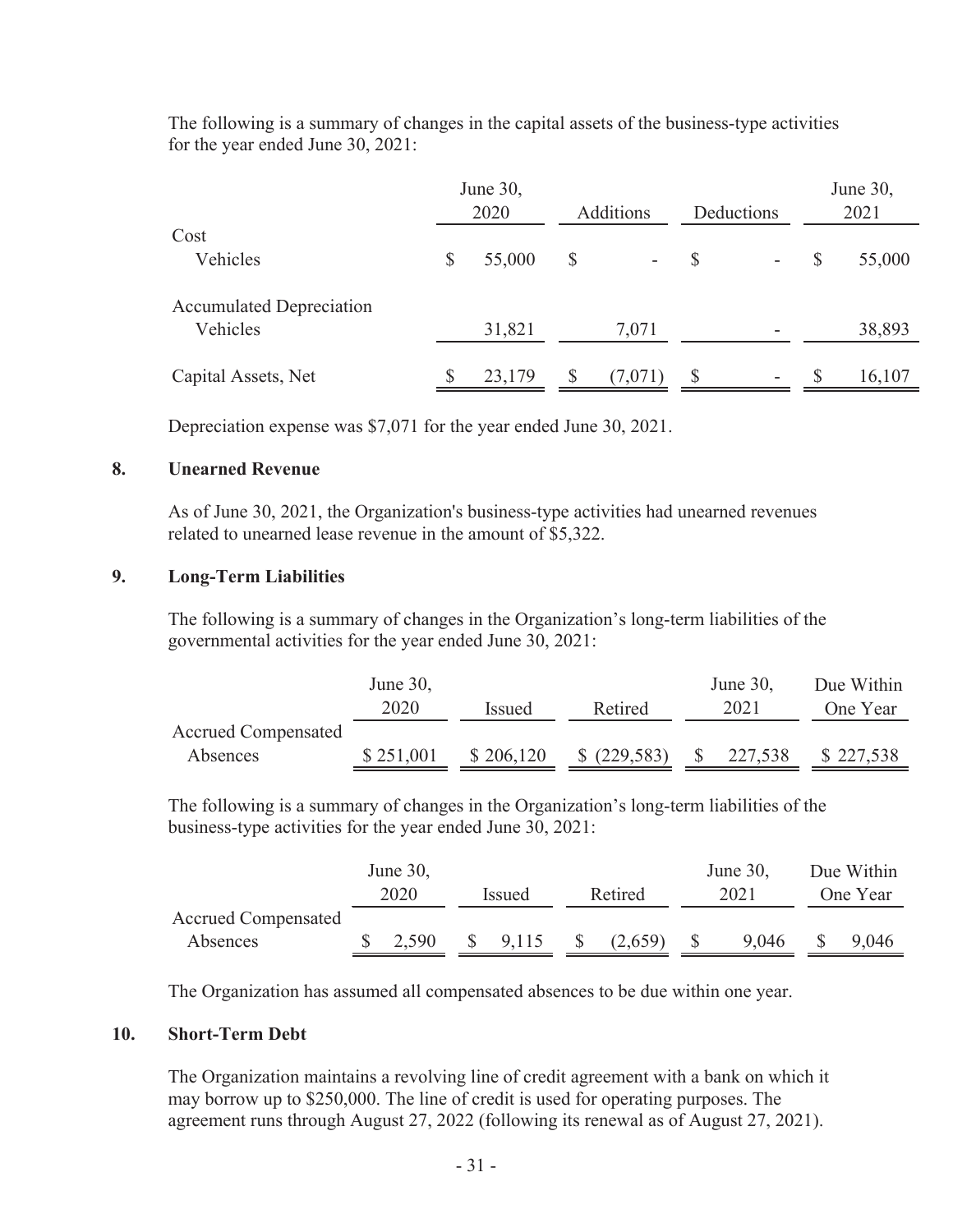The line of credit bears interest at the U.S. Prime Rate, as published in the Wall Street Journal, plus 90 basis points and is secured by all of the deposit accounts of the Organization held at the bank. This line of credit had a balance of \$67,489 as of June 30, 2021 and the interest rate was 4.15 percent. Total interest paid on the line of credit in Fiscal Year 2021 was \$1,661.

Each of the following shall constitute an event of default under this agreement: payment default, default on any other debt, the filing by or against the Organization of any proceeding in bankruptcy, receivership, insolvency, reorganization, liquidation, conservatorship, or similar proceeding, any assignment by the Organization for the benefit of creditors, a default with respect to any other indebtedness that results in acceleration of such debt, foreclosure or forfeiture of any collateral, entry of a final judgement against the Organization that is not discharged, material adverse change to the Organization's business, assets, operations, or financial condition, any cessation of the Organization's business as a going concern, providing false, erroneous or misleading information to obtain the loan, failure of the Organization to provide additional collateral in the event the current collateral becomes defective or worthless, and revocation of the Organization's guarantee. If an event of default occurs under this agreement, the lender is no longer obligated to make advances, the outstanding principal and accrued interest will be immediately due and payable without demand, at the lender's option, the note will bear interest at the default rate (five percentage points in excess of the current interest rate) from the date of occurrence, and the lender may exercise any of the rights and remedies available under the loan agreement or under applicable law. With a 60-day written notice, the lender may terminate this agreement with or without cause and demand full payment of the entire principal and accrued and unpaid interest on the balance. The lender will also have no further obligation to advance funds to the Organization.

The following is a summary of changes in the Organization's short-term liabilities of the business-type activities for the year ended June 30, 2021:

|                | June $30$ , |              | June $30$ , |        |
|----------------|-------------|--------------|-------------|--------|
|                | 2020        | <i>ssued</i> | Retired     | 2021   |
| Line of Credit | \$67,489    | \$203,326    | \$203,326   | 67,489 |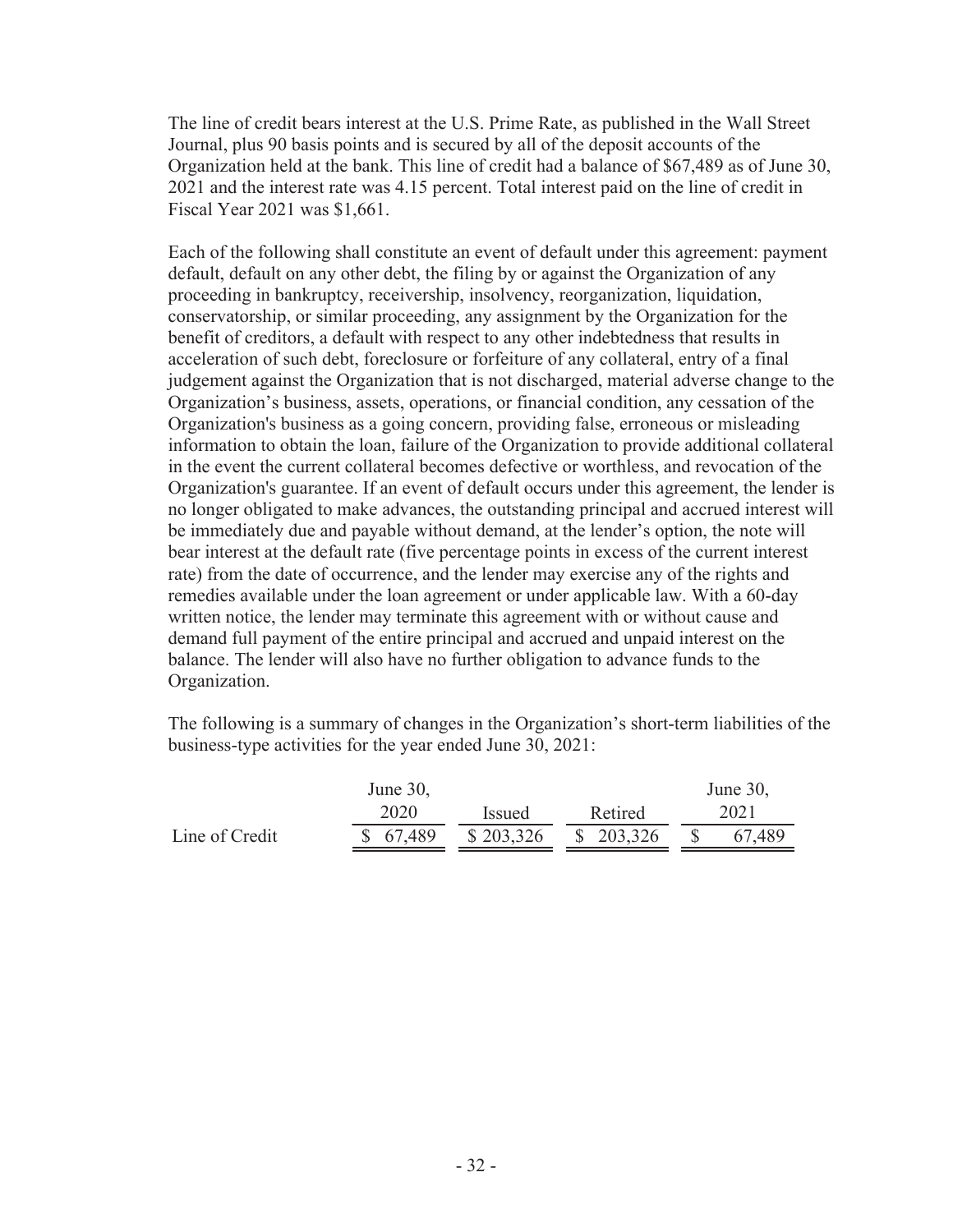### **11. Future Minimum Lease Payments**

The Organization leases a facility from Champaign County, Illinois, used for all its operations. The lease was scheduled to run through December 31, 2020, but was extended on December 8, 2020, to run through December 31, 2026. The total expense incurred for the lease in the year ended June 30, 2021 was \$387,501. The agreed lease payments run on a calendar year and the future minimum lease payments listed below for calendar years 2023 through 2026 are using the maximum increase of 5% per year. However, the actual rates will be based on the CPI-U rate changes from year to year. Future minimum lease payments are as follows:

| Fiscal Year |               |
|-------------|---------------|
| 2022        | 406,876<br>\$ |
| 2023        | 427,220       |
| 2024        | 448,580       |
| 2025        | 471,010       |
| 2026        | 494,560       |
| Thereafter  | 253,310       |
| Total       | \$2,501,556   |
|             |               |

The Organization sub-leases space in this facility to several other organizations. Total revenue from these sub-leases was \$46,978 in the year ended June 30, 2021. Only one of the sub-leases extends beyond one year from June 30, 2021. That sub-lease was scheduled to end September 30, 2021, but was extended after October 1, 2021, to end September 30, 2022. That sub-lease calls for monthly rent receipts of \$2,575. Future minimum receipts on this sub-lease are as follows:

| Fiscal Year |                |        |
|-------------|----------------|--------|
| 2022        | $\mathbb{S}^-$ | 31,593 |
| 2023        |                | 7,956  |
| Total       |                | 39,549 |

#### **12. Future Commitments**

Through the date of the independent auditor's report, the Organization has entered into contracts related to various service agreements. Minimum annual commitments under these agreements for governmental activities are as follows:

| Fiscal Year |           |
|-------------|-----------|
| 2022        | \$432,024 |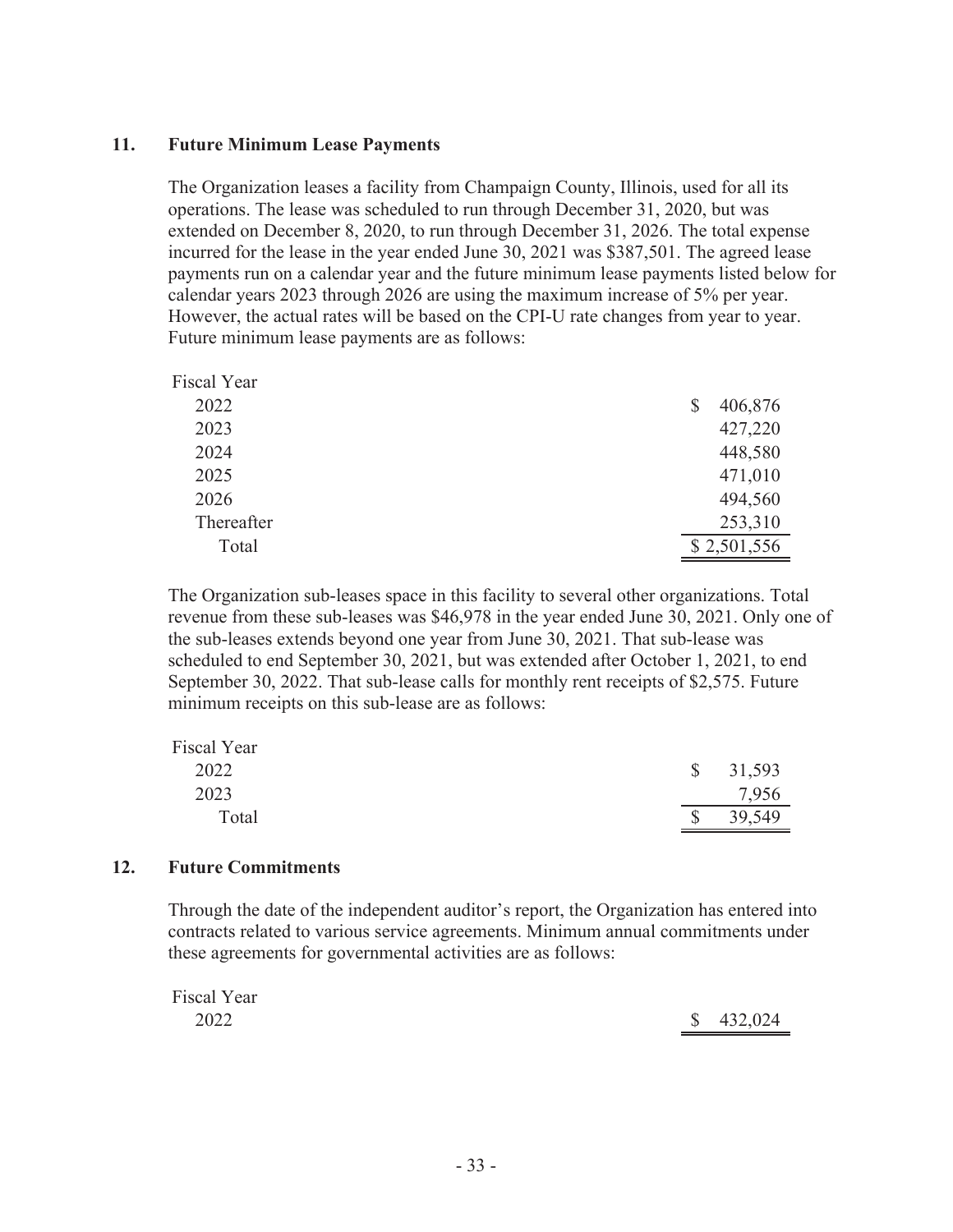Minimum annual commitments under these agreements for business-type activities are as follows:

Fiscal Year

2022 \$66,936

### **13. Contingencies**

During the year ended June 30, 2021, there were no significant reductions in insurance coverage and there were no settlement amounts that have exceeded insurance coverage or that have not been covered by insurance in the past three years.

The Organization participates in a number of federal and state funded grant programs. Under the terms of these programs, periodic audits or examinations may be required, and certain costs may be questioned as not being appropriate expenses under the terms of these programs. Such audits or examinations could lead to reimbursements to grantor agencies. Based on prior experience, the Organization's management believes an audit or examination would not result in any material disallowed costs for grant revenue recorded in these financial statements or from prior years.

### **14. Concentration of Revenues**

For the year ended June 30, 2021, approximately 93 percent of the revenues of the governmental activities and the General Fund relate to grants from the federal government passed through the Illinois Emergency Management Agency.

For the year ended June 30, 2021, approximately 35 percent of the revenues of the business-type activities and the Business Fund relate to two clients.

#### **15. Related-Party Transactions and Balances**

During the year ended June 30, 2021, the Organization received \$2,361 for reimbursement of gift shop inventory purchased by the Organization on behalf of the Foundation. The Organization is also owed \$1,683 at June 30, 2021 for reimbursement of accounting fees and other various business expenses paid for by the Organization on behalf of the Foundation. The Organization subleases space to the Foundation and provides administrative services for the Foundation. During the year ended June 30, 2021, the Organization recorded revenue of \$2,400 and \$5,042 for rent and services, respectively. At June 30, 2021, the Organization has an outstanding receivable balance of \$3,000 due from the Foundation.

#### **16. New Government Accounting Standard**

In June 2017, GASB issued GASB Statement 87 (GASB 87), *Leases.* The provisions of GASB 87 require that lessees recognize a lease liability and a right-of-use asset for all leases greater than 12 months. GASB 87 is effective for the Organization's Fiscal Year 2022. Early adoption is permitted; however, the Organization has not chosen to do so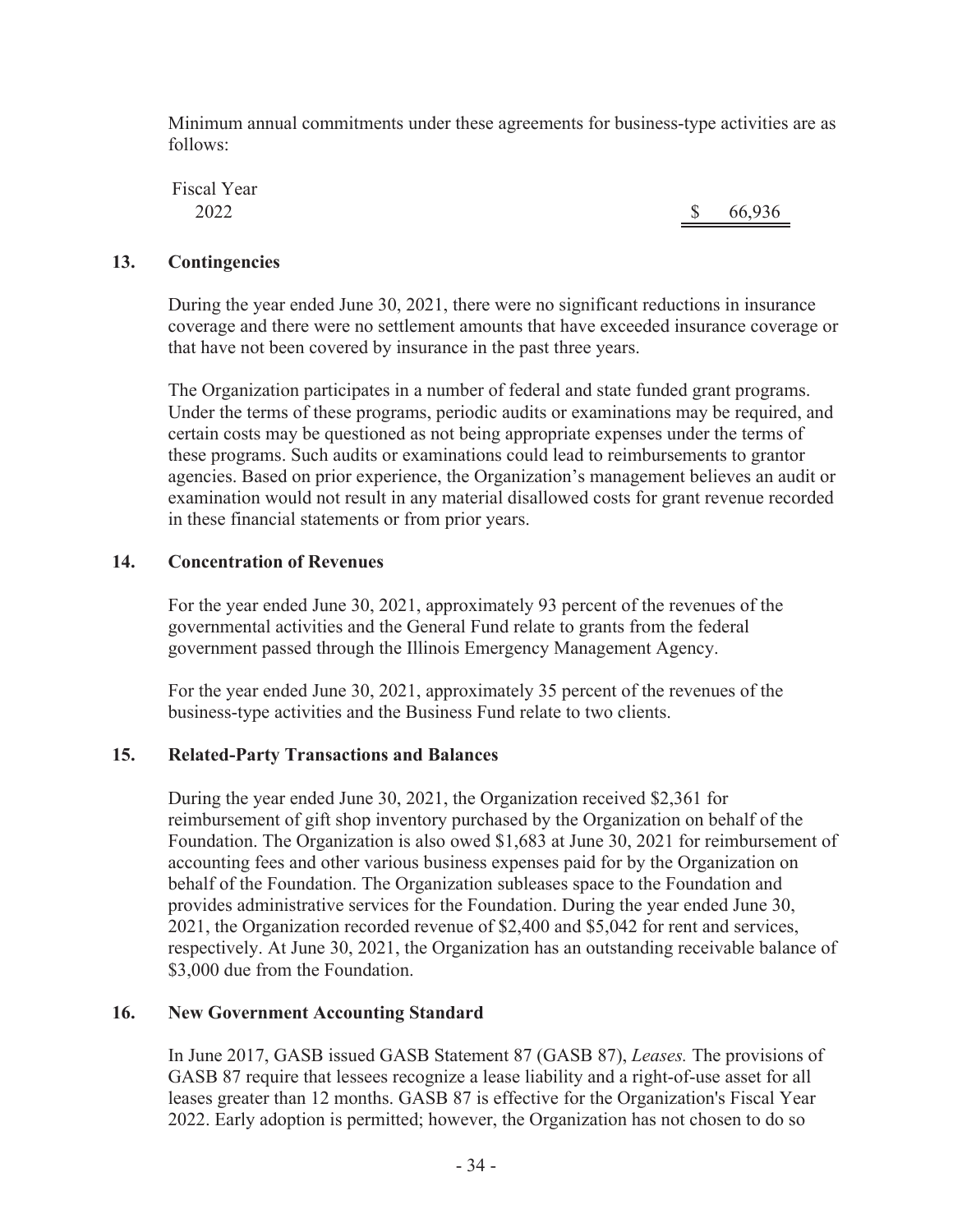thus far. The Organization's management is currently evaluating the effect, if any, the updated standard will have on its financial statements.

# **17. Uncertainty**

Beginning in March 2020, local, U.S., and world governments have encouraged selfisolation to curtail the spread of the global pandemic, coronavirus disease (COVID-19), by mandating temporary work stoppage in many sectors and imposing limitations on travel and size and duration of group meetings. Most industries are experiencing disruption to business operations and the impact of reduced consumer spending. There is unprecedented uncertainty surrounding the duration of the pandemic, its potential economic ramifications, and any government action to mitigate them. Accordingly, it is possible that the Organization's financial position and results of future operations could be adversely affected; however, the extent of the potential impact will depend on the future developments. While the situation with COVID-19 is still unfolding as of December 30, 2021, management has taken measures to prepare for the impact.

# **18. Discretely Presented Component Unit**

The following notes are provided for the Organization's component unit, the Foundation:

- A. Summary of Significant Accounting Policies:
	- i. The Foundation's financial statements have been prepared on the accrual basis of accounting consistent with accounting principles generally accepted in the United States of America. Net assets of the Foundation and changes therein are classified and reported as follows:

*Net Assets Without Donor Restrictions* – Net assets that are not subject to donorimposed stipulations

*Net Assets With Donor Restrictions* – Net assets subject to donor-imposed stipulations that may or will be met, either by actions of the Foundation and/or the passage of time, or that must be maintained permanently by the Foundation.

- ii. All contributions are considered to be available for unrestricted use unless specifically restricted by the donor.
- iii. Grant funds received under agreements that require the provision of services by the Foundation are recognized as revenue to the extent that expenses have been incurred for the purpose specified by the grantor. The excess of grant funds received over grant expenditures incurred is accounted for as unearned revenue. The excess of grant expenditures over grant funds received is accounted for as grants receivable to the extent that additional grant revenue has been awarded and will be paid. The Foundation had no grant revenue in Fiscal Year 2021.
- iv. In May 2014, the Financial Accounting Standards Board (FASB) issued Accounting Standard Update (ASU) 2014-09, *Revenue from Contracts with*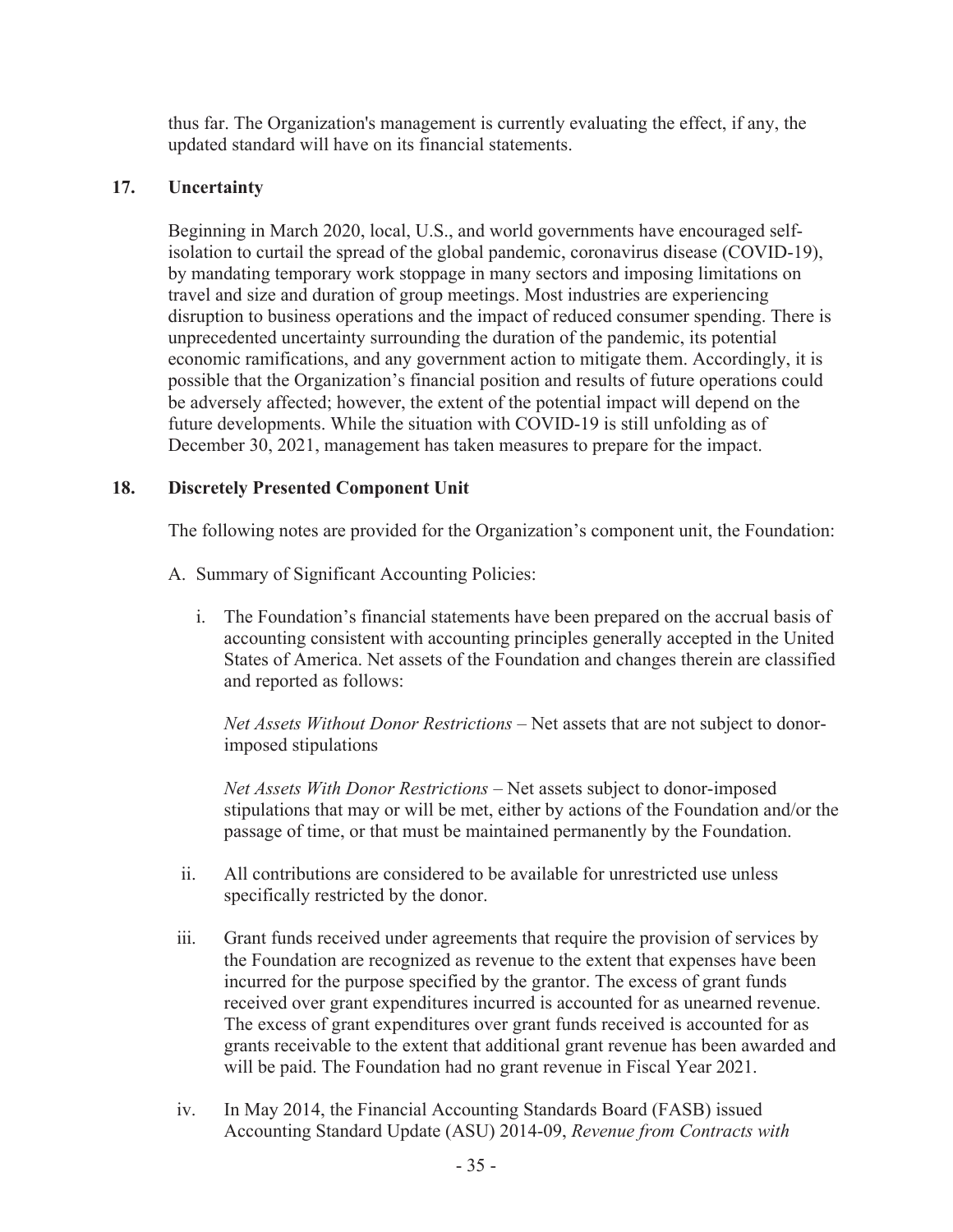*Customers (Topic 606)*, and subsequently issued clarifying ASUs 2015-14, 2016- 08, 2016-11, 2016-12, 2017-13, 2019-08, and 2020-05 hereafter referred to as "the clarifying ASUs." The provisions of ASU 2014-09 and the clarifying ASUs require an entity to recognize the amount of revenue to which it expects to be entitled for the transfer of promised goods or services to customers. The Foundation adopted the new standard effective July 1, 2020, using the modified retrospective approach. Revenue subject to ASU 2014-09 (and Accounting Standard Codification (ASC) 606) on the statement of activities includes sales of inventory. These revenues are recognized at a point in time when the inventory is transferred to the purchaser. The Foundation also has revenue transactions subject to ASC 606 for vendor space rentals at the Organization's annual conference, however, there were no such revenues in Fiscal Year 2021 as the annual conference was cancelled. The adoption of this standard had no impact on beginning net assets as of July 1, 2020, or on any financial statement line items in Fiscal Year 2021.

v. Contract liabilities consist of advance payments, if any, and billings in excess of revenue recognized under the method of revenue recognition described above in item iv. The Foundation receives advanced payments for vendor space rentals at the Organization's annual conference. It is very unusual for the Foundation to have advanced payments and billings in excess of revenue recognized with a term of greater than one year; therefore, contract liabilities are usually all current.

Contract liabilities for the Foundation are presented as unearned revenue on the Statement of Net Position, which represents advanced payments received for the next conference in 2022. Unearned revenue for the Foundation at July 1, 2020, was \$21,725.

vi. The costs of providing the programs and other activities have been summarized on a functional basis in the statement of activities. Accordingly, certain costs have been allocated among the programs and supporting services benefited.

The financial statements report certain categories of expenses that are attributable to more than one program or supporting function. Therefore, these expenses require allocation on a reasonable basis that is consistently applied. The following are the Foundation's allocation methodologies for expenses requiring allocation:

| <b>Expense Classification</b>  | Method of Allocation |
|--------------------------------|----------------------|
| Contractual Services (Payroll) | Time and Effort      |

vii. The preparation of financial statements in conformity with accounting principles generally accepted in the United States of America requires management to make estimates and assumptions that affect reported amounts of assets and liabilities, disclosure of contingent assets and liabilities at the date of the financial statements, and revenue and expenses during the reporting period. Accordingly, actual results could differ from these estimates. There are no significant accounting estimates in the Foundation's financial statements at June 30, 2021.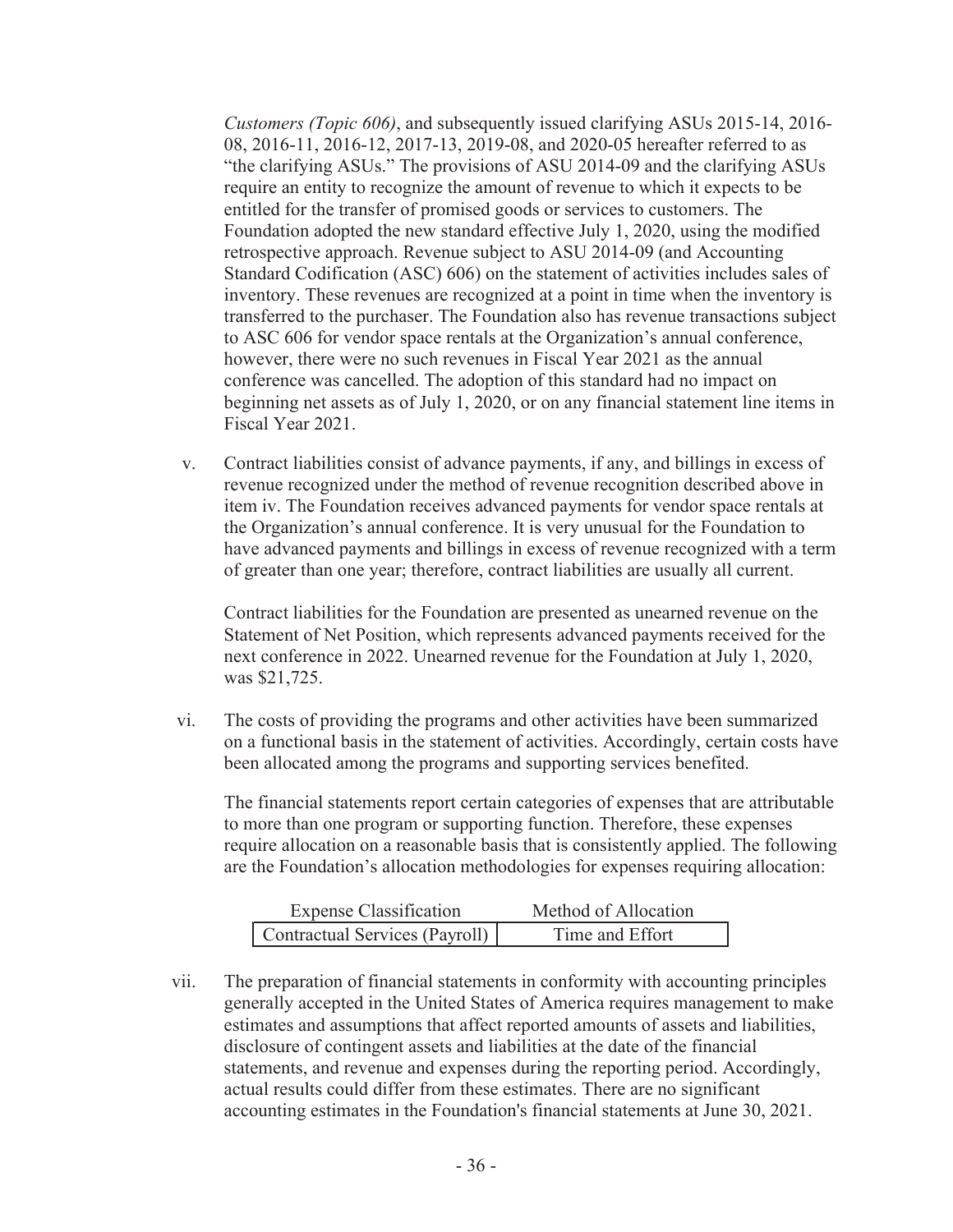| viii.<br>the Internal Revenue Code. |                                                                                                                                                                                                                                   |                                                                  |                                                                                                                                                                                                                                                             |  |  |
|-------------------------------------|-----------------------------------------------------------------------------------------------------------------------------------------------------------------------------------------------------------------------------------|------------------------------------------------------------------|-------------------------------------------------------------------------------------------------------------------------------------------------------------------------------------------------------------------------------------------------------------|--|--|
|                                     |                                                                                                                                                                                                                                   |                                                                  |                                                                                                                                                                                                                                                             |  |  |
|                                     |                                                                                                                                                                                                                                   |                                                                  |                                                                                                                                                                                                                                                             |  |  |
|                                     |                                                                                                                                                                                                                                   |                                                                  |                                                                                                                                                                                                                                                             |  |  |
| Cash and Equivalents                | \$                                                                                                                                                                                                                                | 38,413                                                           |                                                                                                                                                                                                                                                             |  |  |
| within one year:                    |                                                                                                                                                                                                                                   |                                                                  |                                                                                                                                                                                                                                                             |  |  |
|                                     |                                                                                                                                                                                                                                   |                                                                  |                                                                                                                                                                                                                                                             |  |  |
|                                     | B. Liquidity and Availability of Financial Assets<br>Financial Assets at Year-End<br>Less those unavailable for general expenditures<br>Financial Assets available to meet cash needs for general<br>expenditures within one year | date which the financial statements were available to be issued. | The Foundation is exempt from federal income taxes under Section $501(c)(3)$ of<br>The Foundation has evaluated subsequent events through December 30, 2021, the<br>The following reflects the Foundation's financial assets as of June 30, 2021:<br>38,413 |  |  |

The Foundation's goal is generally to maintain financial assets sufficient to meet operating expenses. The Foundation does not maintain a line of credit.

C. Inventory

The Foundation's inventory at June 30, 2021 consists entirely of merchandise inventory. Inventory is stated at the lower of cost or net realizable value. Cost is determined on a first-in, first-out (FIFO) basis. Cost for donated inventory is equal to the fair value on the date of donation.

D. Future Minimum Lease Payments

The Foundation leases office space from the Organization used for all its operations. The lease expires on June 30, 2022. The total expense incurred for the lease in the year ended June 30, 2021, was \$2,400. Future minimum lease payments are as follows:

Fiscal Year

2022 \$2,400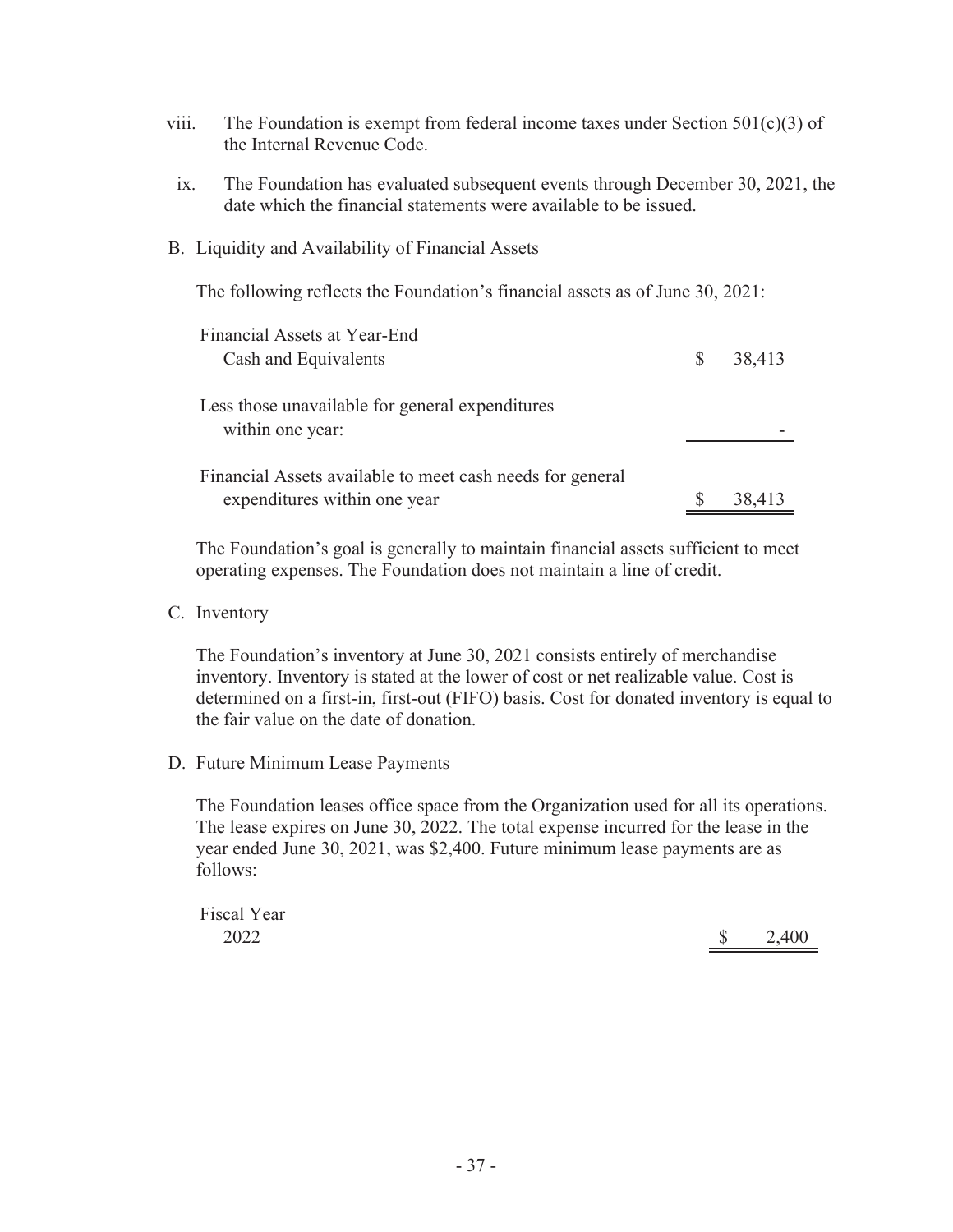E. Future Commitments

Through the date of the independent auditor's report, the Foundation has entered into contracts related to various service agreements. Minimum annual commitments under these agreements are as follows:

Fiscal Year

2022 \$ 5,000

#### F. Related-Party Transactions and Balances

During the year ended June 30, 2021, the Foundation paid \$2,361 to the Organization as reimbursement for gift shop inventory the Organization purchased on behalf of the Foundation. The Foundation also owes \$1,683 to the Organization at June 30, 2021 for reimbursement for accounting fees and other various business expenses the Organization paid on behalf of the Foundation. The Organization subleases space to the Foundation and provides administrative services for the Foundation. During the year ended June 30, 2021, the Foundation incurred expense of \$2,400 and \$5,042 for rent and services, respectively. At June 30, 2021, the Foundation has an outstanding payable balance of \$3,000 due to the Organization.

G. New Not-for-Profit Entities Accounting Standards

In September 2020, FASB issued ASU 2020-07, *Presentation and Disclosure by Notfor-Profit Entities for Contributed Nonfinancial Assets* (Topic 958). The provisions of this ASU update disclosure requirements for nonfinancial contributions and require separate presentation of this support. The ASU will be effective for the Foundation's Fiscal Year 2022. Early implementation is allowed, but the Foundation has not chosen to early implement as of June 30, 2021.

In February 2016, FASB issued ASU 2016-02, *Leases* (Topic 842), and subsequently issued clarifying ASUs 2018-01, 2018-10, 2018-11, 2018-20, 2019-01, 2019-10, 2020-02, and 2020-05, hereafter referred to as "the clarifying ASUs." The provisions of ASU 2016-02 and the clarifying ASUs require that lessees recognize a lease liability and a right-of-use asset for all leases greater than 12 months. The ASU is effective for the Foundation's Fiscal Year 2023. Early implementation is allowed, but the Foundation has not chosen to early implement as of June 30, 2021.

The Foundation has yet to select transition methods for these standards and is currently evaluating the effects, if any, the updated standards may have on future financial statements.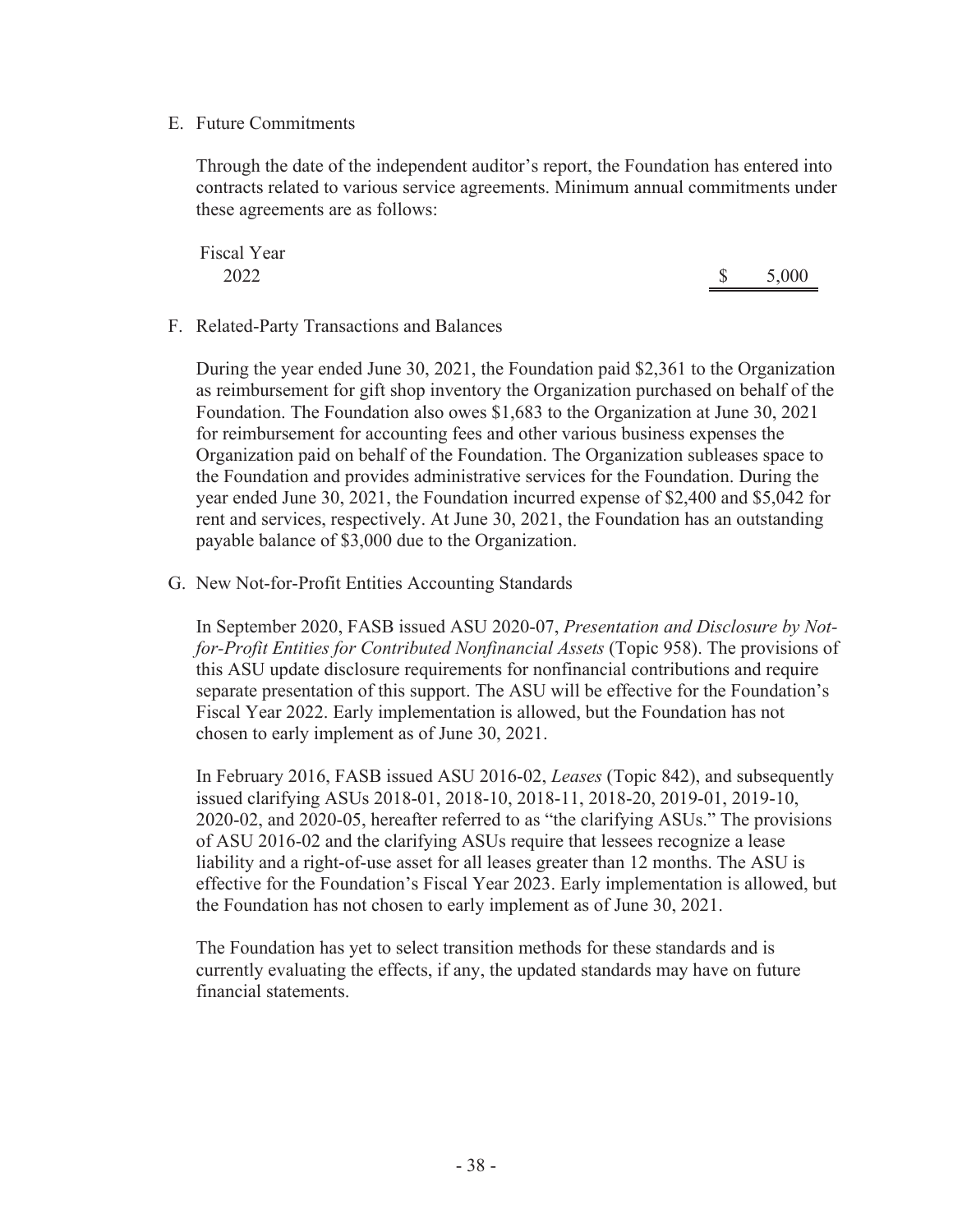#### ILLINOIS LAW ENFORCEMENT ALARM SYSTEM Illinois Grant Accountability and Transparency - Consolidated Year-End Financial Report For the Year Ended June 30, 2021

| CSFA Number | Program Name                                                    | <b>State</b><br>Funding | Federal<br>Funding | Other<br>Funding | Total          |
|-------------|-----------------------------------------------------------------|-------------------------|--------------------|------------------|----------------|
| 482-00-2121 | Rural IL Opioid Overdose<br>Prevention-Naloxone<br>Distribution | \$<br>296,274           | \$<br>348,811      | \$               | \$<br>645,085  |
| 588-40-0455 | Homeland Security Grant<br>Program                              |                         | 7,280,063          |                  | 7,280,063      |
| 588-40-1714 | Preparedness & Response<br><b>Grant Program</b>                 | 1,112,851               |                    |                  | 1,112,851      |
| 588-40-1679 | State and Local<br>Implementation Grant<br>Program (SLIGP) 2.0  |                         | 24,556             |                  | 24,556         |
| 588-40-1467 | September 11th Fund<br>Program                                  | 13,994                  |                    |                  | 13,994         |
|             | Other Grant Programs and<br>Activities                          |                         |                    |                  |                |
|             | All Other Costs Not<br>Allocated                                |                         |                    | 390,049          | 390,049        |
| Total       |                                                                 | 1,423,119<br>S.         | 7,653,430<br>-S    | 390,049<br>\$    | 9,466,598<br>S |
|             |                                                                 |                         |                    |                  |                |

| <b>Reconciliation to Statement of Activities</b> |    |           |
|--------------------------------------------------|----|-----------|
| Total Expenses Above                             | S. | 9.466.598 |
| Less: Expenses Capitalized                       |    | (16,760)  |
| Total Expenses on Statement of Activities        |    | 9.449.838 |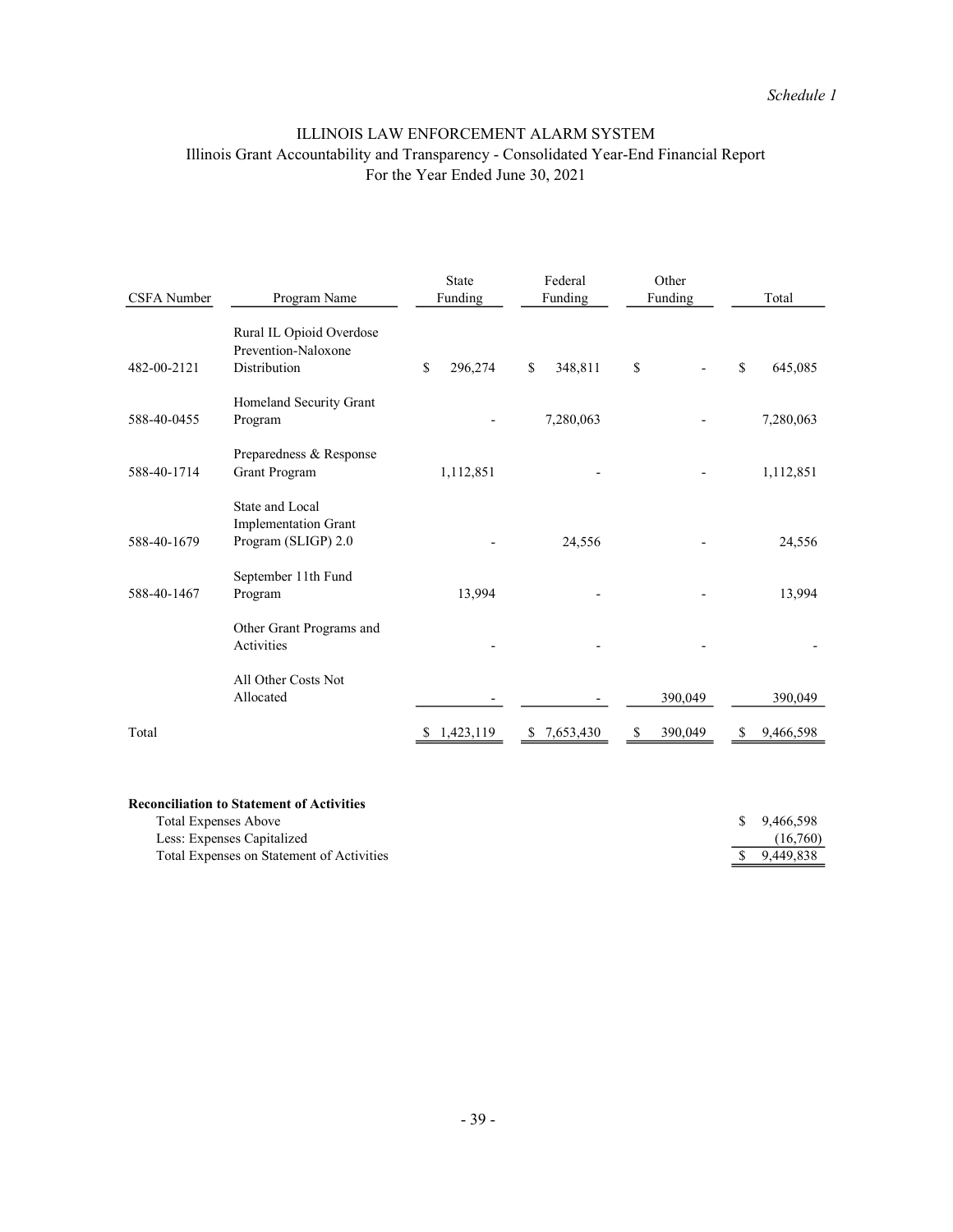#### Schedule of Expenditures of Federal Awards For the Year Ended June 30, 2021 ILLINOIS LAW ENFORCEMENT ALARM SYSTEM

| Federal Grantor / Pass-through Entity / Program Title                                                                                                                                                                                        | Federal<br><b>CFDA</b><br>Number | Pass-through<br>Grantor's<br><b>Identifying Number</b> | (Unearned)<br>Revenue<br>6/30/2020 |               | Grant<br>Revenue<br>Received | Federal<br><b>Expenditures</b> | Receivable<br>(Unearned)<br>Revenue<br>6/30/2021 | Total<br>Provided to<br><b>Subrecipients</b> |
|----------------------------------------------------------------------------------------------------------------------------------------------------------------------------------------------------------------------------------------------|----------------------------------|--------------------------------------------------------|------------------------------------|---------------|------------------------------|--------------------------------|--------------------------------------------------|----------------------------------------------|
|                                                                                                                                                                                                                                              |                                  |                                                        |                                    |               |                              |                                |                                                  |                                              |
| <b>U.S. Department of Homeland Security</b><br>Pass-through from Illinois Emergency Management Agency<br>Homeland Security Grant Program<br>$\ast$<br>State Homeland Security Program:                                                       | 97.067                           |                                                        |                                    |               |                              |                                |                                                  |                                              |
| 2017 State Homeland Security Program                                                                                                                                                                                                         |                                  | 17ILEIMERT                                             | \$<br>$\overline{a}$               | <sup>\$</sup> | 54,818                       | S<br>57,703                    | S<br>2,885                                       | S                                            |
| 2018 State Homeland Security Program                                                                                                                                                                                                         |                                  | 18ILEASSRT                                             | (11, 496)                          |               | 851,315                      | 1,174,417                      | 311,606                                          |                                              |
|                                                                                                                                                                                                                                              |                                  | 18ILEASTRN                                             | 1,996                              |               | 29,284                       | 27,288                         |                                                  |                                              |
|                                                                                                                                                                                                                                              |                                  | 18ILEASCAR                                             | 29,194                             |               | 111,873                      | 82,679                         |                                                  |                                              |
|                                                                                                                                                                                                                                              |                                  | 18ILEIMERT                                             | 21                                 |               | 69,849                       | 69,828                         |                                                  |                                              |
|                                                                                                                                                                                                                                              |                                  | 18ILEASCOM                                             | 70,946                             |               | 243,836                      | 172,890                        |                                                  |                                              |
|                                                                                                                                                                                                                                              |                                  | 18ILEASPLN                                             | (158, 330)                         |               | 55,160                       | 213,490                        |                                                  |                                              |
|                                                                                                                                                                                                                                              |                                  | 18ILEASPRG                                             |                                    |               |                              |                                |                                                  |                                              |
|                                                                                                                                                                                                                                              |                                  |                                                        | (20,743)                           |               |                              | 20,743                         |                                                  |                                              |
| 2019 State Homeland Security Program                                                                                                                                                                                                         |                                  | 19ILEASSRT                                             | 7,861                              |               | 1,597,302                    | 1,841,257                      | 251,816                                          |                                              |
|                                                                                                                                                                                                                                              |                                  | 19ILEASCOM                                             | (88,967)                           |               | 571,310                      | 670,486                        | 10,209                                           |                                              |
|                                                                                                                                                                                                                                              |                                  | 19ILEIMERT                                             | (12,365)                           |               | 31,405                       | 47,149                         | 3,379                                            |                                              |
|                                                                                                                                                                                                                                              |                                  | 19ILEASPRG                                             | (19, 418)                          |               | 36,255                       | 65,801                         | 10,128                                           |                                              |
|                                                                                                                                                                                                                                              |                                  | 19ILEASPLN                                             | (264, 065)                         |               | 629,422                      | 904,692                        | 11,205                                           |                                              |
|                                                                                                                                                                                                                                              |                                  | 19ILEASTRN                                             | (91, 722)                          |               | 681,401                      | 780,551                        | 7,428                                            |                                              |
|                                                                                                                                                                                                                                              |                                  | 19ILEASCAR                                             |                                    |               | 280,757                      | 288,549                        | 7.792                                            |                                              |
| 2020 State Homeland Security Program                                                                                                                                                                                                         |                                  | 20ILEASSRT                                             |                                    |               |                              | 168,760                        | 168,760                                          |                                              |
|                                                                                                                                                                                                                                              |                                  | 20ILEASPLN                                             |                                    |               |                              | 7,065                          | 7,065                                            |                                              |
|                                                                                                                                                                                                                                              |                                  | 20ILEASTRN                                             |                                    |               |                              | 12,973                         | 12,973                                           |                                              |
|                                                                                                                                                                                                                                              |                                  | 20ILEIMERT                                             |                                    |               |                              | 376                            | 376                                              |                                              |
|                                                                                                                                                                                                                                              |                                  | 20ILEASCOM                                             |                                    |               |                              | 15,656                         | 15,656                                           |                                              |
| Urban Area Security Initiative:                                                                                                                                                                                                              |                                  |                                                        |                                    |               |                              |                                |                                                  |                                              |
| 2017 Urban Area Security Initiative                                                                                                                                                                                                          |                                  | 17UAILEIMERT                                           | 2,015                              |               | 31,771                       | 29,756                         |                                                  |                                              |
| 2018 Urban Area Security Initiative                                                                                                                                                                                                          |                                  | 18UAILECOM                                             | (1, 546)                           |               | 2,493                        | 4,039                          |                                                  |                                              |
|                                                                                                                                                                                                                                              |                                  | 18UAILEIMERT                                           | (1,319)                            |               | 14,568                       | 15,887                         |                                                  |                                              |
|                                                                                                                                                                                                                                              |                                  | 18UAILESRT                                             | (10, 191)                          |               | 225,500                      | 235,691                        |                                                  |                                              |
|                                                                                                                                                                                                                                              |                                  | 18UAILEPLN                                             | (15,862)                           |               | 7,000                        | 22,862                         |                                                  |                                              |
|                                                                                                                                                                                                                                              |                                  | 18UAILEPRG                                             | (5,403)                            |               | 1,197                        | 6,600                          |                                                  |                                              |
| 2019 Urban Area Security Initiative                                                                                                                                                                                                          |                                  | 19UAILESRT                                             | 213                                |               | 89,474                       | 92,997                         | 3,736                                            |                                              |
|                                                                                                                                                                                                                                              |                                  | 19UAILECOM                                             | (34, 157)                          |               | 43,806                       | 80,444                         | 2,481                                            |                                              |
|                                                                                                                                                                                                                                              |                                  | 19UAILEIMERT                                           | (12, 127)                          |               | 18,784                       | 31,749                         | 838                                              |                                              |
|                                                                                                                                                                                                                                              |                                  | 19UAILEPLN                                             | (26, 105)                          |               | 46,968                       | 72,890                         | (183)                                            |                                              |
| 2020 Urban Area Security Initiative                                                                                                                                                                                                          |                                  | 20UAILESRT                                             |                                    |               |                              | 41,689                         | 41,689                                           |                                              |
|                                                                                                                                                                                                                                              |                                  | 20UAILEPLN                                             |                                    |               |                              | 439                            | 439                                              |                                              |
|                                                                                                                                                                                                                                              |                                  | 20UAILEIMERT                                           |                                    |               |                              | 630                            | 630                                              |                                              |
|                                                                                                                                                                                                                                              |                                  | 20UAILECOM                                             |                                    |               | 18,476                       | 22,037                         | 3,561                                            |                                              |
| <b>Total U.S Department of Homeland Security</b>                                                                                                                                                                                             |                                  |                                                        | (661, 570)                         |               | 5,744,024                    | 7,280,063                      | 874,469                                          | $\overline{\phantom{a}}$                     |
| <b>U.S. Department of Commerce</b><br>Pass-through from Illinois Emergency Management Agency<br>State and Local Implementation Program                                                                                                       | 11.549                           | 17SLIGPILE                                             | 4,952                              |               | 29,508                       | 24,556                         |                                                  |                                              |
|                                                                                                                                                                                                                                              |                                  |                                                        |                                    |               |                              |                                |                                                  |                                              |
| U.S. Department of Health and Human Services<br>Pass-through from Illinois Department of Public Health<br>Substance Abuse and Mental Health Services Grant Program<br>2020 Rural Illinois Opioid Overdose Prevention - Naloxone Distribution | 93.243                           | 02180158H                                              | 127,729                            |               | 187,874                      | 60,145                         |                                                  |                                              |
| 2021 Rural Illinois Opioid Overdose Prevention - Naloxone Distribution                                                                                                                                                                       |                                  | 121800071                                              |                                    |               | 288,666                      | 288,666                        |                                                  |                                              |
| Total U.S. Department of Health and Human Services                                                                                                                                                                                           |                                  |                                                        | 127,729                            |               | 476,540                      | 348,811                        |                                                  |                                              |
|                                                                                                                                                                                                                                              |                                  |                                                        |                                    |               |                              |                                |                                                  |                                              |
| <b>Total</b>                                                                                                                                                                                                                                 |                                  |                                                        | (528, 889)<br>-S                   |               | 6,250,072                    | 7,653,430<br>S                 | 874,469<br>S                                     | S                                            |

\* - Denotes a major program.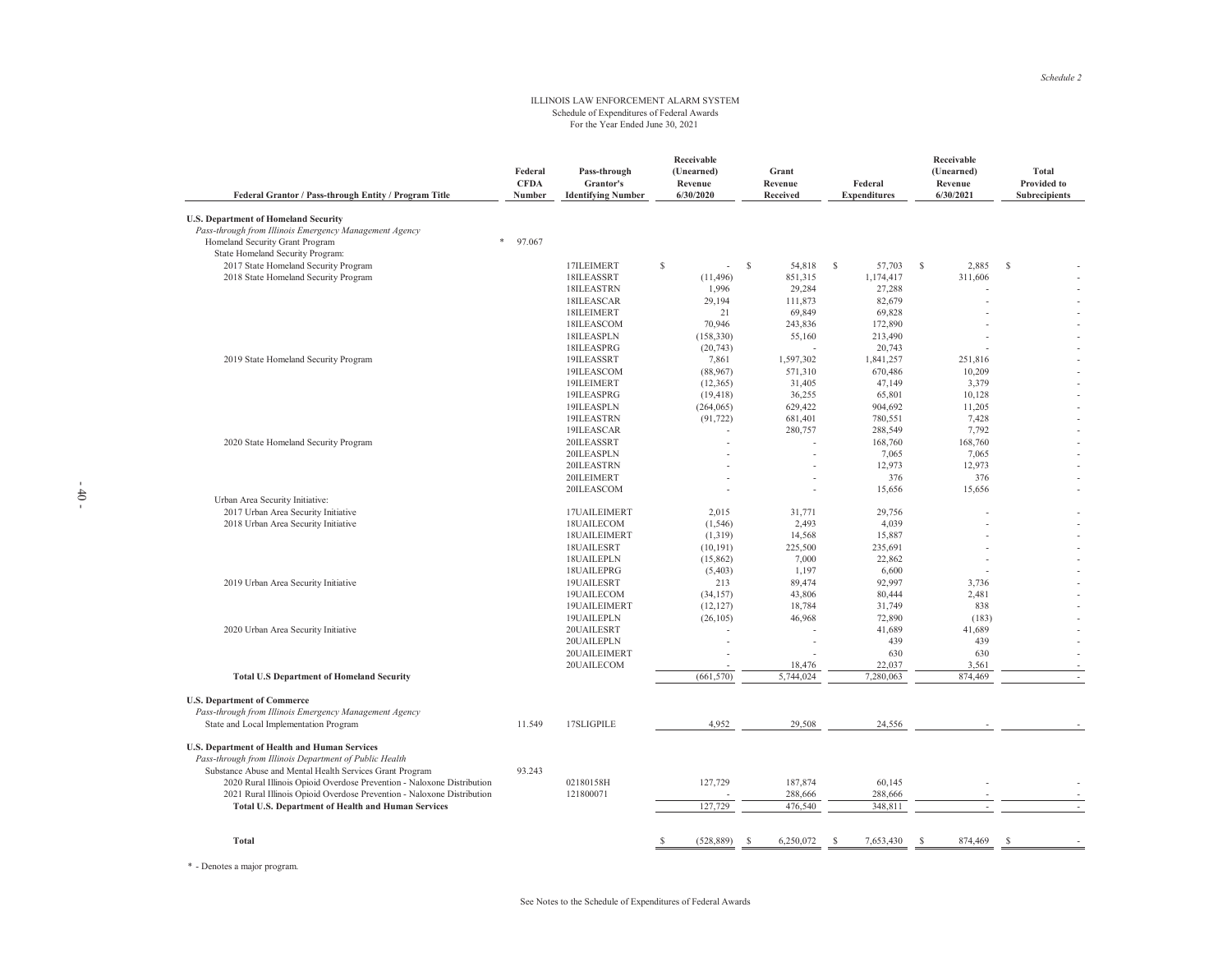# **1. Summary of Significant Accounting Policies**

The accompanying Schedule of Expenditures of Federal Awards (the schedule) includes the federal grant activity of Illinois Law Enforcement Alarm System (the Organization) for the year ended June 30, 2021. The information in this schedule is presented in accordance with the requirements of Title 2 U.S. Code of Federal Regulations Part 200, *Uniform Administrative Requirements, Cost Principles, and Audit Requirements for Federal Awards (Uniform Guidance).* Therefore, some amounts presented in this schedule may differ from amounts presented in, or used in the preparation of, the basic financial statements of the Organization, which are presented in conformity with accounting principles generally accepted in the United States of America.

The Organization did not use the 10 percent de minimis indirect cost rate for the year ended June 30, 2021.

# **2. Basis of Accounting**

The schedule has been prepared on the accrual basis of accounting. Expenditures include all accounts payable representing liabilities for goods and services actually received as of June 30, 2021.

# **3. Capital Assets**

Capital asset purchases that are presented as expenditures in the schedule may be capitalized as assets by the Organization for presentation in the government-wide financial statements of the governmental activities.

# **4. Sub-recipients**

There were no sub-recipients for the year ended June 30, 2021.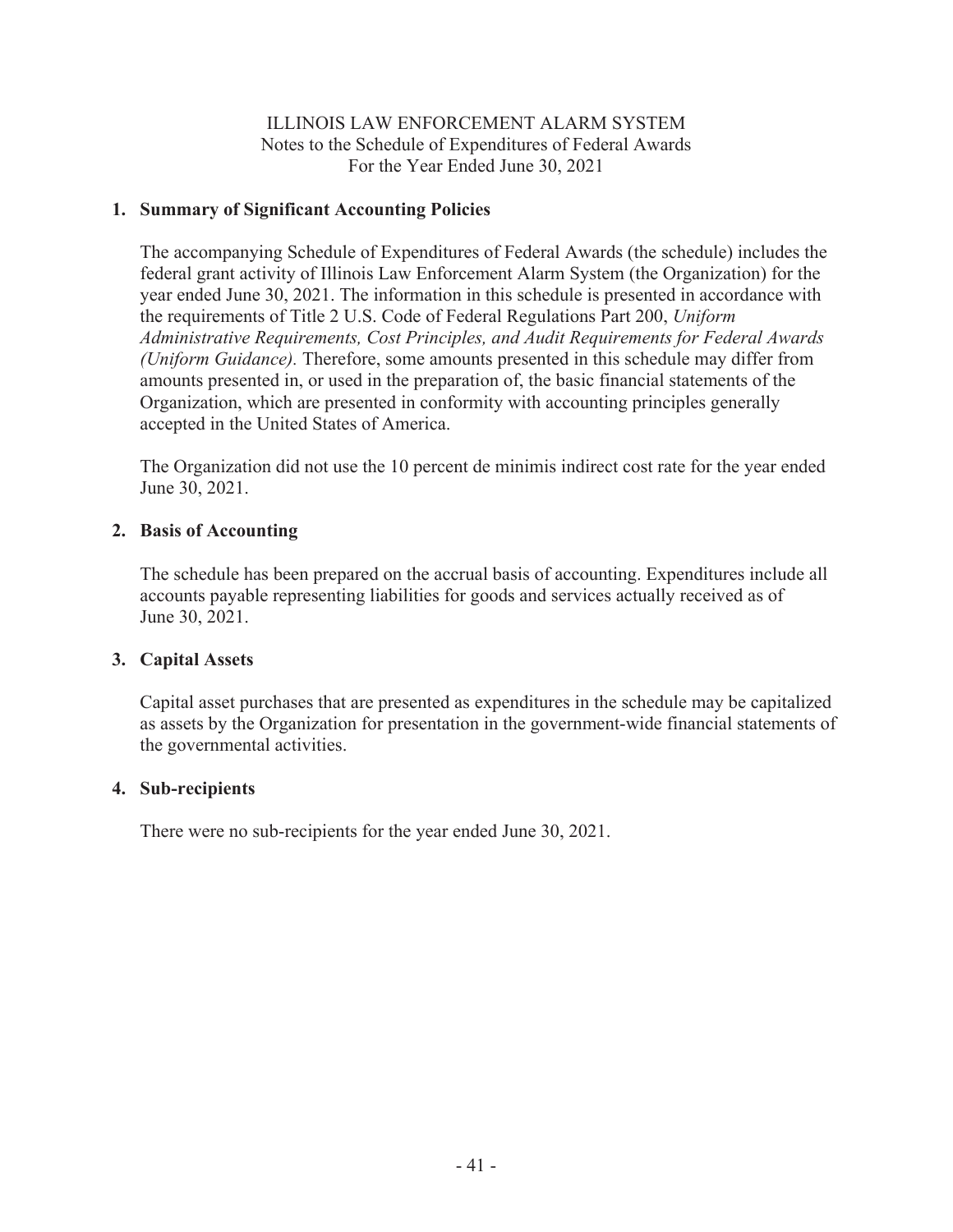### ILLINOIS LAW ENFORCEMENT ALARM SYSTEM Schedule of Findings and Questioned Costs For the Year Ended June 30, 2021

#### **1. Summary of Auditor's Results**

- a. Type of audit report issued on the financial statements: Unmodified
- b. The audit did not disclose a material weakness in internal control that is required to be reported in accordance with *Government Auditing Standards*.
- c. The audit did not disclose instances of noncompliance material to the financial statements that are required to be reported in accordance with *Government Auditing Standards*.
- d. The audit did not disclose significant deficiencies or material weaknesses in internal control over major federal award programs.
- e. Type of report issued on compliance for major programs: Unmodified
- f. The audit did not disclose any findings required to be reported in accordance with 2 CFR section 200.516a.
- g. Major programs:
	- U.S. Department of Homeland Security Homeland Security Grant Program CFDA Number: 97.067
- h. The dollar threshold used to distinguish Type A and Type B programs was \$750,000.
- i. The auditee does qualify as a low-risk auditee.

# **2. Findings Related to the Financial Statements**

None noted.

# **3. Findings and Questioned Costs Related to Federal Award Programs**

None noted.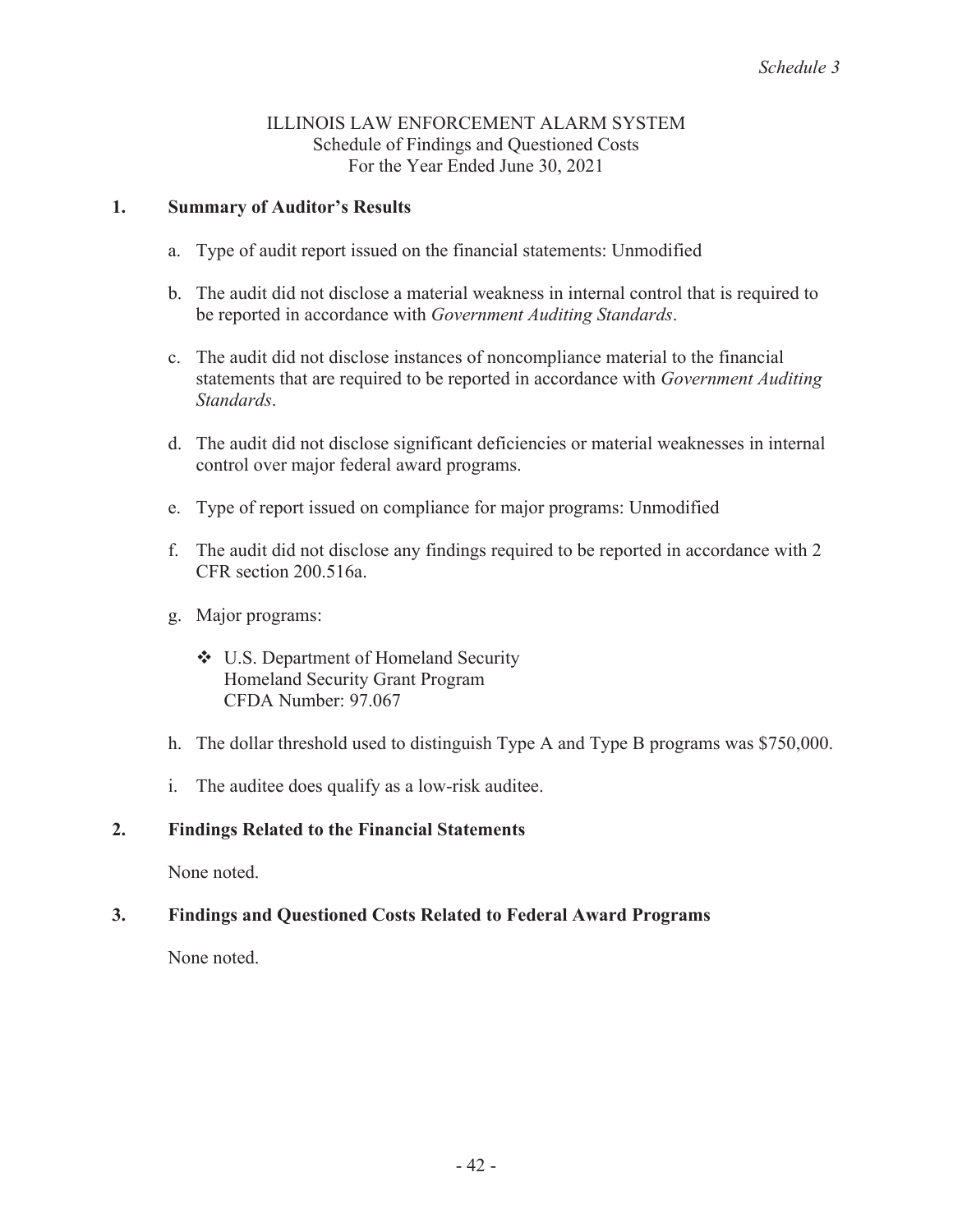# ILLINOIS LAW ENFORCEMENT ALARM SYSTEM Summary Schedule of Prior Audit Findings For the Year Ended June 30, 2021

No findings were noted in the prior fiscal year.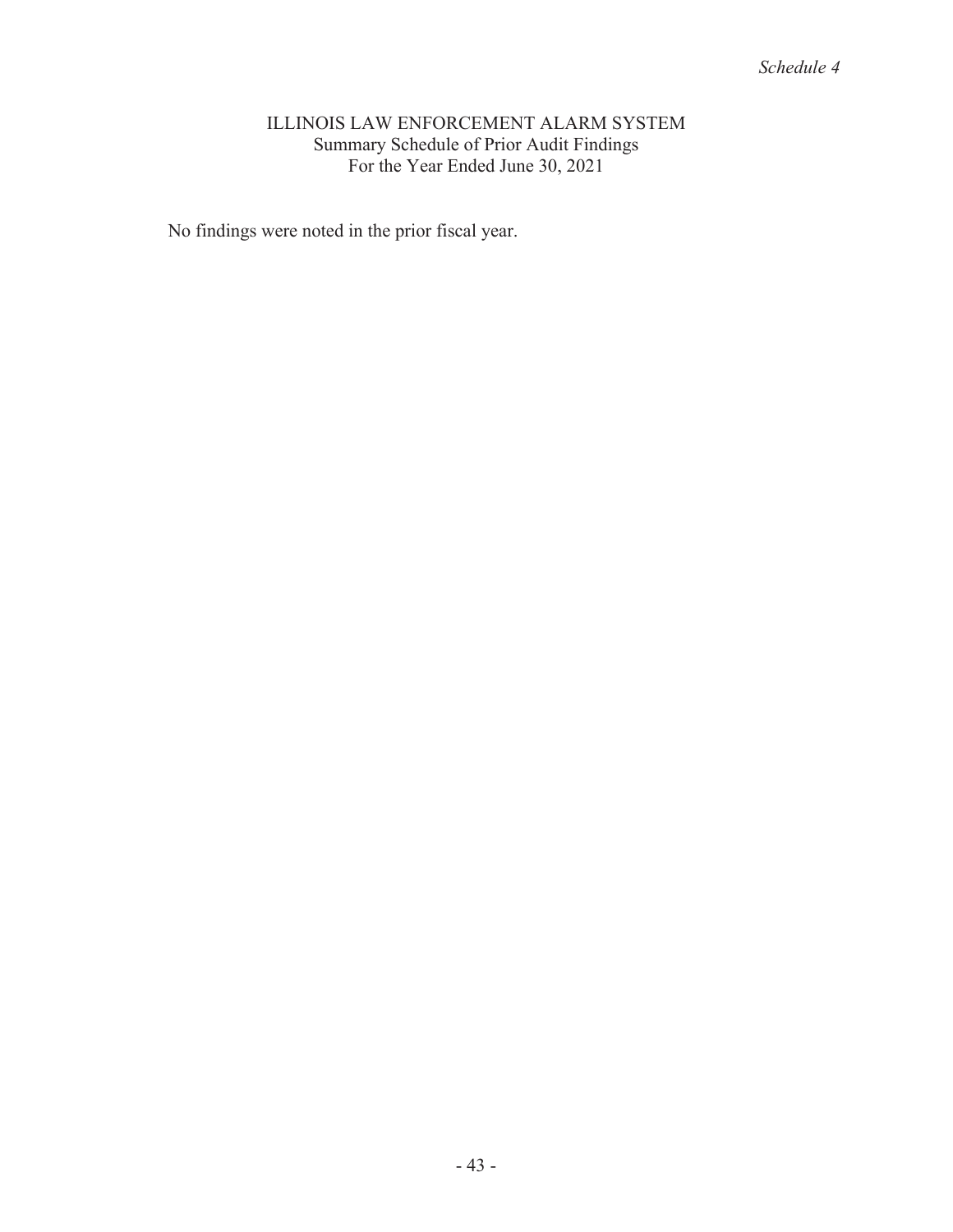# Martin | Hood

Martin Hood LLC 2507 South Neil Street Champaign, Illinois 61820 Tel: 217.351.2000 Fax: 217.351.7726 www.martinhood.com

# INDEPENDENT AUDITOR'S REPORT ON INTERNAL CONTROL OVER FINANCIAL REPORTING AND ON COMPLIANCE AND OTHER MATTERS BASED ON AN AUDIT OF FINANCIAL STATEMENTS PERFORMED IN ACCORDANCE WITH *GOVERNMENT AUDITING STANDARDS*

To the Governing Board Illinois Law Enforcement Alarm System Urbana, Illinois

We have audited, in accordance with the auditing standards generally accepted in the United States of America and the standards applicable to financial audits contained in *Government Auditing Standards* issued by the Comptroller General of the United States, the financial statements of the governmental activities, the business-type activities, the discretely presented component unit, and each major fund of Illinois Law Enforcement Alarm System (the Organization), as of and for the year ended June 30, 2021, and the related notes to the financial statements, which collectively comprise the Organization's basic financial statements, and have issued our report thereon dated December 30, 2021.

#### **Internal Control over Financial Reporting**

In planning and performing our audit of the financial statements, we considered the Organization's internal control over financial reporting (internal control) as a basis for designing audit procedures that are appropriate in the circumstances for the purpose of expressing our opinions on the financial statements, but not for the purpose of expressing an opinion on the effectiveness of the Organization's internal control. Accordingly, we do not express an opinion on the effectiveness of the Organization's internal control.

 A *deficiency in internal control* exists when the design or operation of a control does not allow management or employees, in the normal course of performing their assigned functions, to prevent, or detect and correct, misstatements on a timely basis. A *material weakness* is a deficiency, or a combination of deficiencies, in internal control, such that there is a reasonable



CERTIFIED PUBLIC ACCOUNTANTS and CONSULTANTS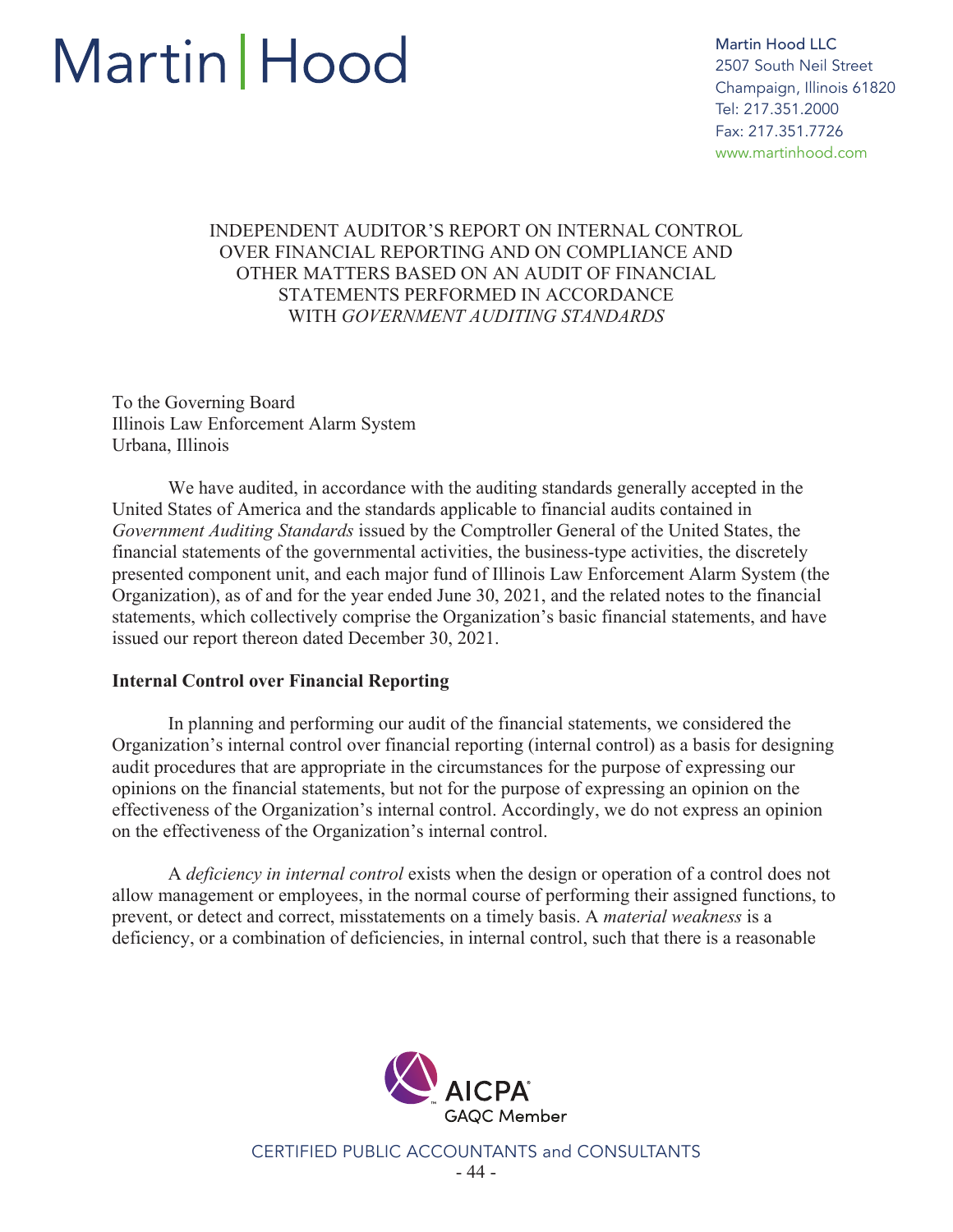possibility that a material misstatement of the entity's financial statements will not be prevented, or detected and corrected, on a timely basis. A *significant deficiency* is a deficiency, or a combination of deficiencies, in internal control that is less severe than a material weakness, yet important enough to merit attention by those charged with governance.

Our consideration of internal control was for the limited purpose described in the first paragraph of this section and was not designed to identify all deficiencies in internal control that might be material weaknesses or significant deficiencies. Given these limitations, during our audit we did not identify any deficiencies in internal control that we considered to be material weaknesses. However, material weaknesses may exist that have not been identified.

# **Compliance and Other Matters**

As part of obtaining reasonable assurance about whether the Organization's financial statements are free of material misstatement, we performed tests of its compliance with certain provisions of laws, regulations, contracts, and grant agreements, noncompliance with which could have a direct and material effect on the financial statements. However, providing an opinion on compliance with those provisions was not an objective of our audit, and accordingly, we do not express such an opinion. The results of our tests disclosed no instances of noncompliance or other matters that are required to be reported under *Government Auditing Standards*.

# **Purpose of this Report**

The purpose of this report is solely to describe the scope of our testing of internal control and compliance and the results of that testing, and not to provide an opinion on the effectiveness of the Organization's internal control or on compliance. This report is an integral part of an audit performed in accordance with *Government Auditing Standards* in considering the Organization's internal control and compliance. Accordingly, this communication is not suitable for any other purpose.

Martin Hood LLC

Champaign, Illinois December 30, 2021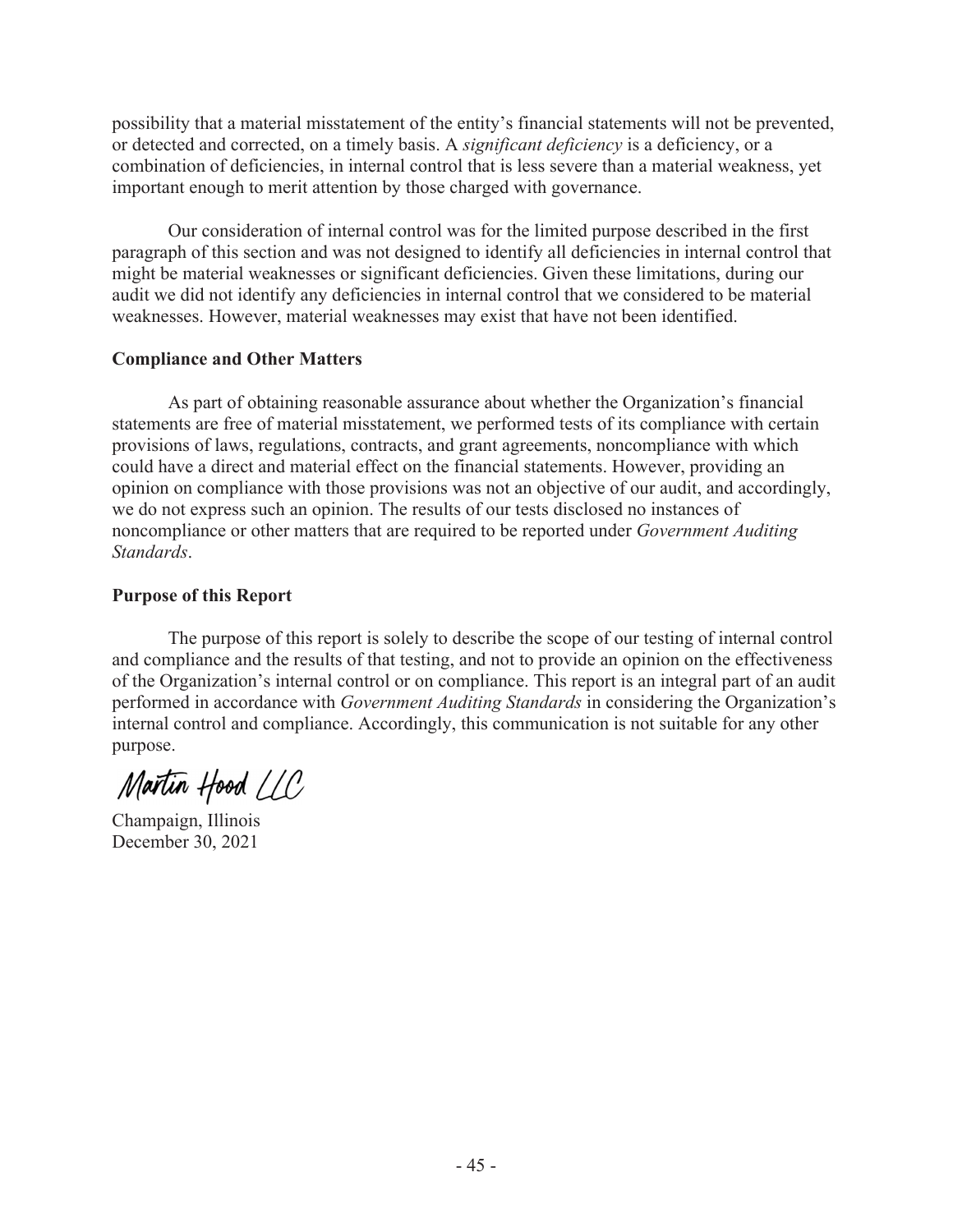# Martin | Hood

Martin Hood LLC 2507 South Neil Street Champaign, Illinois 61820 Tel: 217.351.2000 Fax: 217.351.7726 www.martinhood.com

# INDEPENDENT AUDITOR'S REPORT ON COMPLIANCE FOR EACH MAJOR PROGRAM AND ON INTERNAL CONTROL OVER COMPLIANCE REQUIRED BY THE UNIFORM GUIDANCE

To the Governing Board Illinois Law Enforcement Alarm System Urbana, Illinois

#### **Report on Compliance for Each Major Federal Program**

We have audited Illinois Law Enforcement Alarm System's (the Organization) compliance with the types of compliance requirements described in the *OMB Compliance Supplement* that could have a direct and material effect on the Organization's major federal program for the year ended June 30, 2021. The Organization's major federal program is identified in the summary of auditor's results section of the accompanying Schedule of Findings and Questioned Costs (Schedule 3).

# *Management's Responsibility*

Management is responsible for compliance with federal statutes, regulations, and the terms and conditions of its federal awards applicable to its federal programs.

#### *Auditor's Responsibility*

Our responsibility is to express an opinion on compliance for the Organization's major federal program based on our audit of the types of compliance requirements referred to above. We conducted our audit of compliance in accordance with auditing standards generally accepted in the United States of America; the standards applicable to financial audits contained in *Government Auditing Standards*, issued by the Comptroller General of the United States; and the audit requirements of Title 2 U.S. *Code of Federal Regulations* Part 200, *Uniform Administrative Requirements, Cost Principles, and Audit Requirements for Federal Awards* (Uniform Guidance). Those standards and the Uniform Guidance require that we plan and



CERTIFIED PUBLIC ACCOUNTANTS and CONSULTANTS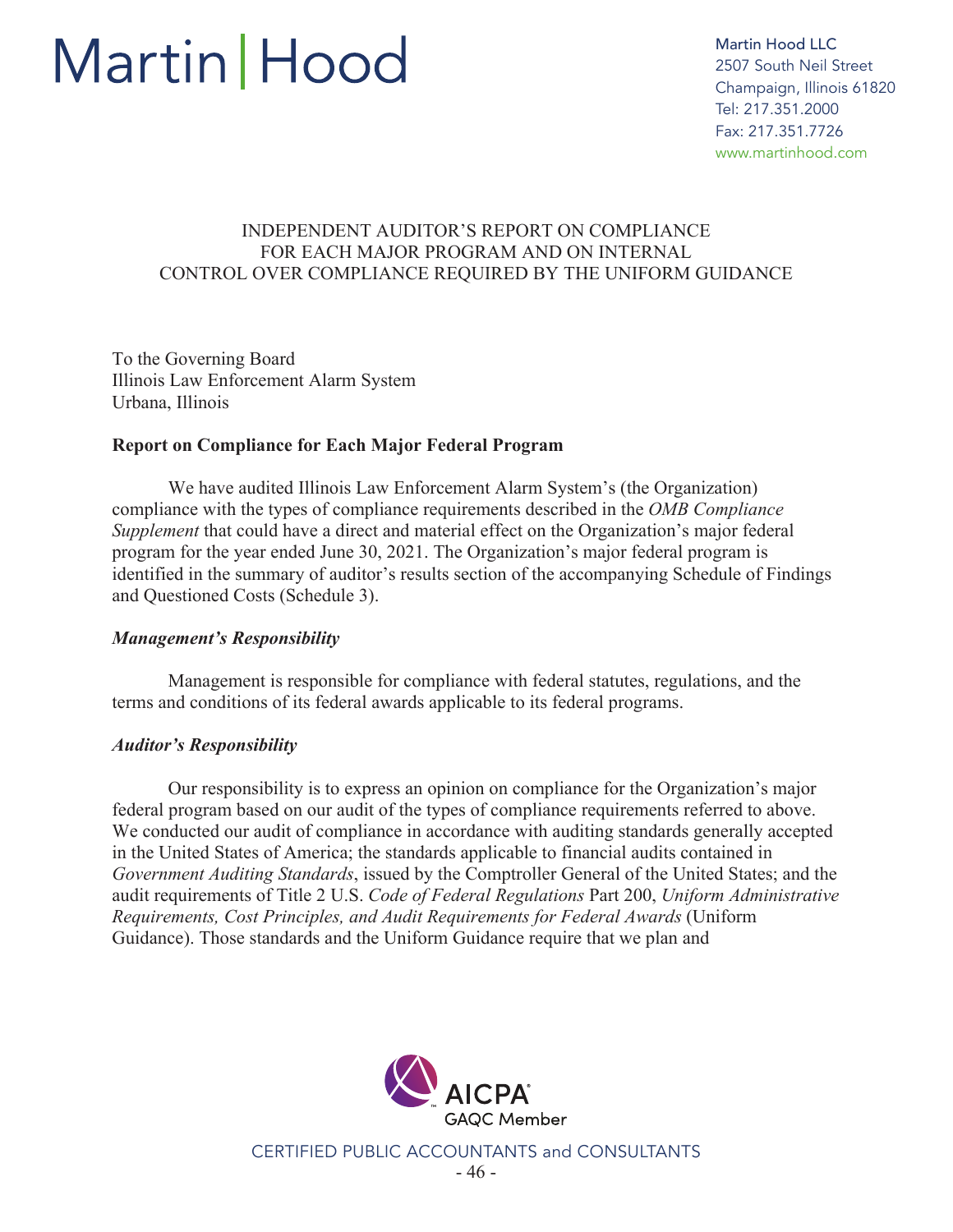perform the audit to obtain reasonable assurance about whether noncompliance with the types of compliance requirements referred to above that could have a direct and material effect on a major federal program occurred. An audit includes examining, on a test basis, evidence about the Organization's compliance with those requirements and performing such other procedures as we considered necessary in the circumstances.

We believe that our audit provides a reasonable basis for our opinion on compliance for the major federal program. However, our audit does not provide a legal determination of the Organization's compliance.

# *Opinion on Each Major Federal Program*

In our opinion, the Organization complied, in all material respects, with the types of compliance requirements referred to above that could have a direct and material effect on its major federal program for the year ended June 30, 2021.

# **Report on Internal Control over Compliance**

Management of the Organization is responsible for establishing and maintaining effective internal control over compliance with the types of compliance requirements referred to above. In planning and performing our audit of compliance, we considered the Organization's internal control over compliance with the types of requirements that could have a direct and material effect on each major federal program to determine the auditing procedures that are appropriate in the circumstances for the purpose of expressing an opinion on compliance for each major federal program and to test and report on internal control over compliance in accordance with the Uniform Guidance, but not for the purpose of expressing an opinion on the effectiveness of internal control over compliance. Accordingly, we do not express an opinion on the effectiveness of the Organization's internal control over compliance.

 A *deficiency in internal control over compliance* exists when the design or operation of a control over compliance does not allow management or employees, in the normal course of performing their assigned functions, to prevent, or detect and correct, noncompliance with a type of compliance requirement of a federal program on a timely basis. A *material weakness in internal control over compliance* is a deficiency, or combination of deficiencies, in internal control over compliance, such that there is a reasonable possibility that material noncompliance with a type of compliance requirement of a federal program will not be prevented, or detected and corrected, on a timely basis. A *significant deficiency in internal control over compliance* is a deficiency, or a combination of deficiencies, in internal control over compliance with a type of compliance requirement of a federal program that is less severe than a material weakness in internal control over compliance, yet important enough to merit attention by those charged with governance.

Our consideration of internal control over compliance was for the limited purpose described in the first paragraph of this section and was not designed to identify all deficiencies in internal control over compliance that might be material weaknesses or significant deficiencies. We did not identify any deficiencies in internal control over compliance that we consider to be material weaknesses. However, material weaknesses may exist that have not been identified.